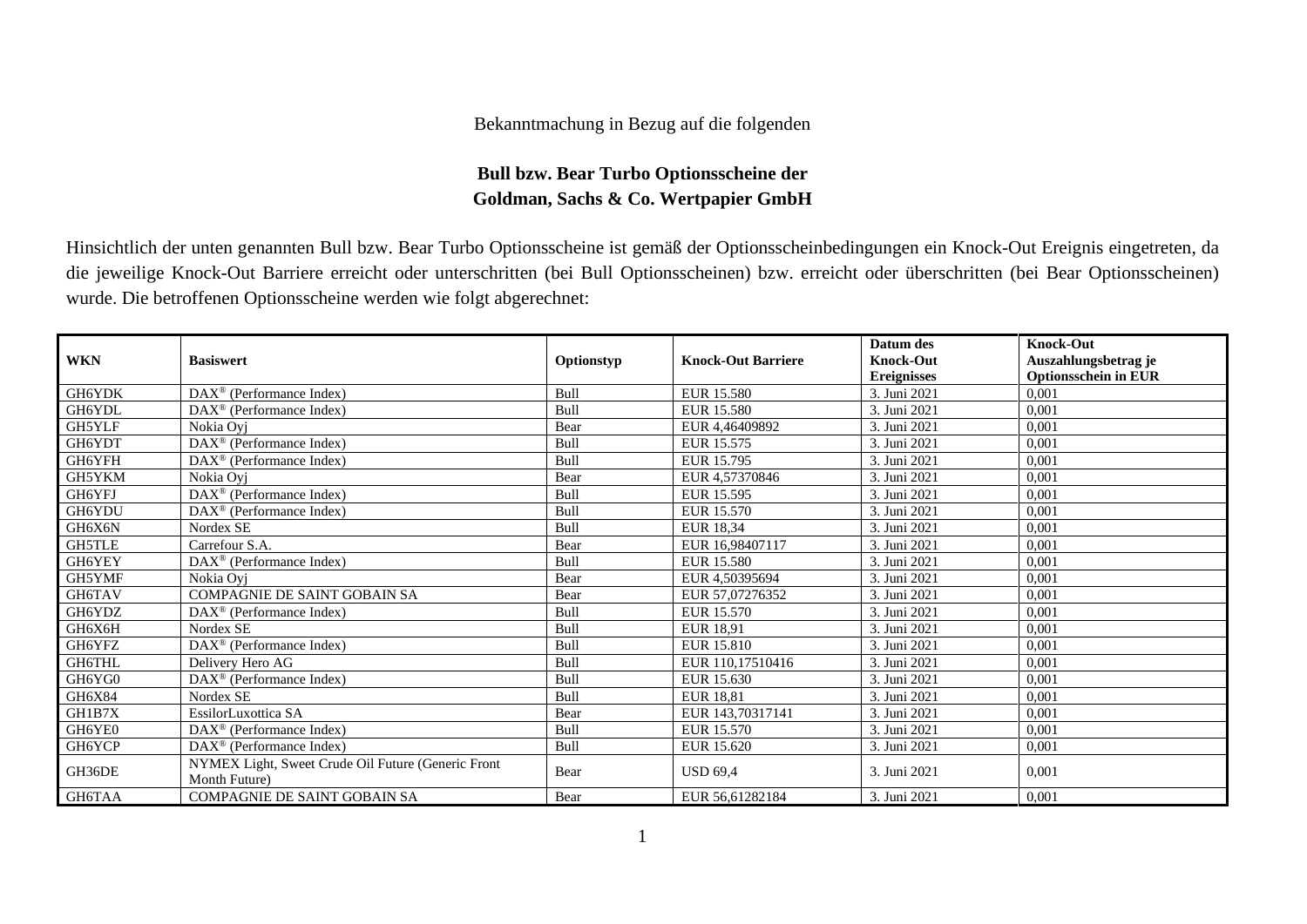|            |                                                                                         |             |                           | Datum des          | <b>Knock-Out</b>            |
|------------|-----------------------------------------------------------------------------------------|-------------|---------------------------|--------------------|-----------------------------|
| <b>WKN</b> | <b>Basiswert</b>                                                                        | Optionstyp  | <b>Knock-Out Barriere</b> | <b>Knock-Out</b>   | Auszahlungsbetrag je        |
|            |                                                                                         |             |                           | <b>Ereignisses</b> | <b>Optionsschein in EUR</b> |
| GH6YH1     | $\overline{\text{DAX}}^{\textcirc}$ (Performance Index)                                 | Bull        | <b>EUR 15.860</b>         | 3. Juni 2021       | 0,001                       |
| GH6X6K     | Nordex SE                                                                               | Bull        | <b>EUR 18,24</b>          | 3. Juni 2021       | 0,001                       |
| GH6YCG     | $DAX^{\circledR}$ (Performance Index)                                                   | <b>Bull</b> | EUR 15.625                | 3. Juni 2021       | 0.001                       |
| GH6YDF     | DAX <sup>®</sup> (Performance Index)                                                    | Bear        | EUR 15.590                | 3. Juni 2021       | 0,001                       |
| GH6YET     | DAX <sup>®</sup> (Performance Index)                                                    | Bull        | EUR 15.645                | 3. Juni 2021       | 0,001                       |
| GH6X6L     | Nordex SE                                                                               | Bull        | <b>EUR 18,62</b>          | 3. Juni 2021       | 0,001                       |
| GH6YB6     | NYMEX Light, Sweet Crude Oil Future (Generic Front<br>Month Future)                     | Bear        | <b>USD 68,41</b>          | 3. Juni 2021       | 0,001                       |
| GH6YEU     | DAX <sup>®</sup> (Performance Index)                                                    | <b>Bull</b> | EUR 15.775                | 3. Juni 2021       | 0.001                       |
| GH6YDG     | DAX <sup>®</sup> (Performance Index)                                                    | Bear        | EUR 15.590                | 3. Juni 2021       | 0,001                       |
| GH6YEB     | DAX <sup>®</sup> (Performance Index)/ X-DAX <sup>®</sup>                                | Bear        | <b>EUR 15.600</b>         | 3. Juni 2021       | 0,001                       |
| GH6X6F     | Nordex SE                                                                               | Bull        | <b>EUR 18,72</b>          | 3. Juni 2021       | 0,001                       |
| GH6YF3     | DAX <sup>®</sup> (Performance Index)                                                    | Bear        | EUR 15.590                | 3. Juni 2021       | 0,001                       |
| GH6YEC     | DAX <sup>®</sup> (Performance Index)/ X-DAX <sup>®</sup>                                | Bear        | <b>EUR 15.600</b>         | 3. Juni 2021       | 0,001                       |
| GH6T9D     | <b>Barclays PLC</b>                                                                     | Bear        | GBP 1.8697948             | 3. Juni 2021       | 0.001                       |
| GH6X6G     | Nordex SE                                                                               | Bull        | <b>EUR 18,53</b>          | 3. Juni 2021       | 0,001                       |
| GH6YDP     | DAX <sup>®</sup> (Performance Index)                                                    | Bull        | EUR 15.575                | 3. Juni 2021       | 0,001                       |
| GH6YEP     | $DAX^{\circledast}$ (Performance Index)                                                 | Bull        | EUR 15.715                | 3. Juni 2021       | 0,001                       |
| GH6X9M     | Nordex SE                                                                               | Bull        | EUR 18,43                 | 3. Juni 2021       | 0,001                       |
| GH6YEQ     | $\overline{\text{DAX}^{\otimes}}$ (Performance Index)                                   | Bull        | EUR 15.740                | 3. Juni 2021       | 0,001                       |
| GH6YDQ     | $DAX^{\circledR}$ (Performance Index)                                                   | Bull        | EUR 15.575                | 3. Juni 2021       | 0.001                       |
| GH6YFR     | $DAX^{\circledR}$ (Performance Index)                                                   | Bull        | <b>EUR 15.705</b>         | 3. Juni 2021       | 0,001                       |
| GH6YFS     | $\text{DAX}^{\textcircled{}}$ (Performance Index)                                       | Bear        | EUR 15.565                | 3. Juni 2021       | 0,001                       |
| GH6YCW     | DAX <sup>®</sup> (Performance Index)                                                    | Bull        | EUR 15.610                | 3. Juni 2021       | 0,001                       |
| GH6YGU     | DAX <sup>®</sup> (Performance Index)                                                    | Bull        | EUR 15.660                | 3. Juni 2021       | 0,001                       |
| GH6YDX     | DAX <sup>®</sup> (Performance Index)                                                    | Bull        | EUR 15.570                | 3. Juni 2021       | 0,001                       |
| GH6YF6     | $\overline{\text{DAX}^{\otimes}}$ (Performance Index)                                   | Bear        | EUR 15.580                | 3. Juni 2021       | 0,001                       |
| GH6YLT     | $\text{DAX}^{\circledast}$ (Performance Index)/ $\overline{\text{X-DAX}^{\circledast}}$ | Bull        | EUR 15.670                | 3. Juni 2021       | 0,001                       |
| GH6YG7     | $DAX^{\circledR}$ (Performance Index)                                                   | Bull        | <b>EUR 15.700</b>         | 3. Juni 2021       | 0,001                       |
| GH6YDY     | $DAX^{\circledcirc}$ (Performance Index)                                                | Bull        | EUR 15.570                | 3. Juni 2021       | 0,001                       |
| GH6YQG     | DAX <sup>®</sup> (Performance Index)/ X-DAX <sup>®</sup>                                | Bear        | EUR 15.290                | 3. Juni 2021       | 0,001                       |
| GH6YG8     | $DAX^{\circledast}$ (Performance Index)                                                 | Bull        | <b>EUR 15.870</b>         | 3. Juni 2021       | 0,001                       |
| GH6YFD     | $DAX^{\circledcirc}$ (Performance Index)                                                | Bull        | EUR 15.875                | 3. Juni 2021       | 0.001                       |
| GH6YE2     | $\overline{\text{DAX}}^{\textcirc}$ (Performance Index)                                 | Bear        | EUR 15.560                | 3. Juni 2021       | 0,001                       |
| GH6X7T     | TeamViewer AG                                                                           | Bull        | <b>EUR 30,82</b>          | 3. Juni 2021       | 0,001                       |
| GH6YFE     | $DAX^{\circledast}$ (Performance Index)                                                 | Bull        | EUR 15.710                | 3. Juni 2021       | 0,001                       |
| GH6YMG     | DAX <sup>®</sup> (Performance Index)/ X-DAX <sup>®</sup>                                | Bull        | EUR 15.780                | 3. Juni 2021       | 0,001                       |
| GH6YDM     | $DAX^{\circledast}$ (Performance Index)                                                 | Bull        | EUR 15.575                | 3. Juni 2021       | 0,001                       |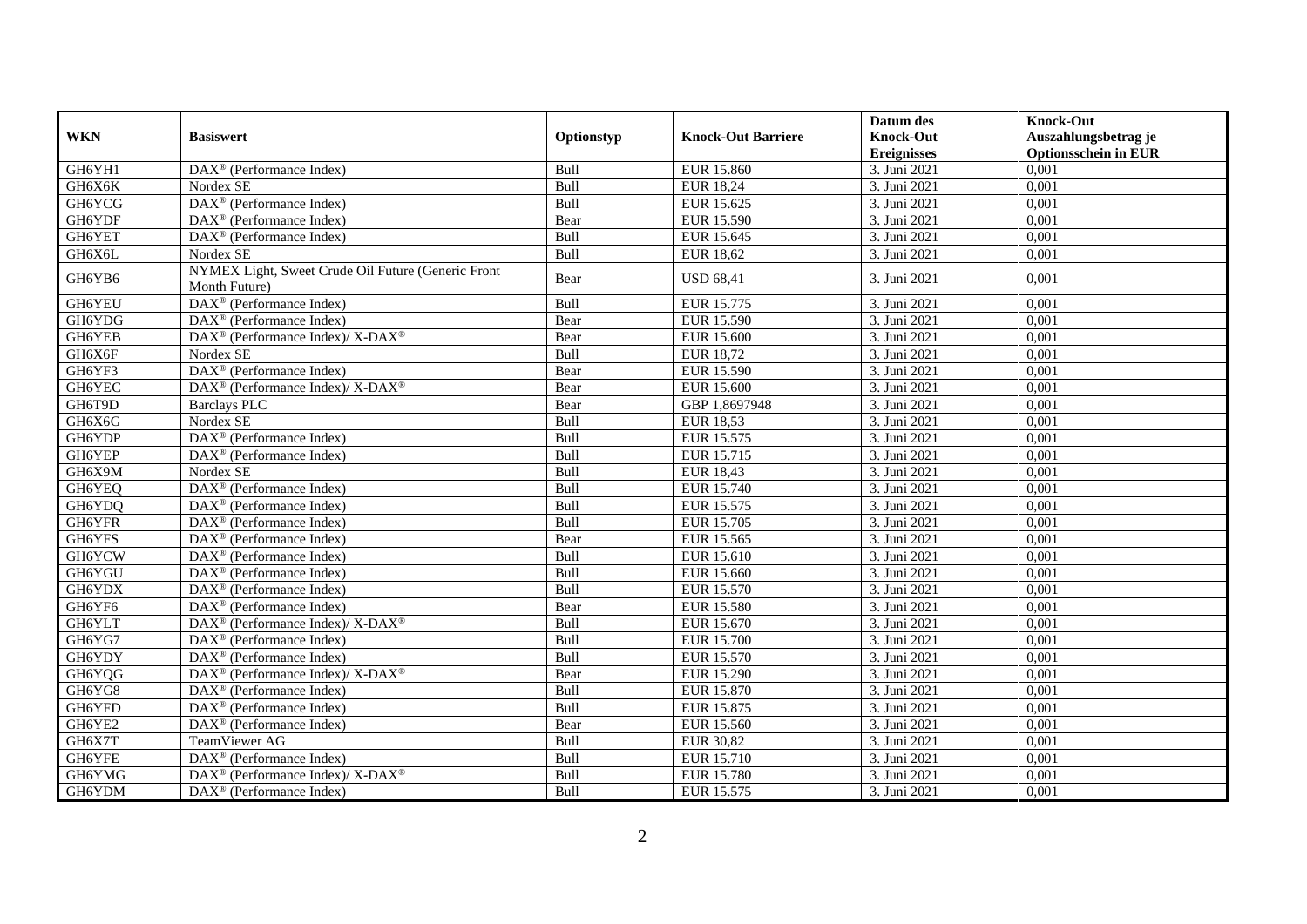|            |                                                                                         |             |                           | Datum des          | <b>Knock-Out</b>            |
|------------|-----------------------------------------------------------------------------------------|-------------|---------------------------|--------------------|-----------------------------|
| <b>WKN</b> | <b>Basiswert</b>                                                                        | Optionstyp  | <b>Knock-Out Barriere</b> | <b>Knock-Out</b>   | Auszahlungsbetrag je        |
|            |                                                                                         |             |                           | <b>Ereignisses</b> | <b>Optionsschein in EUR</b> |
| GH6X7U     | TeamViewer AG                                                                           | Bull        | EUR 31,14                 | 3. Juni 2021       | 0,001                       |
| GH6YF1     | $\text{DAX}^{\textcircled{n}}$ (Performance Index)                                      | Bull        | EUR 15.830                | 3. Juni 2021       | 0,001                       |
| GH6YLD     | DAX <sup>®</sup> (Performance Index)/ X-DAX <sup>®</sup>                                | Bull        | EUR 15.600                | 3. Juni 2021       | 0,001                       |
| GH6430     | Credit Suisse Group AG                                                                  | Bear        | CHF 9.99121592            | 3. Juni 2021       | 0.001                       |
| GH6X7Z     | TeamViewer AG                                                                           | Bull        | <b>EUR 30,66</b>          | 3. Juni 2021       | 0,001                       |
| GH6X2Y     | Alstom S.A.                                                                             | Bear        | EUR 46,22                 | 3. Juni 2021       | 0,001                       |
| GH6YF2     | $\overline{\text{DAX}^{\otimes}}$ (Performance Index)                                   | Bull        | EUR 15.850                | 3. Juni 2021       | 0,001                       |
| GH6YLU     | DAX <sup>®</sup> (Performance Index)/ X-DAX <sup>®</sup>                                | Bull        | EUR 15.675                | 3. Juni 2021       | 0,001                       |
| GH6YDN     | $DAX^{\circledast}$ (Performance Index)                                                 | Bear        | EUR 15.575                | 3. Juni 2021       | 0,001                       |
| GH6X7R     | TeamViewer AG                                                                           | Bull        | EUR 31,46                 | 3. Juni 2021       | 0,001                       |
| GH6YEV     | $DAX^{\circledR}$ (Performance Index)                                                   | Bull        | EUR 15.690                | 3. Juni 2021       | 0,001                       |
| GH6YMV     | $DAX^{\circledast}$ (Performance Index)/ $\overline{X-DAX^{\circledast}}$               | Bull        | <b>EUR 15.850</b>         | 3. Juni 2021       | 0,001                       |
| GH6X7K     | TeamViewer AG                                                                           | Bull        | EUR 31,62                 | 3. Juni 2021       | 0,001                       |
| GH6YDB     | $DAX^{\circledR}$ (Performance Index)                                                   | Bear        | EUR 15.590                | 3. Juni 2021       | 0,001                       |
| GH6YF7     | $DAX^{\circledast}$ (Performance Index)                                                 | Bear        | EUR 15.585                | 3. Juni 2021       | 0,001                       |
| GH6YMW     | DAX <sup>®</sup> (Performance Index)/ X-DAX <sup>®</sup>                                | Bull        | EUR 15.825                | 3. Juni 2021       | 0,001                       |
| GH6X7V     | <b>TeamViewer AG</b>                                                                    | Bull        | EUR 31,3                  | 3. Juni 2021       | 0,001                       |
| GH6YF8     | $DAX^{\circledcirc}$ (Performance Index)                                                | Bear        | EUR 15.570                | 3. Juni 2021       | 0,001                       |
| GH6YNX     | $\text{DAX}^{\circledast}$ (Performance Index)/ $\overline{\text{X-DAX}^{\circledast}}$ | Bear        | EUR 15.520                | 3. Juni 2021       | 0,001                       |
| GH6YDC     | $DAX^{\circledR}$ (Performance Index)                                                   | Bear        | EUR 15.590                | 3. Juni 2021       | 0,001                       |
| GH6X7W     | TeamViewer AG                                                                           | Bull        | <b>EUR 30,98</b>          | 3. Juni $2021$     | 0,001                       |
| GH6JX4     | Koninklijke Vopak N.V.                                                                  | Bull        | EUR 38,37934815           | 3. Juni 2021       | 0,001                       |
| GH6YF9     | DAX <sup>®</sup> (Performance Index)                                                    | Bear        | EUR 15.575                | 3. Juni 2021       | 0,001                       |
| GH6YNY     | DAX <sup>®</sup> (Performance Index)/ X-DAX <sup>®</sup>                                | Bear        | EUR 15.515                | 3. Juni 2021       | 0,001                       |
| GH6YG9     | $\text{DAX}^{\circledR}$ (Performance Index)                                            | <b>Bull</b> | EUR 15.765                | 3. Juni 2021       | 0.001                       |
| GH6YPZ     | DAX <sup>®</sup> (Performance Index)/ X-DAX <sup>®</sup>                                | Bear        | EUR 15.340                | 3. Juni 2021       | 0,001                       |
| GH6YDR     | DAX <sup>®</sup> (Performance Index)                                                    | Bull        | EUR 15.575                | 3. Juni 2021       | 0,001                       |
| GH6YGA     | $DAX^{\circledR}$ (Performance Index)                                                   | Bull        | EUR 15.840                | 3. Juni 2021       | 0,001                       |
| GH6YQ0     | DAX <sup>®</sup> (Performance Index)/ X-DAX <sup>®</sup>                                | Bear        | EUR 15.330                | 3. Juni 2021       | 0,001                       |
| GH6JUX     | Tenaris SA                                                                              | Bear        | EUR 9,80129426            | 3. Juni 2021       | 0,001                       |
| GH5TRT     | Vonovia SE                                                                              | Bear        | EUR 53,02808521           | 3. Juni 2021       | 0,001                       |
| GH6YDS     | DAX <sup>®</sup> (Performance Index)                                                    | Bull        | EUR 15.575                | 3. Juni 2021       | 0.001                       |
| GH6YLF     | $DAX^{\circledast}$ (Performance Index)/ $\overline{X-DAX^{\circledast}}$               | Bull        | EUR 15.585                | 3. Juni 2021       | 0,001                       |
| GH6YFM     | $\text{DAX}^{\textcircled{}}$ (Performance Index)                                       | Bull        | <b>EUR 15.845</b>         | 3. Juni 2021       | 0,001                       |
| GH6YMH     | DAX <sup>®</sup> (Performance Index)/ X-DAX <sup>®</sup>                                | Bull        | EUR 15.745                | 3. Juni 2021       | 0,001                       |
| GH6YGP     | $DAX^{\circledR}$ (Performance Index)                                                   | Bull        | EUR 15.695                | 3. Juni 2021       | 0,001                       |
| GH6YDH     | DAX <sup>®</sup> (Performance Index)                                                    | Bull        | EUR 15.580                | 3. Juni 2021       | 0,001                       |
| GH6YMJ     | DAX <sup>®</sup> (Performance Index)/X-DAX <sup>®</sup>                                 | Bull        | EUR 15.730                | 3. Juni 2021       | 0,001                       |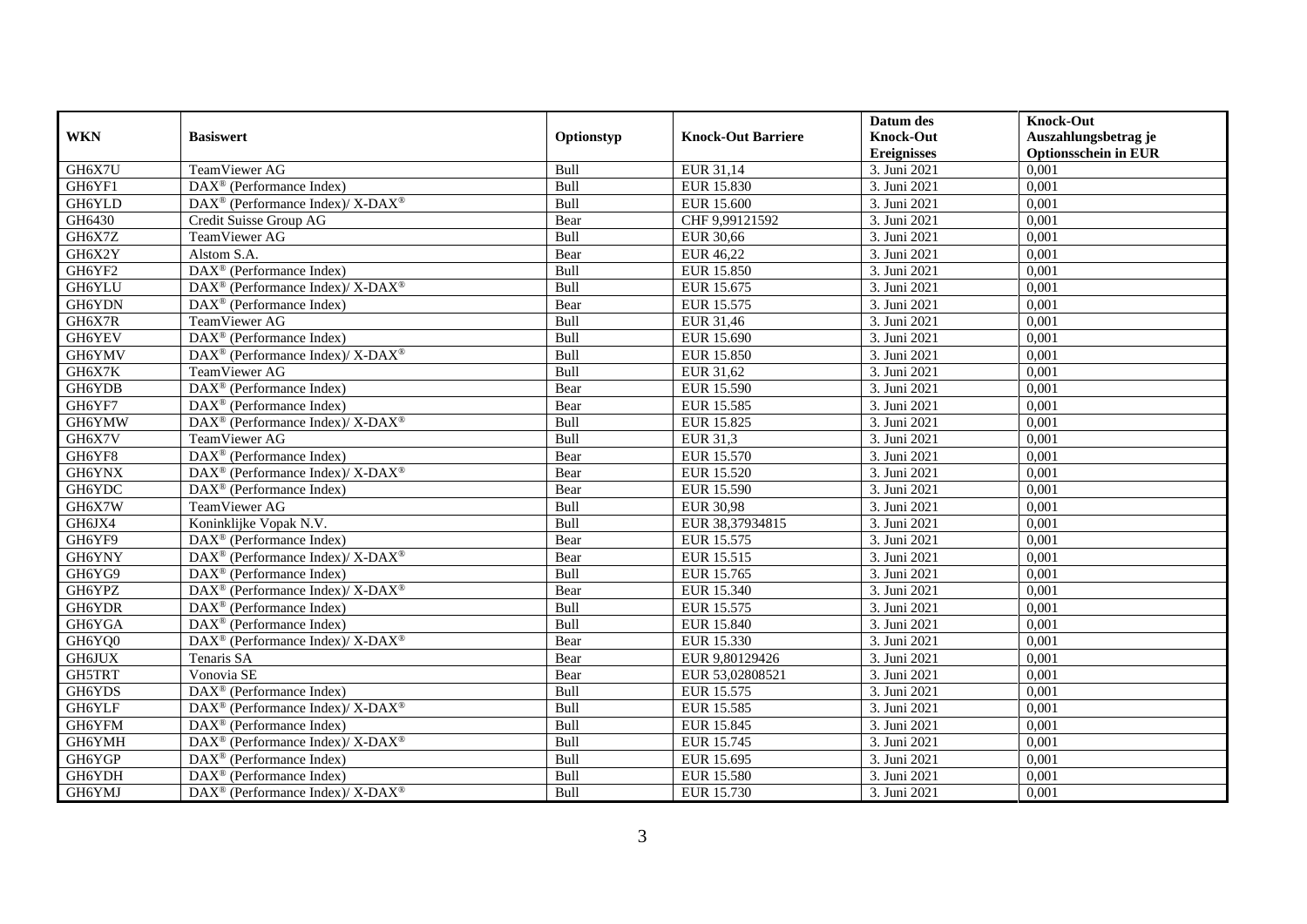|            |                                                                                         |            |                           | Datum des          | <b>Knock-Out</b>            |
|------------|-----------------------------------------------------------------------------------------|------------|---------------------------|--------------------|-----------------------------|
| <b>WKN</b> | <b>Basiswert</b>                                                                        | Optionstyp | <b>Knock-Out Barriere</b> | <b>Knock-Out</b>   | Auszahlungsbetrag je        |
|            |                                                                                         |            |                           | <b>Ereignisses</b> | <b>Optionsschein in EUR</b> |
| GH6YFK     | $\overline{\text{DAX}}^{\textcirc}$ (Performance Index)                                 | Bull       | EUR 15.770                | 3. Juni 2021       | 0,001                       |
| GH6YDJ     | $DAX^{\circledR}$ (Performance Index)                                                   | Bear       | <b>EUR 15.580</b>         | 3. Juni 2021       | 0,001                       |
| GH6YPM     | DAX <sup>®</sup> (Performance Index)/X-DAX <sup>®</sup>                                 | Bear       | EUR 15.475                | 3. Juni 2021       | 0,001                       |
| GH6YFL     | $DAX^{\circledast}$ (Performance Index)                                                 | Bull       | EUR 15.680                | 3. Juni 2021       | 0,001                       |
| GH6YPN     | $DAX^{\circledast}$ (Performance Index)/ $\overline{X-DAX^{\circledast}}$               | Bear       | EUR 15.485                | 3. Juni 2021       | 0,001                       |
| GH6YGM     | $DAX^{\circledR}$ (Performance Index)                                                   | Bull       | EUR 15.625                | 3. Juni 2021       | 0,001                       |
| GH6YDD     | $\text{DAX}^{\textcircled{}}$ (Performance Index)                                       | Bear       | EUR 15.590                | 3. Juni 2021       | 0,001                       |
| GH6YM1     | DAX <sup>®</sup> (Performance Index)/X-DAX <sup>®</sup>                                 | Bull       | EUR 15.655                | 3. Juni 2021       | 0,001                       |
| GH6YFG     | $DAX^{\circledR}$ (Performance Index)                                                   | Bull       | EUR 15.635                | 3. Juni 2021       | 0,001                       |
| GH6YM2     | DAX <sup>®</sup> (Performance Index)/ X-DAX <sup>®</sup>                                | Bull       | EUR 15.605                | 3. Juni 2021       | 0,001                       |
| GH6YGH     | $DAX^{\circledast}$ (Performance Index)                                                 | Bull       | EUR 15.605                | 3. Juni 2021       | 0,001                       |
| GH6YDE     | DAX <sup>®</sup> (Performance Index)                                                    | Bear       | EUR 15.590                | 3. Juni 2021       | 0,001                       |
| GH6YFA     | $DAX^{\circledast}$ (Performance Index)                                                 | Bull       | EUR 15.780                | 3. Juni 2021       | 0,001                       |
| GH6YN3     | $\text{DAX}^{\circledast}$ (Performance Index)/ X-DAX <sup>®</sup>                      | Bull       | EUR 15.795                | 3. Juni 2021       | 0,001                       |
| GH6YDV     | DAX <sup>®</sup> (Performance Index)                                                    | Bear       | EUR 15.570                | 3. Juni 2021       | 0,001                       |
| GH6YFB     | DAX <sup>®</sup> (Performance Index)                                                    | Bull       | EUR 15.685                | 3. Juni 2021       | 0,001                       |
| GH6YP5     | DAX <sup>®</sup> (Performance Index)/ X-DAX <sup>®</sup>                                | Bear       | <b>EUR 15.580</b>         | 3. Juni 2021       | 0,001                       |
| GH6YFC     | $\overline{\text{DAX}^{\otimes}}$ (Performance Index)                                   | Bull       | EUR 15.735                | 3. Juni 2021       | 0,001                       |
| GH6YP6     | DAX <sup>®</sup> (Performance Index)/X-DAX <sup>®</sup>                                 | Bear       | EUR 15.560                | 3. Juni 2021       | 0,001                       |
| GH6YDW     | $\text{DAX}^{\textcircled{}}$ (Performance Index)                                       | Bull       | EUR 15.570                | 3. Juni 2021       | 0,001                       |
| GH6YGC     | DAX <sup>®</sup> (Performance Index)                                                    | Bull       | EUR 15.885                | 3. Juni 2021       | 0,001                       |
| GH6YQ7     | $DAX^{\circledast}$ (Performance Index)/ $\overline{X-DAX^{\circledast}}$               | Bear       | EUR 15.365                | 3. Juni 2021       | 0,001                       |
| GH6YGD     | $\overline{\text{DAX}}^{\textcirc}$ (Performance Index)                                 | Bull       | <b>EUR 15.790</b>         | 3. Juni 2021       | 0,001                       |
| GH6YQ8     | DAX <sup>®</sup> (Performance Index)/ X-DAX <sup>®</sup>                                | Bear       | EUR 15.390                | 3. Juni 2021       | 0,001                       |
| GH6YDA     | $DAX^{\circledR}$ (Performance Index)                                                   | Bull       | EUR 15.590                | 3. Juni 2021       | 0,001                       |
| GH6YGE     | $DAX^{\circledast}$ (Performance Index)                                                 | Bull       | EUR 15.750                | 3. Juni 2021       | 0,001                       |
| GH6YMF     | DAX <sup>®</sup> (Performance Index)/X-DAX <sup>®</sup>                                 | Bull       | EUR 15.750                | 3. Juni 2021       | 0,001                       |
| GH6YD3     | DAX <sup>®</sup> (Performance Index)                                                    | Bull       | EUR 15.600                | 3. Juni 2021       | 0,001                       |
| GH6YER     | $\text{DAX}^{\textcircled{}}$ (Performance Index)                                       | Bull       | EUR 15.600                | 3. Juni 2021       | 0,001                       |
| GH6YNH     | $DAX^{\circledcirc}$ (Performance Index)/X-DAX <sup>®</sup>                             | Bull       | EUR 15.885                | 3. Juni 2021       | 0.001                       |
| GH6YES     | $DAX^{\circledR}$ (Performance Index)                                                   | Bull       | <b>EUR 15.800</b>         | 3. Juni 2021       | 0,001                       |
| GH6YPK     | $\text{DAX}^{\circledast}$ (Performance Index)/ $\overline{\text{X-DAX}^{\circledast}}$ | Bear       | EUR 15.555                | 3. Juni 2021       | 0,001                       |
| GH6YEZ     | $DAX^{\circledR}$ (Performance Index)                                                   | Bull       | EUR 15.585                | 3. Juni 2021       | 0,001                       |
| GH6YPL     | DAX <sup>®</sup> (Performance Index)/ X-DAX <sup>®</sup>                                | Bear       | EUR 15.460                | 3. Juni 2021       | 0,001                       |
| GH6YF0     | $\text{DAX}^{\textcircled{n}}$ (Performance Index)                                      | Bull       | EUR 15.640                | 3. Juni 2021       | 0,001                       |
| GH6YQM     | DAX <sup>®</sup> (Performance Index)/X-DAX <sup>®</sup>                                 | Bear       | EUR 15.315                | 3. Juni 2021       | 0,001                       |
| GH6YH3     | DAX <sup>®</sup> (Performance Index)                                                    | Bull       | EUR 15.665                | 3. Juni 2021       | 0,001                       |
| GH6YQN     | DAX <sup>®</sup> (Performance Index)/X-DAX <sup>®</sup>                                 | Bear       | EUR 15.295                | 3. Juni 2021       | 0,001                       |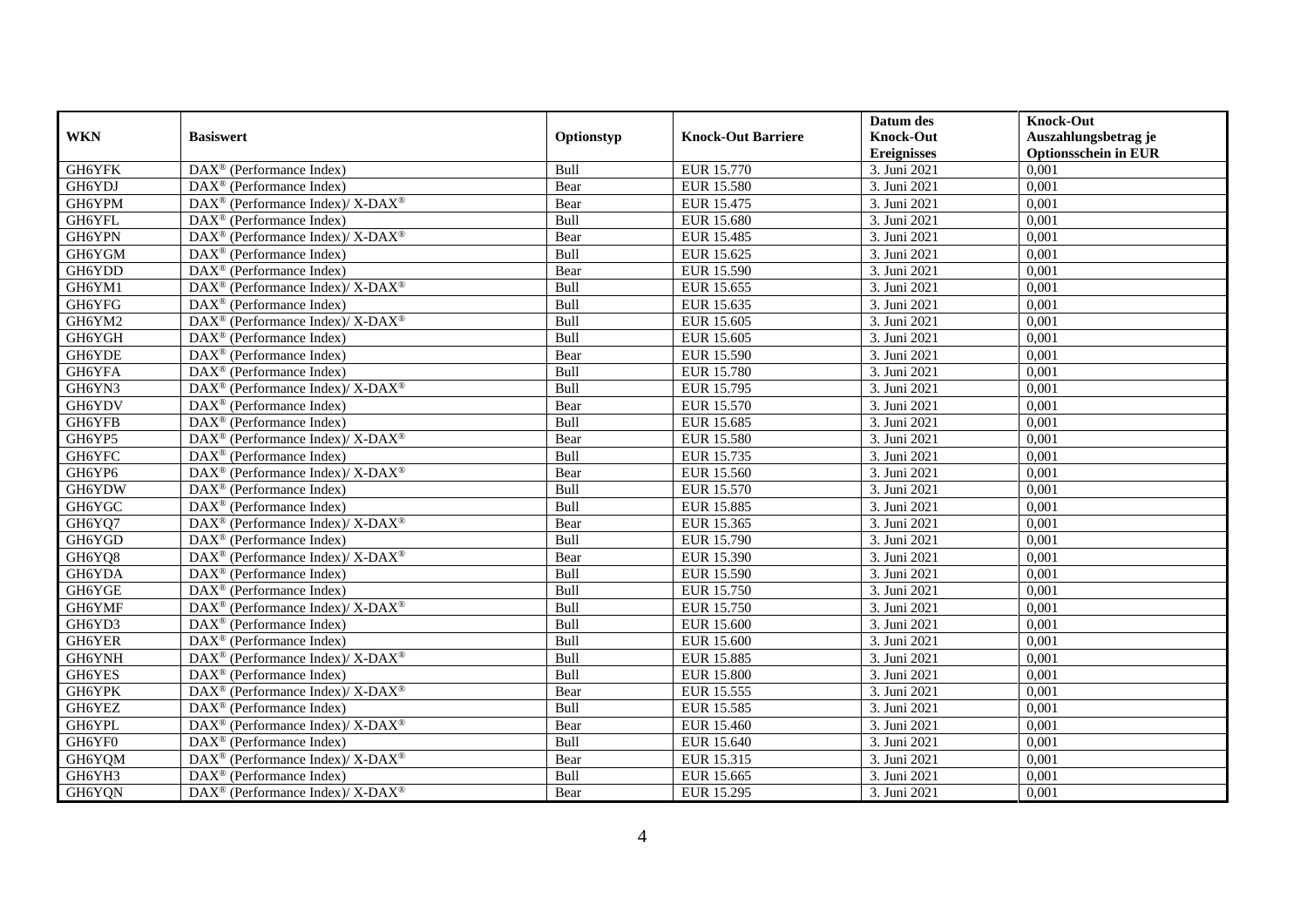|               |                                                                           |             |                           | Datum des          | <b>Knock-Out</b>            |
|---------------|---------------------------------------------------------------------------|-------------|---------------------------|--------------------|-----------------------------|
| <b>WKN</b>    | <b>Basiswert</b>                                                          | Optionstyp  | <b>Knock-Out Barriere</b> | <b>Knock-Out</b>   | Auszahlungsbetrag je        |
|               |                                                                           |             |                           | <b>Ereignisses</b> | <b>Optionsschein in EUR</b> |
| GH6YH4        | DAX <sup>®</sup> (Performance Index)                                      | Bull        | EUR 15.725                | 3. Juni 2021       | 0,001                       |
| GH6YM9        | DAX <sup>®</sup> (Performance Index)/ X-DAX <sup>®</sup>                  | Bull        | EUR 15.620                | 3. Juni 2021       | 0,001                       |
| GH6YJ5        | $DAX^{\circledR}$ (Performance Index)                                     | Bear        | EUR 15.425                | 3. Juni 2021       | 0,001                       |
| GH6YMA        | DAX <sup>®</sup> (Performance Index)/ X-DAX <sup>®</sup>                  | Bull        | EUR 15.770                | 3. Juni 2021       | 0,001                       |
| GH6YJ6        | $\overline{\text{DAX}}^{\textcirc}$ (Performance Index)                   | Bull        | EUR 15.610                | 3. Juni 2021       | 0,001                       |
| <b>GH6YNB</b> | DAX <sup>®</sup> (Performance Index)/ X-DAX <sup>®</sup>                  | Bull        | <b>EUR 15.800</b>         | 3. Juni 2021       | 0,001                       |
| GH6YPD        | DAX <sup>®</sup> (Performance Index)/X-DAX <sup>®</sup>                   | Bear        | EUR 15.430                | 3. Juni 2021       | 0,001                       |
| GH6YK8        | $DAX^{\circledR}$ (Performance Index)                                     | Bear        | <b>EUR 15.450</b>         | 3. Juni 2021       | 0,001                       |
| GH6YPE        | DAX <sup>®</sup> (Performance Index)/ X-DAX <sup>®</sup>                  | Bear        | EUR 15.605                | 3. Juni 2021       | 0,001                       |
| GH6YMB        | DAX <sup>®</sup> (Performance Index)                                      | Bear        | EUR 15.310                | 3. Juni 2021       | 0.001                       |
| GH6YQF        | DAX <sup>®</sup> (Performance Index)/ X-DAX <sup>®</sup>                  | Bear        | <b>EUR 15.285</b>         | 3. Juni 2021       | 0,001                       |
| GH6YFP        | $\text{DAX}^{\textcircled{}}$ (Performance Index)                         | Bull        | EUR 15.755                | 3. Juni 2021       | 0,001                       |
| GH6YM5        | $DAX^{\circledast}$ (Performance Index)/ $\overline{X-DAX^{\circledast}}$ | Bull        | EUR 15.640                | 3. Juni 2021       | 0,001                       |
| GH6YGR        | $DAX^{\circledcirc}$ (Performance Index)                                  | <b>Bull</b> | EUR 15.575                | 3. Juni 2021       | 0.001                       |
| GH6YM6        | DAX <sup>®</sup> (Performance Index)/ X-DAX <sup>®</sup>                  | Bull        | EUR 15.630                | 3. Juni 2021       | 0,001                       |
| GH6YGS        | $\overline{\text{DAX}^{\otimes}}$ (Performance Index)                     | Bull        | <b>EUR 15.820</b>         | 3. Juni 2021       | 0,001                       |
| GH6YN7        | DAX <sup>®</sup> (Performance Index)/ X-DAX <sup>®</sup>                  | Bear        | EUR 15.615                | 3. Juni 2021       | 0,001                       |
| GH6YHU        | $DAX^{\circledast}$ (Performance Index)                                   | Bull        | EUR 15.815                | 3. Juni 2021       | 0,001                       |
| GH6YP9        | DAX <sup>®</sup> (Performance Index)/X-DAX <sup>®</sup>                   | Bear        | EUR 15.595                | 3. Juni 2021       | 0,001                       |
| GH6YJV        | $DAX^{\circledast}$ (Performance Index)                                   | Bear        | EUR 15.325                | 3. Juni 2021       | 0,001                       |
| GH6YPA        | DAX <sup>®</sup> (Performance Index)/ X-DAX <sup>®</sup>                  | Bear        | EUR 15.610                | 3. Juni 2021       | 0,001                       |
| GH6YJW        | $DAX^{\circledR}$ (Performance Index)                                     | Bear        | EUR 15.335                | 3. Juni 2021       | 0,001                       |
| GH6YQB        | $DAX^{\circledast}$ (Performance Index)/ X-DAX <sup>®</sup>               | Bear        | <b>EUR 15.380</b>         | 3. Juni 2021       | 0,001                       |
| GH6YHP        | $\text{DAX}^{\textcircled{}}$ (Performance Index)                         | Bear        | EUR 15.495                | 3. Juni 2021       | 0,001                       |
| GH6YQC        | $\text{DAX}^{\circledast}$ (Performance Index)/ X-DAX <sup>®</sup>        | Bear        | <b>EUR 15.405</b>         | 3. Juni 2021       | 0,001                       |
| GH6YHQ        | DAX <sup>®</sup> (Performance Index)                                      | Bear        | EUR 15.515                | 3. Juni 2021       | 0,001                       |
| GH6YLP        | DAX <sup>®</sup> (Performance Index)/ X-DAX <sup>®</sup>                  | Bull        | EUR 15.705                | 3. Juni 2021       | 0,001                       |
| GH6YJR        | DAX <sup>®</sup> (Performance Index)                                      | Bear        | EUR 15.295                | 3. Juni 2021       | 0,001                       |
| GH6YMR        | DAX <sup>®</sup> (Performance Index)/X-DAX <sup>®</sup>                   | Bull        | EUR 15.715                | 3. Juni 2021       | 0,001                       |
| GH6YJS        | $DAX^{\circledast}$ (Performance Index)                                   | Bear        | EUR 15.290                | 3. Juni 2021       | 0,001                       |
| GH6YMS        | DAX <sup>®</sup> (Performance Index)/ X-DAX <sup>®</sup>                  | Bull        | EUR 15.860                | 3. Juni 2021       | 0,001                       |
| GH6YHB        | DAX <sup>®</sup> (Performance Index)                                      | Bear        | EUR 15.545                | 3. Juni 2021       | 0,001                       |
| GH6YNT        | DAX <sup>®</sup> (Performance Index)/X-DAX <sup>®</sup>                   | Bear        | EUR 15.525                | 3. Juni 2021       | 0,001                       |
| GH6YHC        | DAX <sup>®</sup> (Performance Index)                                      | Bear        | EUR 15.540                | 3. Juni 2021       | 0,001                       |
| GH6YPV        | DAX <sup>®</sup> (Performance Index)/X-DAX <sup>®</sup>                   | Bull        | EUR 15.590                | 3. Juni 2021       | 0,001                       |
| GH6YHD        | $DAX^{\circledast}$ (Performance Index)                                   | Bear        | EUR 15.485                | 3. Juni 2021       | 0,001                       |
| GH6YPW        | DAX <sup>®</sup> (Performance Index)/ X-DAX <sup>®</sup>                  | Bear        | EUR 15.490                | 3. Juni 2021       | 0,001                       |
| GH6YJD        | $\text{DAX}^{\textcircled{}}$ (Performance Index)                         | Bear        | EUR 15.350                | 3. Juni 2021       | 0,001                       |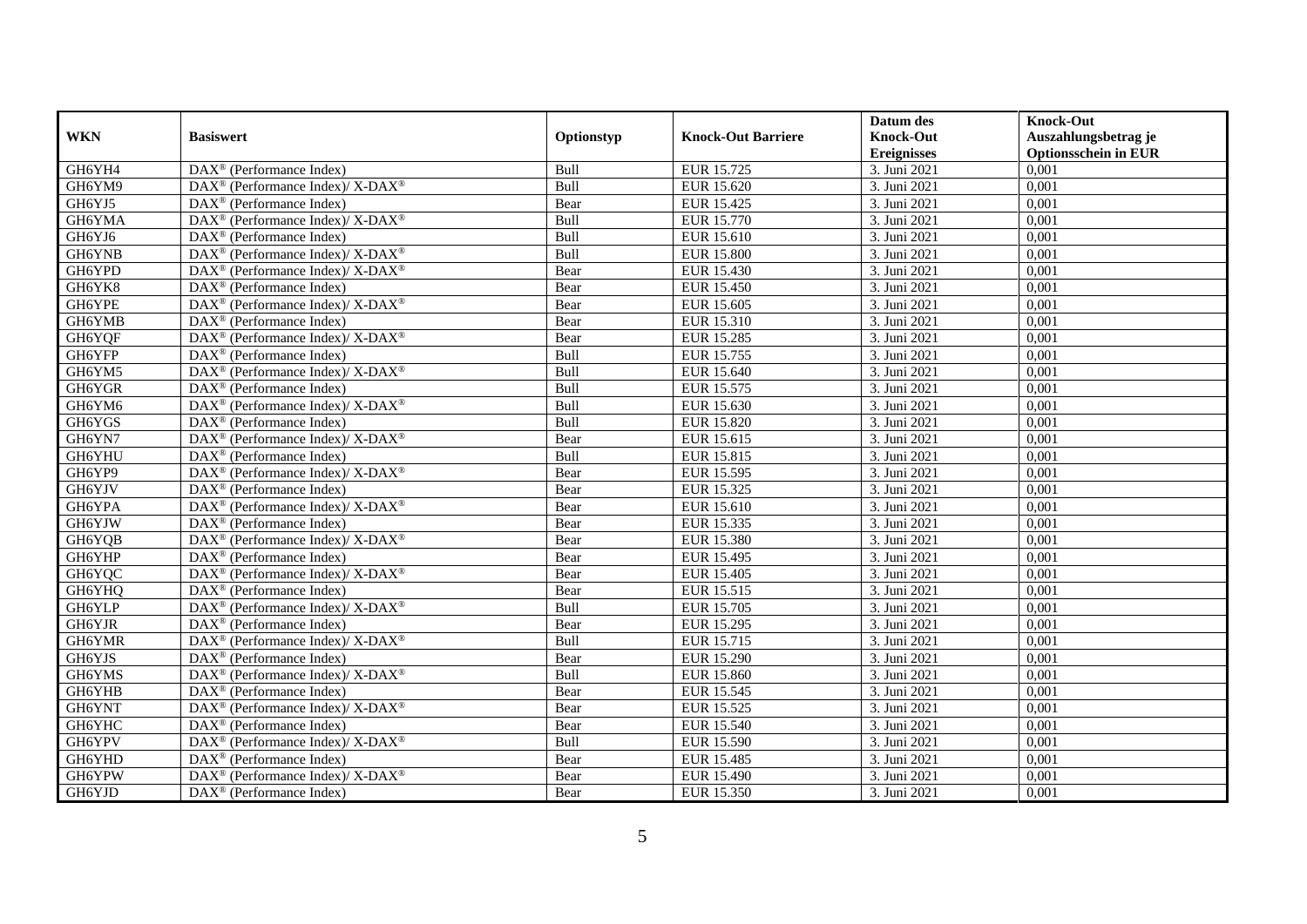|               |                                                                           |            |                           | Datum des          | <b>Knock-Out</b>            |
|---------------|---------------------------------------------------------------------------|------------|---------------------------|--------------------|-----------------------------|
| <b>WKN</b>    | <b>Basiswert</b>                                                          | Optionstyp | <b>Knock-Out Barriere</b> | <b>Knock-Out</b>   | Auszahlungsbetrag je        |
|               |                                                                           |            |                           | <b>Ereignisses</b> | <b>Optionsschein in EUR</b> |
| GH6YLB        | DAX <sup>®</sup> (Performance Index)/ X-DAX <sup>®</sup>                  | Bull       | EUR 15.610                | 3. Juni 2021       | 0,001                       |
| GH6YJE        | $DAX^{\circledR}$ (Performance Index)                                     | Bear       | EUR 15.365                | 3. Juni 2021       | 0,001                       |
| GH6YLC        | DAX <sup>®</sup> (Performance Index)/X-DAX <sup>®</sup>                   | Bull       | EUR 15.615                | 3. Juni 2021       | 0,001                       |
| GH6YJF        | $DAX^{\circledast}$ (Performance Index)                                   | Bear       | EUR 15.370                | 3. Juni 2021       | 0,001                       |
| GH6YMD        | DAX <sup>®</sup> (Performance Index)/ X-DAX <sup>®</sup>                  | Bull       | EUR 15.755                | 3. Juni 2021       | 0,001                       |
| GH6YKH        | $DAX^{\circledast}$ (Performance Index)                                   | Bear       | <b>EUR 15.280</b>         | 3. Juni 2021       | 0,001                       |
| GH6YME        | DAX <sup>®</sup> (Performance Index)/ X-DAX <sup>®</sup>                  | Bull       | EUR 15.760                | 3. Juni 2021       | 0,001                       |
| GH6YHR        | $DAX^{\circledR}$ (Performance Index)                                     | Bear       | EUR 15.520                | 3. Juni 2021       | 0,001                       |
| GH6YPH        | DAX <sup>®</sup> (Performance Index)/X-DAX <sup>®</sup>                   | Bear       | EUR 15.455                | 3. Juni 2021       | 0,001                       |
| GH6YHS        | $DAX^{\circledR}$ (Performance Index)                                     | Bull       | EUR 15.615                | 3. Juni 2021       | 0,001                       |
| GH6YPJ        | DAX <sup>®</sup> (Performance Index)/ X-DAX <sup>®</sup>                  | Bear       | <b>EUR 15.450</b>         | 3. Juni 2021       | 0,001                       |
| GH6YJT        | $\overline{\text{DAX}^{\otimes}}$ (Performance Index)                     | Bear       | EUR 15.315                | 3. Juni 2021       | 0,001                       |
| GH6YQK        | DAX <sup>®</sup> (Performance Index)/X-DAX <sup>®</sup>                   | Bear       | <b>EUR 15.420</b>         | 3. Juni 2021       | 0,001                       |
| GH6YJU        | $DAX^{\circledast}$ (Performance Index)                                   | Bear       | EUR 15.305                | 3. Juni 2021       | 0,001                       |
| GH6YQL        | DAX <sup>®</sup> (Performance Index)/ X-DAX <sup>®</sup>                  | Bear       | EUR 15.305                | 3. Juni 2021       | 0,001                       |
| GH6YH9        | DAX <sup>®</sup> (Performance Index)                                      | Bear       | EUR 15.530                | 3. Juni 2021       | 0,001                       |
| GH6YM7        | DAX <sup>®</sup> (Performance Index)/ X-DAX <sup>®</sup>                  | Bull       | EUR 15.790                | 3. Juni 2021       | 0,001                       |
| GH6YHA        | $DAX^{\circledR}$ (Performance Index)                                     | Bear       | EUR 15.555                | 3. Juni 2021       | 0,001                       |
| GH6YM8        | DAX <sup>®</sup> (Performance Index)/ X-DAX <sup>®</sup>                  | Bull       | <b>EUR 15.785</b>         | 3. Juni 2021       | 0,001                       |
| GH6YJB        | $DAX^{\circledast}$ (Performance Index)                                   | Bear       | EUR 15.345                | 3. Juni 2021       | 0,001                       |
| GH6YPB        | DAX <sup>®</sup> (Performance Index)/ X-DAX <sup>®</sup>                  | Bear       | EUR 15.440                | 3. Juni 2021       | 0,001                       |
| GH6YJC        | $DAX^{\circledR}$ (Performance Index)                                     | Bear       | EUR 15.355                | 3. Juni 2021       | 0,001                       |
| GH6YPC        | DAX <sup>®</sup> (Performance Index)/ X-DAX <sup>®</sup>                  | Bear       | EUR 15.435                | 3. Juni 2021       | 0,001                       |
| GH6YKD        | $\text{DAX}^{\textcircled{}}$ (Performance Index)                         | Bull       | EUR 15.835                | 3. Juni 2021       | 0,001                       |
| GH6YQD        | $DAX^{\circledast}$ (Performance Index)/ X-DAX <sup>®</sup>               | Bear       | EUR 15.385                | 3. Juni 2021       | 0,001                       |
| GH6YKE        | $DAX^{\circledast}$ (Performance Index)                                   | Bear       | EUR 15.275                | 3. Juni 2021       | 0,001                       |
| GH6YQE        | $DAX^{\circledast}$ (Performance Index)/ X-DAX <sup>®</sup>               | Bear       | <b>EUR 15.280</b>         | 3. Juni 2021       | 0,001                       |
| GH6YHM        | $DAX^{\circledR}$ (Performance Index)                                     | Bull       | EUR 15.590                | 3. Juni 2021       | 0.001                       |
| GH6YLH        | DAX <sup>®</sup> (Performance Index)/ X-DAX <sup>®</sup>                  | Bull       | EUR 15.580                | 3. Juni 2021       | 0,001                       |
| <b>GH6YHN</b> | $DAX^{\circledR}$ (Performance Index)                                     | Bear       | <b>EUR 15.560</b>         | 3. Juni 2021       | 0,001                       |
| GH6YLK        | DAX <sup>®</sup> (Performance Index)/ X-DAX <sup>®</sup>                  | Bull       | EUR 15.570                | 3. Juni 2021       | 0,001                       |
| GH6YJP        | DAX <sup>®</sup> (Performance Index)                                      | Bear       | <b>EUR 15.400</b>         | 3. Juni 2021       | 0.001                       |
| GH6YMK        | $DAX^{\circledast}$ (Performance Index)/ $\overline{X-DAX^{\circledast}}$ | Bull       | EUR 15.710                | 3. Juni 2021       | 0,001                       |
| GH6YJQ        | $DAX^{\circledast}$ (Performance Index)                                   | Bear       | EUR 15.360                | 3. Juni 2021       | 0,001                       |
| GH6YML        | $DAX^{\circledast}$ (Performance Index)/ X-DAX <sup>®</sup>               | Bull       | EUR 15.865                | 3. Juni 2021       | 0,001                       |
| GH6YHH        | $DAX^{\circledast}$ (Performance Index)                                   | Bear       | EUR 15.535                | 3. Juni 2021       | 0,001                       |
| GH6YMM        | DAX <sup>®</sup> (Performance Index)/ X-DAX <sup>®</sup>                  | Bull       | EUR 15.725                | 3. Juni 2021       | 0,001                       |
| GH6YHJ        | $\text{DAX}^{\textcircled{}}$ (Performance Index)                         | Bear       | <b>EUR 15.500</b>         | 3. Juni 2021       | 0,001                       |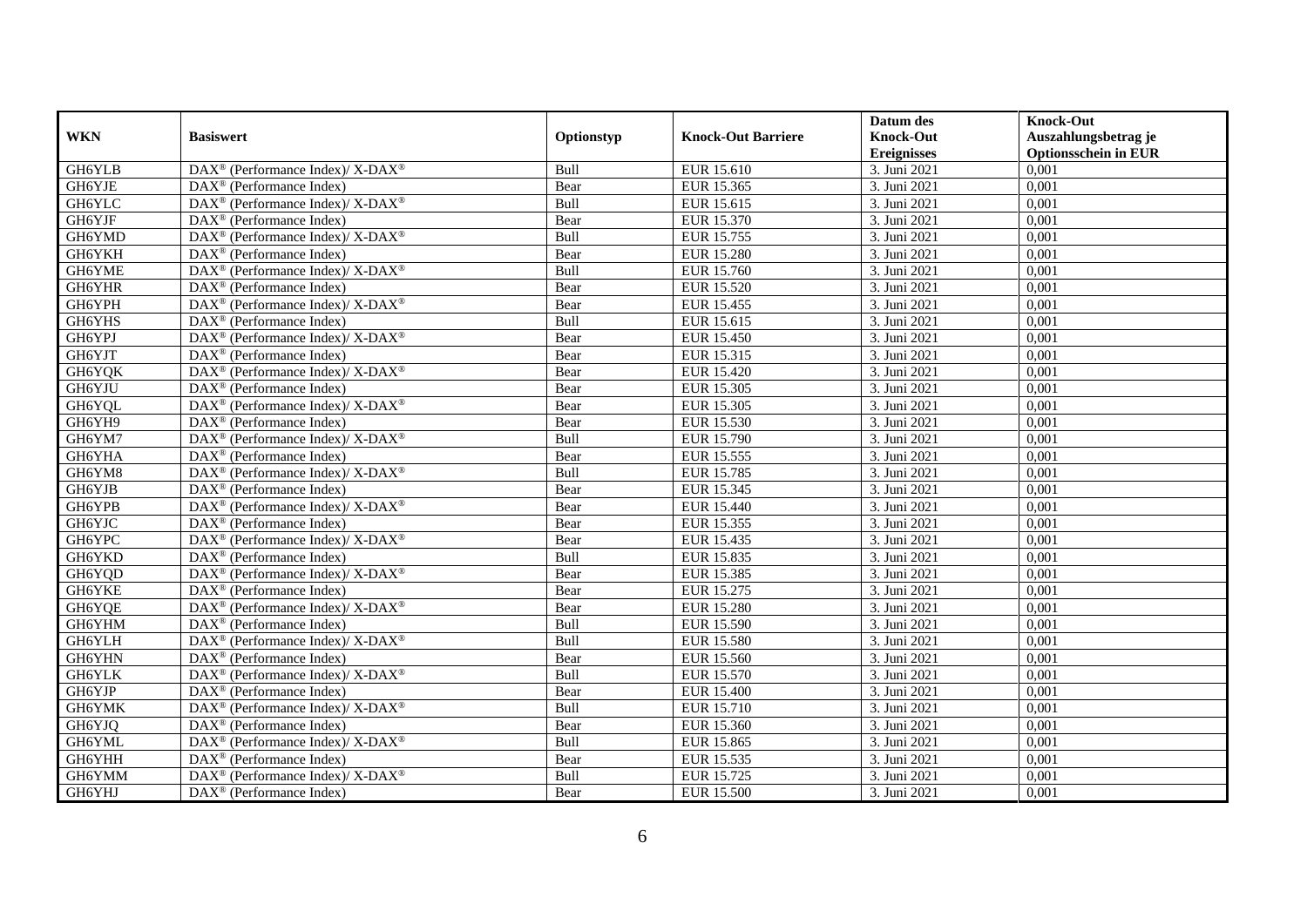|            |                                                             |            |                           | Datum des          | <b>Knock-Out</b>            |
|------------|-------------------------------------------------------------|------------|---------------------------|--------------------|-----------------------------|
| <b>WKN</b> | <b>Basiswert</b>                                            | Optionstyp | <b>Knock-Out Barriere</b> | <b>Knock-Out</b>   | Auszahlungsbetrag je        |
|            |                                                             |            |                           | <b>Ereignisses</b> | <b>Optionsschein in EUR</b> |
| GH6YNM     | DAX <sup>®</sup> (Performance Index)/ X-DAX <sup>®</sup>    | Bull       | EUR 15.575                | 3. Juni 2021       | 0,001                       |
| GH6YJK     | $DAX^{\circledR}$ (Performance Index)                       | Bear       | EUR 15.385                | 3. Juni 2021       | 0,001                       |
| GH6YNN     | $DAX^{\circledast}$ (Performance Index)/ X-DAX <sup>®</sup> | Bull       | EUR 15.875                | 3. Juni 2021       | 0,001                       |
| GH6YJL     | $DAX^{\circledast}$ (Performance Index)                     | Bear       | EUR 15.395                | 3. Juni 2021       | 0,001                       |
| GH6YNP     | DAX <sup>®</sup> (Performance Index)/ X-DAX <sup>®</sup>    | Bull       | <b>EUR 15.880</b>         | 3. Juni 2021       | 0,001                       |
| GH6YHK     | $DAX^{\circledast}$ (Performance Index)                     | Bear       | EUR 15.505                | 3. Juni 2021       | 0,001                       |
| GH6YPP     | DAX <sup>®</sup> (Performance Index)/ X-DAX <sup>®</sup>    | Bear       | EUR 15.585                | 3. Juni 2021       | 0,001                       |
| GH6YHL     | $DAX^{\circledR}$ (Performance Index)                       | Bear       | EUR 15.510                | 3. Juni 2021       | 0,001                       |
| GH6YPQ     | DAX <sup>®</sup> (Performance Index)/ X-DAX <sup>®</sup>    | Bear       | <b>EUR 15.470</b>         | 3. Juni 2021       | 0,001                       |
| GH6YJM     | $DAX^{\circledR}$ (Performance Index)                       | Bear       | <b>EUR 15.285</b>         | 3. Juni 2021       | 0,001                       |
| GH6YPR     | DAX <sup>®</sup> (Performance Index)/ X-DAX <sup>®</sup>    | Bear       | EUR 15.495                | 3. Juni 2021       | 0,001                       |
| GH6YJN     | $\overline{\text{DAX}^{\otimes}}$ (Performance Index)       | Bear       | <b>EUR 15.405</b>         | 3. Juni 2021       | 0,001                       |
| GH6YQR     | DAX <sup>®</sup> (Performance Index)/ X-DAX <sup>®</sup>    | Bear       | EUR 15.425                | 3. Juni 2021       | 0,001                       |
| GH6YH7     | $DAX^{\circledast}$ (Performance Index)                     | Bear       | EUR 15.550                | 3. Juni 2021       | 0,001                       |
| GH6YQS     | DAX <sup>®</sup> (Performance Index)/ X-DAX <sup>®</sup>    | Bear       | EUR 15.600                | 3. Juni 2021       | 0,001                       |
| GH6YH8     | DAX <sup>®</sup> (Performance Index)                        | Bear       | EUR 15.525                | 3. Juni 2021       | 0,001                       |
| GH6YQT     | DAX <sup>®</sup> (Performance Index)/ X-DAX <sup>®</sup>    | Bear       | EUR 15.415                | 3. Juni 2021       | 0,001                       |
| GH6YJ9     | $DAX^{\circledR}$ (Performance Index)                       | Bear       | EUR 15.415                | 3. Juni 2021       | 0,001                       |
| GH6YLX     | DAX <sup>®</sup> (Performance Index)/ X-DAX <sup>®</sup>    | Bull       | EUR 15.665                | 3. Juni 2021       | 0,001                       |
| GH6YJA     | $DAX^{\circledast}$ (Performance Index)                     | Bear       | EUR 15.475                | 3. Juni 2021       | 0,001                       |
| GH6YMZ     | DAX <sup>®</sup> (Performance Index)/ X-DAX <sup>®</sup>    | Bull       | EUR 15.815                | 3. Juni 2021       | 0,001                       |
| GH6YJ3     | $DAX^{\circledR}$ (Performance Index)                       | Bear       | <b>EUR 15.460</b>         | 3. Juni 2021       | 0,001                       |
| GH6YN0     | DAX <sup>®</sup> (Performance Index)/ X-DAX <sup>®</sup>    | Bull       | EUR 15.820                | 3. Juni 2021       | 0,001                       |
| GH6YJ4     | $\text{DAX}^{\textcircled{}}$ (Performance Index)           | Bear       | <b>EUR 15.420</b>         | 3. Juni 2021       | 0,001                       |
| GH6YP1     | $DAX^{\circledast}$ (Performance Index)/ X-DAX <sup>®</sup> | Bull       | EUR 15.735                | 3. Juni 2021       | 0,001                       |
| GH6YK5     | $DAX^{\circledast}$ (Performance Index)                     | Bull       | EUR 15.655                | 3. Juni 2021       | 0,001                       |
| GH6YQ3     | $DAX^{\circledast}$ (Performance Index)/ X-DAX <sup>®</sup> | Bear       | EUR 15.335                | 3. Juni 2021       | 0,001                       |
| GH6YK6     | $DAX^{\circledR}$ (Performance Index)                       | Bear       | EUR 15.300                | 3. Juni 2021       | 0.001                       |
| GH6YQ4     | DAX <sup>®</sup> (Performance Index)/ X-DAX <sup>®</sup>    | Bear       | EUR 15.355                | 3. Juni 2021       | 0,001                       |
| GH6YHV     | $DAX^{\circledR}$ (Performance Index)                       | Bull       | EUR 15.745                | 3. Juni 2021       | 0,001                       |
| GH6YLV     | DAX <sup>®</sup> (Performance Index)/ X-DAX <sup>®</sup>    | Bull       | EUR 15.690                | 3. Juni 2021       | 0,001                       |
| GH6YHW     | DAX <sup>®</sup> (Performance Index)                        | Bull       | <b>EUR 15.720</b>         | 3. Juni 2021       | 0.001                       |
| GH6YLW     | DAX <sup>®</sup> (Performance Index)/X-DAX <sup>®</sup>     | Bull       | EUR 15.685                | 3. Juni 2021       | 0,001                       |
| GH6YJX     | $\text{DAX}^{\textcircled{}}$ (Performance Index)           | Bear       | EUR 15.340                | 3. Juni 2021       | 0,001                       |
| GH6YMX     | $DAX^{\circledast}$ (Performance Index)/ X-DAX <sup>®</sup> | Bull       | <b>EUR 15.805</b>         | 3. Juni 2021       | 0,001                       |
| GH6YJY     | $DAX^{\circledast}$ (Performance Index)                     | Bear       | EUR 15.330                | 3. Juni 2021       | 0,001                       |
| GH6YMY     | DAX <sup>®</sup> (Performance Index)/ X-DAX <sup>®</sup>    | Bull       | EUR 15.830                | 3. Juni 2021       | 0,001                       |
| GH6YG4     | $\text{DAX}^{\textcircled{}}$ (Performance Index)           | Bull       | EUR 15.675                | 3. Juni 2021       | 0,001                       |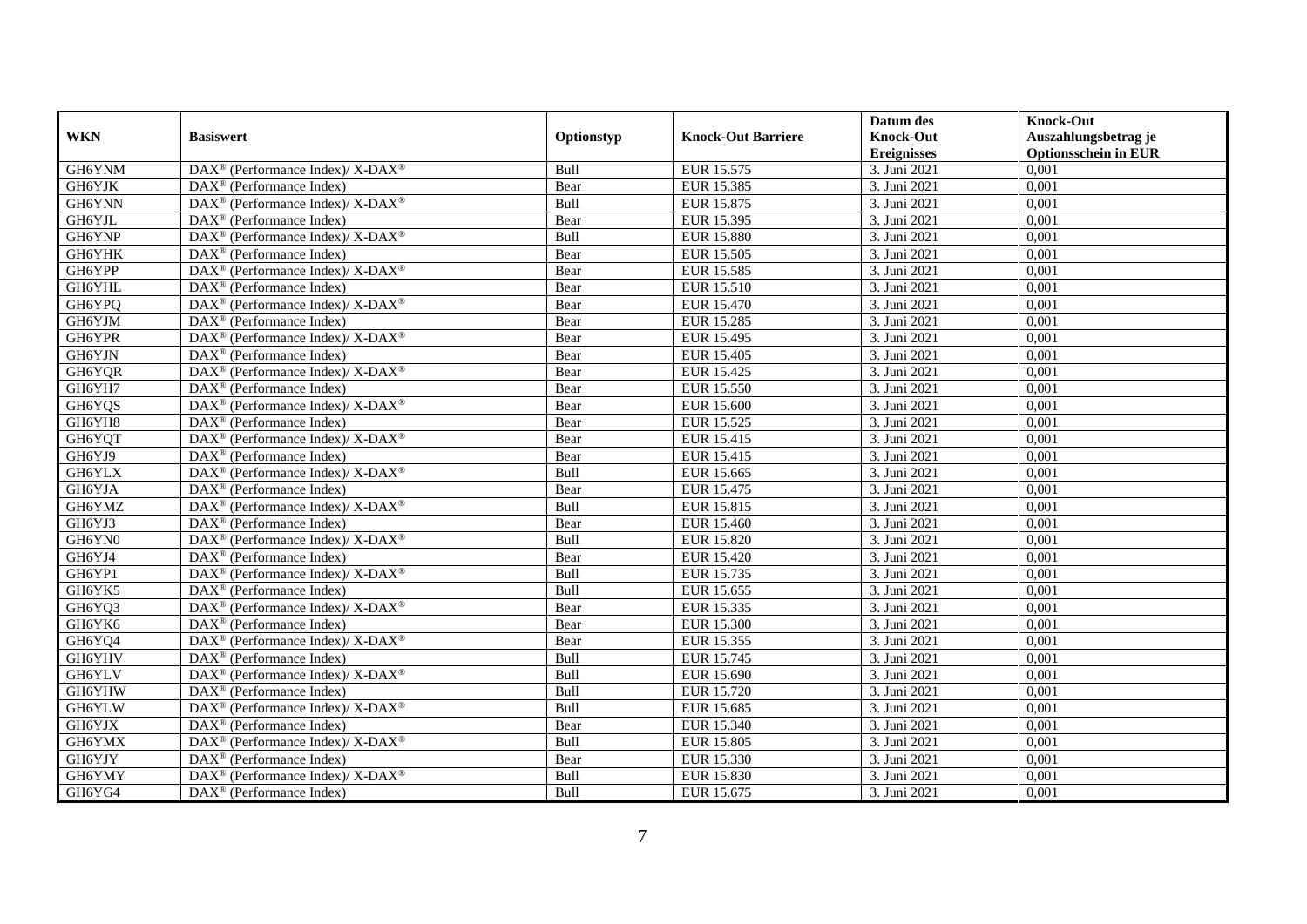|               |                                                                           |             |                           | Datum des          | <b>Knock-Out</b>            |
|---------------|---------------------------------------------------------------------------|-------------|---------------------------|--------------------|-----------------------------|
| <b>WKN</b>    | <b>Basiswert</b>                                                          | Optionstyp  | <b>Knock-Out Barriere</b> | <b>Knock-Out</b>   | Auszahlungsbetrag je        |
|               |                                                                           |             |                           | <b>Ereignisses</b> | <b>Optionsschein in EUR</b> |
| GH6YNZ        | DAX <sup>®</sup> (Performance Index)/ X-DAX <sup>®</sup>                  | Bear        | EUR 15.550                | 3. Juni 2021       | 0,001                       |
| GH6YH5        | $DAX^{\circledR}$ (Performance Index)                                     | Bull        | EUR 15.620                | 3. Juni 2021       | 0,001                       |
| GH6YP0        | $DAX^{\circledast}$ (Performance Index)/ X-DAX <sup>®</sup>               | Bull        | EUR 15.740                | 3. Juni 2021       | 0,001                       |
| GH6YJ7        | $DAX^{\circledast}$ (Performance Index)                                   | Bear        | EUR 15.435                | 3. Juni 2021       | 0,001                       |
| GH6YQ1        | DAX <sup>®</sup> (Performance Index)/X-DAX <sup>®</sup>                   | Bear        | EUR 15.345                | 3. Juni 2021       | 0,001                       |
| GH6YQ2        | DAX <sup>®</sup> (Performance Index)/X-DAX <sup>®</sup>                   | Bear        | EUR 15.350                | 3. Juni 2021       | 0,001                       |
| GH6YJ8        | $\text{DAX}^{\textcircled{}}$ (Performance Index)                         | Bear        | EUR 15.440                | 3. Juni 2021       | 0,001                       |
| GH6YQP        | DAX <sup>®</sup> (Performance Index)/ X-DAX <sup>®</sup>                  | Bear        | EUR 15.310                | 3. Juni 2021       | 0,001                       |
| GH6YFW        | $DAX^{\circledR}$ (Performance Index)                                     | Bull        | EUR 15.855                | 3. Juni 2021       | 0,001                       |
| GH6YQQ        | DAX <sup>®</sup> (Performance Index)/ X-DAX <sup>®</sup>                  | Bull        | EUR 15.625                | 3. Juni 2021       | 0,001                       |
| GH6YGY        | $\text{DAX}^{\textcircled{}}$ (Performance Index)                         | Bull        | <b>EUR 15.865</b>         | 3. Juni 2021       | 0,001                       |
| GH6YQX        | DAX <sup>®</sup> (Performance Index)/ X-DAX <sup>®</sup>                  | Bear        | <b>EUR 15.400</b>         | 3. Juni 2021       | 0,001                       |
| GH6YHZ        | $DAX^{\circledast}$ (Performance Index)                                   | Bear        | EUR 15.455                | 3. Juni 2021       | 0,001                       |
| GH6YLR        | $DAX^{\circledast}$ (Performance Index)/ X-DAX <sup>®</sup>               | Bull        | EUR 15.700                | 3. Juni 2021       | 0,001                       |
| GH6YJ0        | $DAX^{\circledast}$ (Performance Index)                                   | Bear        | EUR 15.465                | 3. Juni 2021       | 0,001                       |
| GH6YLS        | $DAX^{\circledast}$ (Performance Index)/ X-DAX <sup>®</sup>               | Bull        | EUR 15.680                | 3. Juni 2021       | 0,001                       |
| GH6YL4        | DAX <sup>®</sup> (Performance Index)                                      | Bear        | EUR 15.375                | 3. Juni 2021       | 0,001                       |
| GH6YMT        | $DAX^{\circledcirc}$ (Performance Index)/X-DAX <sup>®</sup>               | <b>Bull</b> | EUR 15.840                | 3. Juni 2021       | 0,001                       |
| <b>GH6YHE</b> | $DAX^{\circledR}$ (Performance Index)                                     | Bear        | <b>EUR 15.480</b>         | 3. Juni 2021       | 0,001                       |
| GH6YMU        | DAX <sup>®</sup> (Performance Index)/ X-DAX <sup>®</sup>                  | Bull        | EUR 15.845                | 3. Juni 2021       | 0,001                       |
| GH6YHF        | DAX <sup>®</sup> (Performance Index)                                      | Bull        | EUR 15.730                | 3. Juni 2021       | 0,001                       |
| GH6YNV        | $DAX^{\circledast}$ (Performance Index)/ $\overline{X-DAX^{\circledast}}$ | Bull        | EUR 15.765                | 3. Juni 2021       | 0,001                       |
| GH6YHG        | $\text{DAX}^{\textcircled{}}$ (Performance Index)                         | Bear        | EUR 15.490                | 3. Juni 2021       | 0,001                       |
| GH6YNW        | DAX <sup>®</sup> (Performance Index)/ X-DAX <sup>®</sup>                  | Bear        | EUR 15.565                | 3. Juni 2021       | 0,001                       |
| GH6YJG        | DAX <sup>®</sup> (Performance Index)                                      | Bear        | EUR 15.445                | 3. Juni 2021       | 0,001                       |
| GH6YPX        | DAX <sup>®</sup> (Performance Index)/X-DAX <sup>®</sup>                   | Bear        | EUR 15.500                | 3. Juni 2021       | 0,001                       |
| GH6YJH        | $DAX^{\circledast}$ (Performance Index)                                   | Bear        | EUR 15.380                | 3. Juni 2021       | 0,001                       |
| GH6YPY        | $DAX^{\circledast}$ (Performance Index)/ $\overline{X-DAX^{\circledast}}$ | Bear        | EUR 15.325                | 3. Juni 2021       | 0.001                       |
| GH6YJJ        | $DAX^{\circledR}$ (Performance Index)                                     | Bear        | EUR 15.390                | 3. Juni 2021       | 0,001                       |
| GH6YFT        | $DAX^{\circledR}$ (Performance Index)                                     | Bull        | EUR 15.760                | 3. Juni 2021       | 0,001                       |
| GH6YLL        | DAX <sup>®</sup> (Performance Index)/ X-DAX <sup>®</sup>                  | Bull        | EUR 15.595                | 3. Juni 2021       | 0,001                       |
| GH6YFU        | DAX <sup>®</sup> (Performance Index)                                      | Bull        | EUR 15.570                | 3. Juni 2021       | 0.001                       |
| GH6YMN        | $DAX^{\circledast}$ (Performance Index)/ $\overline{X-DAX^{\circledast}}$ | Bull        | EUR 15.720                | 3. Juni 2021       | 0,001                       |
| GH6YGV        | $DAX^{\circledast}$ (Performance Index)                                   | Bull        | EUR 15.785                | 3. Juni 2021       | 0,001                       |
| GH6YMP        | $DAX^{\circledast}$ (Performance Index)/ X-DAX <sup>®</sup>               | Bull        | EUR 15.855                | 3. Juni 2021       | 0,001                       |
| GH6YGW        | $DAX^{\circledast}$ (Performance Index)                                   | Bull        | EUR 15.670                | 3. Juni 2021       | 0,001                       |
| GH6YMQ        | DAX <sup>®</sup> (Performance Index)/ X-DAX <sup>®</sup>                  | Bull        | EUR 15.870                | 3. Juni 2021       | 0,001                       |
| GH6YHY        | $\text{DAX}^{\textcircled{}}$ (Performance Index)                         | Bull        | EUR 15.650                | 3. Juni 2021       | 0,001                       |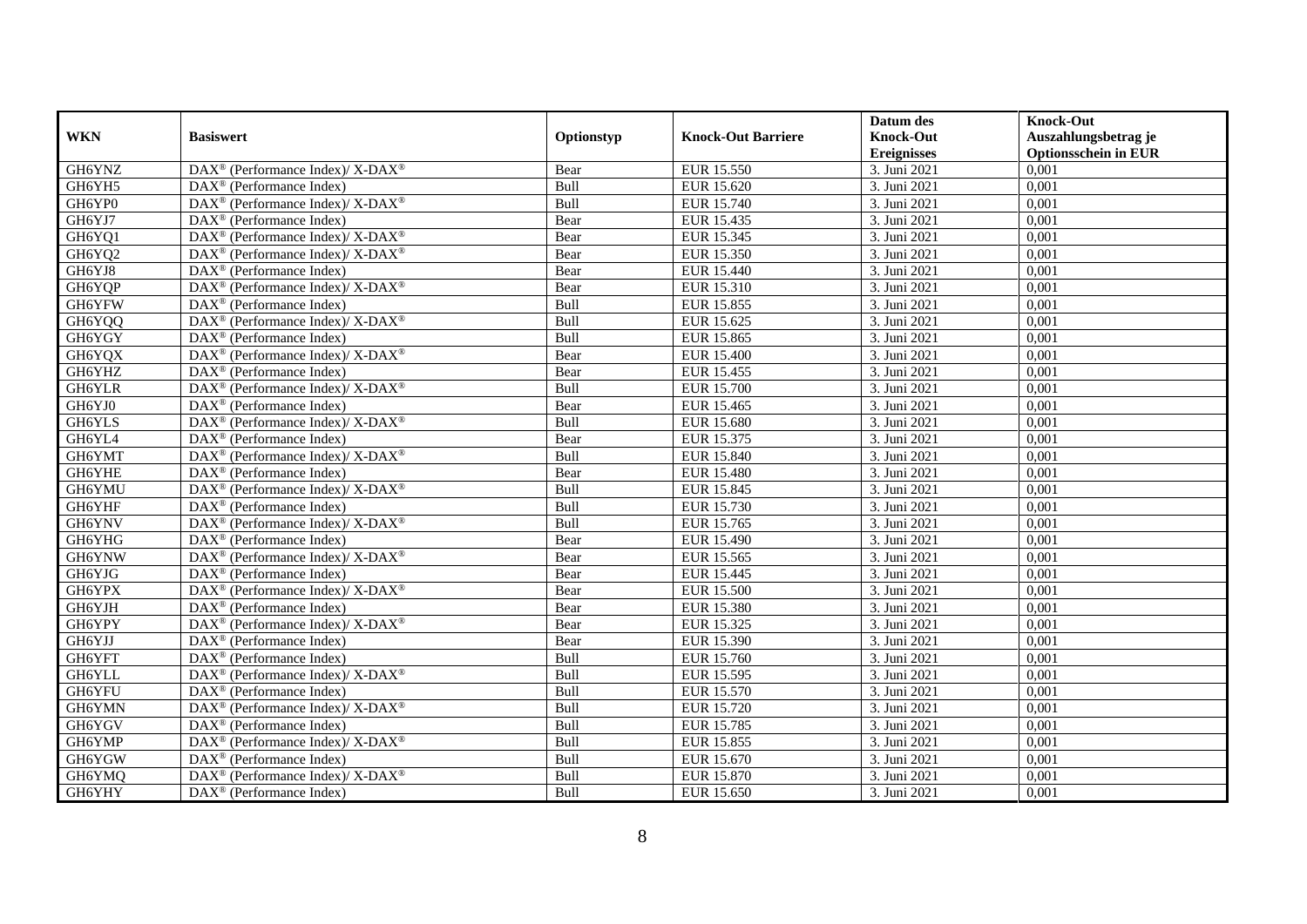|            |                                                                    |            |                           | Datum des          | <b>Knock-Out</b>            |
|------------|--------------------------------------------------------------------|------------|---------------------------|--------------------|-----------------------------|
| <b>WKN</b> | <b>Basiswert</b>                                                   | Optionstyp | <b>Knock-Out Barriere</b> | <b>Knock-Out</b>   | Auszahlungsbetrag je        |
|            |                                                                    |            |                           | <b>Ereignisses</b> | <b>Optionsschein in EUR</b> |
| GH6YNQ     | DAX <sup>®</sup> (Performance Index)/ X-DAX <sup>®</sup>           | Bear       | EUR 15.530                | 3. Juni 2021       | 0,001                       |
| GH6YEW     | $\text{DAX}^{\textcircled{n}}$ (Performance Index)                 | Bull       | <b>EUR 15.880</b>         | 3. Juni 2021       | 0,001                       |
| GH6YNR     | $DAX^{\circledcirc}$ (Performance Index)/X-DAX <sup>®</sup>        | Bear       | EUR 15.510                | 3. Juni 2021       | 0,001                       |
| GH6YFY     | DAX <sup>®</sup> (Performance Index)                               | Bull       | <b>EUR 15.825</b>         | 3. Juni 2021       | 0,001                       |
| GH6YNS     | DAX <sup>®</sup> (Performance Index)/X-DAX <sup>®</sup>            | Bear       | EUR 15.545                | 3. Juni 2021       | 0,001                       |
| GH6YGZ     | $DAX^{\circledast}$ (Performance Index)                            | Bull       | <b>EUR 15.805</b>         | 3. Juni 2021       | 0,001                       |
| GH6YPS     | DAX <sup>®</sup> (Performance Index)/ X-DAX <sup>®</sup>           | Bear       | EUR 15.480                | 3. Juni 2021       | 0,001                       |
| GH6YJ1     | $DAX^{\circledast}$ (Performance Index)                            | Bear       | EUR 15.470                | 3. Juni 2021       | 0,001                       |
| GH6YPT     | DAX <sup>®</sup> (Performance Index)/ X-DAX <sup>®</sup>           | Bear       | EUR 15.505                | 3. Juni 2021       | 0,001                       |
| GH6YJ2     | DAX <sup>®</sup> (Performance Index)                               | Bear       | EUR 15.410                | 3. Juni 2021       | 0,001                       |
| GH6YPU     | DAX <sup>®</sup> (Performance Index)/ X-DAX <sup>®</sup>           | Bear       | EUR 15.465                | 3. Juni 2021       | 0,001                       |
| GH6YK3     | DAX <sup>®</sup> (Performance Index)                               | Bear       | EUR 15.320                | 3. Juni 2021       | 0,001                       |
| GH6YQU     | DAX <sup>®</sup> (Performance Index)/ X-DAX <sup>®</sup>           | Bear       | EUR 15.395                | 3. Juni 2021       | 0,001                       |
| GH6YK4     | $\text{DAX}^{\textcircled{}}$ (Performance Index)                  | Bear       | EUR 15.430                | 3. Juni 2021       | 0,001                       |
| GH6YQV     | $DAX^{\circledast}$ (Performance Index)/ X-DAX <sup>®</sup>        | Bear       | EUR 15.300                | 3. Juni 2021       | 0,001                       |
| GH6YQW     | DAX <sup>®</sup> (Performance Index)/X-DAX <sup>®</sup>            | Bear       | EUR 15.320                | 3. Juni 2021       | 0,001                       |
| GH6YM3     | DAX <sup>®</sup> (Performance Index)/ X-DAX <sup>®</sup>           | Bull       | EUR 15.650                | 3. Juni 2021       | 0,001                       |
| GH6YM4     | DAX <sup>®</sup> (Performance Index)/ X-DAX <sup>®</sup>           | Bull       | EUR 15.645                | 3. Juni 2021       | 0,001                       |
| GH6YN6     | $\text{DAX}^{\circledast}$ (Performance Index)/ X-DAX <sup>®</sup> | Bull       | EUR 15.835                | 3. Juni 2021       | 0,001                       |
| GH6YP7     | DAX <sup>®</sup> (Performance Index)/ X-DAX <sup>®</sup>           | Bear       | EUR 15.575                | 3. Juni 2021       | 0,001                       |
| GH6YP8     | $DAX^{\circledcirc}$ (Performance Index)/X-DAX <sup>®</sup>        | Bear       | EUR 15.590                | 3. Juni 2021       | 0.001                       |
| GH6YQ9     | $DAX^{\circledast}$ (Performance Index)/ X-DAX <sup>®</sup>        | Bull       | EUR 15.695                | 3. Juni 2021       | 0,001                       |
| GH6YQA     | DAX <sup>®</sup> (Performance Index)/ X-DAX <sup>®</sup>           | Bear       | EUR 15.375                | 3. Juni 2021       | 0,001                       |
| GH6YMC     | DAX <sup>®</sup> (Performance Index)/ X-DAX <sup>®</sup>           | Bull       | EUR 15.775                | 3. Juni 2021       | 0,001                       |
| GH6YPF     | $DAX^{\circledast}$ (Performance Index)/ X-DAX <sup>®</sup>        | Bear       | EUR 15.535                | 3. Juni 2021       | 0,001                       |
| GH6YPG     | $DAX^{\circledast}$ (Performance Index)/ X-DAX <sup>®</sup>        | Bear       | EUR 15.445                | 3. Juni 2021       | 0,001                       |
| GH6YQH     | $DAX^{\circledast}$ (Performance Index)/ X-DAX <sup>®</sup>        | Bear       | EUR 15.275                | 3. Juni 2021       | 0.001                       |
| GH6YQJ     | DAX <sup>®</sup> (Performance Index)/ X-DAX <sup>®</sup>           | Bear       | EUR 15.410                | 3. Juni 2021       | 0,001                       |
| GH6YLZ     | DAX <sup>®</sup> (Performance Index)/X-DAX <sup>®</sup>            | Bull       | EUR 15.660                | 3. Juni 2021       | 0,001                       |
| GH6YM0     | $DAX^{\circledast}$ (Performance Index)/ X-DAX <sup>®</sup>        | Bull       | EUR 15.635                | 3. Juni 2021       | 0,001                       |
| GH6YN1     | $DAX^{\circledast}$ (Performance Index)/ X-DAX <sup>®</sup>        | Bull       | EUR 15.810                | 3. Juni 2021       | 0,001                       |
| GH6YP3     | DAX <sup>®</sup> (Performance Index)/ X-DAX <sup>®</sup>           | Bear       | EUR 15.570                | 3. Juni 2021       | 0,001                       |
| GH6YP4     | $DAX^{\circledast}$ (Performance Index)/ X-DAX <sup>®</sup>        | Bear       | EUR 15.540                | 3. Juni 2021       | 0.001                       |
| GH6YQ5     | DAX <sup>®</sup> (Performance Index)/ X-DAX <sup>®</sup>           | Bear       | EUR 15.360                | 3. Juni 2021       | 0,001                       |
| GH6YQ6     | DAX <sup>®</sup> (Performance Index)/ X-DAX <sup>®</sup>           | Bear       | EUR 15.370                | 3. Juni 2021       | 0,001                       |
| GH60PP     | <b>NESTE OYJ</b>                                                   | Bear       | EUR 55,36835032           | 3. Juni 2021       | 0,001                       |
| GH6THM     | Delivery Hero AG                                                   | Bull       | EUR 109,60502601          | 3. Juni 2021       | 0,001                       |
| GH45G6     | Bayerische Motoren Werke AG (BMW)                                  | Bear       | EUR 90,86828739           | 3. Juni 2021       | 0,001                       |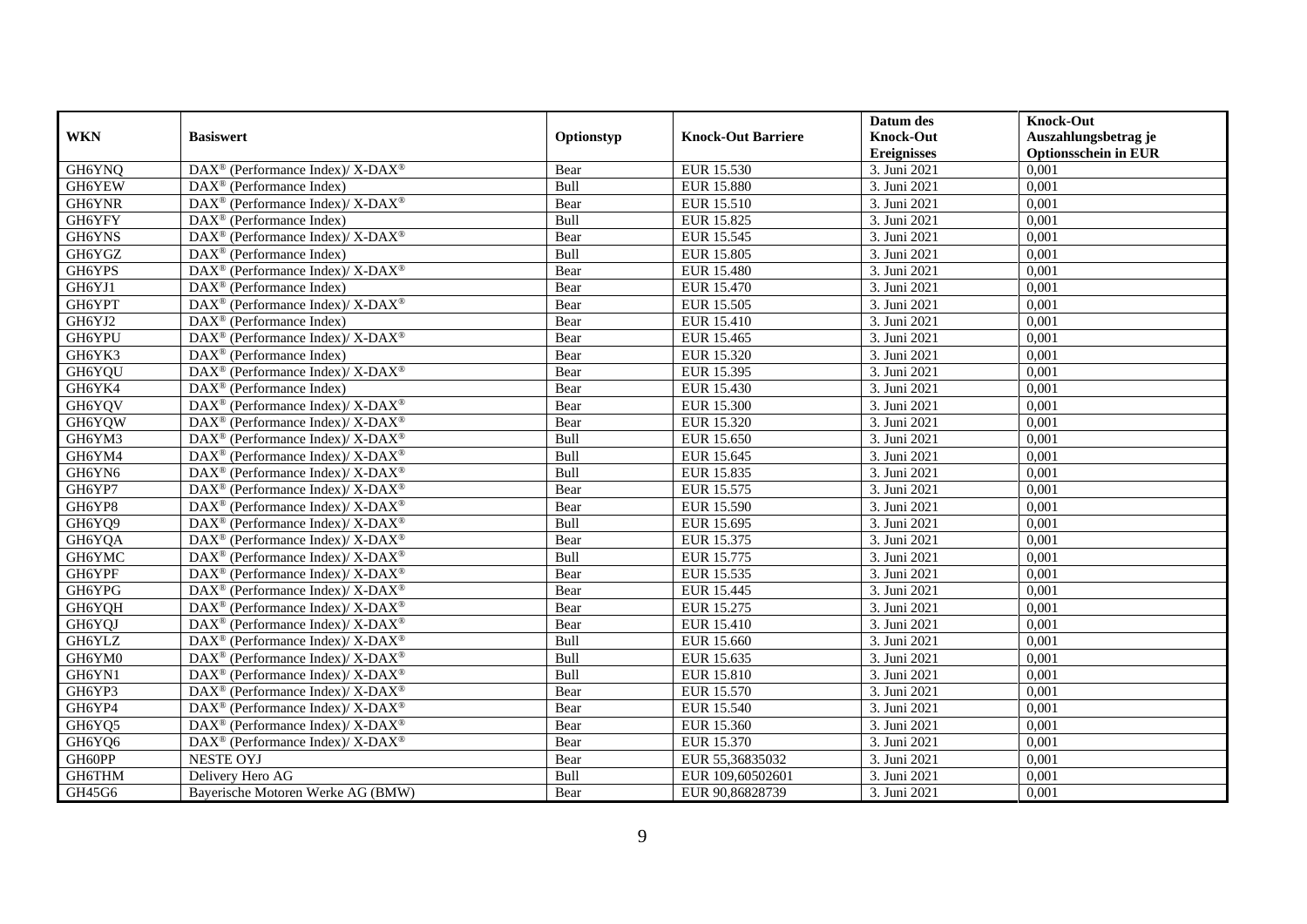|               |                                                                          |            |                           | Datum des          | <b>Knock-Out</b>            |
|---------------|--------------------------------------------------------------------------|------------|---------------------------|--------------------|-----------------------------|
| <b>WKN</b>    | <b>Basiswert</b>                                                         | Optionstyp | <b>Knock-Out Barriere</b> | <b>Knock-Out</b>   | Auszahlungsbetrag je        |
|               |                                                                          |            |                           | <b>Ereignisses</b> | <b>Optionsschein in EUR</b> |
| GH1DN6        | CAC 40 <sup>®</sup> Index                                                | Bear       | EUR 6.521,85              | 3. Juni 2021       | 0,001                       |
| <b>GH5RTE</b> | <b>AIXTRON SE</b>                                                        | Bear       | EUR 17,40310628           | 3. Juni 2021       | 0,001                       |
| GH6R51        | Hermes International                                                     | Bear       | EUR 1.165,3513793         | 3. Juni 2021       | 0,001                       |
| GH5YLN        | Nokia Oyj                                                                | Bear       | EUR 4,60360201            | 3. Juni 2021       | 0,001                       |
| GH6XD8        | TUI AG                                                                   | Bull       | <b>EUR 5,04</b>           | 3. Juni 2021       | 0,001                       |
| GH6R0Y        | Ceconomy AG                                                              | Bear       | EUR 4,92888601            | 3. Juni 2021       | 0,001                       |
| GH6X79        | ASML Holding N.V.                                                        | Bear       | EUR 554,78                | 3. Juni 2021       | 0,001                       |
| GH6X7X        | TeamViewer AG                                                            | Bull       | <b>EUR 30,5</b>           | 3. Juni 2021       | 0,001                       |
| GH6TBJ        | COMPAGNIE DE SAINT GOBAIN SA                                             | Bear       | EUR 57,5327052            | 3. Juni 2021       | 0,001                       |
| GH5TL1        | Carrefour S.A.                                                           | Bear       | EUR 17,12354029           | 3. Juni 2021       | 0,001                       |
| GH6R0X        | Ceconomy AG                                                              | Bear       | EUR 4,95887923            | 3. Juni 2021       | 0,001                       |
| GH45G4        | Bayerische Motoren Werke AG (BMW)                                        | Bear       | EUR 91,30477352           | 3. Juni 2021       | 0,001                       |
| GH36KG        | Daimler AG                                                               | Bear       | EUR 79,24503224           | 3. Juni 2021       | 0,001                       |
| GH5LJW        | Zalando SE                                                               | Bear       | EUR 92,50265056           | 3. Juni 2021       | 0,001                       |
| GH6X2S        | Galapagos N.V                                                            | Bull       | EUR 59,79                 | 3. Juni 2021       | 0,001                       |
| GH6X6P        | Nordex SE                                                                | Bull       | <b>EUR 18,14</b>          | 3. Juni 2021       | 0,001                       |
| GH6X6M        | Nordex SE                                                                | Bull       | <b>EUR 18,05</b>          | 3. Juni 2021       | 0,001                       |
| GH6T95        | <b>OMV AG</b>                                                            | Bear       | EUR 49,82160641           | 3. Juni 2021       | 0,001                       |
| GH6JL8        | <b>BNP</b> Paribas S.A.                                                  | Bear       | EUR 57,2247412            | 3. Juni 2021       | 0,001                       |
| <b>GH1ZSX</b> | EURO STOXX <sup>®</sup> Banks (Price EUR) Index                          | Bear       | EUR 100,19178865          | 3. Juni 2021       | 0,001                       |
| GH36P4        | Bayerische Motoren Werke AG (BMW)                                        | Bear       | EUR 92,01778024           | 3. Juni $2021$     | 0,001                       |
| GH4VT9        | Compagnie Generale des Etablissements Michelin SCA                       | Bear       | EUR 129,920633            | 3. Juni 2021       | 0,001                       |
| GH6YE3        | DAX <sup>®</sup> (Performance Index)                                     | Bull       | EUR 15.560                | 3. Juni 2021       | 0,001                       |
| GH6YEX        | DAX <sup>®</sup> (Performance Index)                                     | Bull       | EUR 15.530                | 3. Juni 2021       | 0,001                       |
| GH6YKR        | $\text{DAX}^{\circledR}$ (Performance Index)/ X-DAX <sup>®</sup>         | Bull       | EUR 15.545                | 3. Juni 2021       | 0,001                       |
| GH6YE6        | $\text{DAX}^{\otimes}$ (Performance Index)                               | Bull       | EUR 15.560                | 3. Juni 2021       | 0,001                       |
| GH6YG6        | DAX <sup>®</sup> (Performance Index)                                     | Bull       | EUR 15.535                | 3. Juni 2021       | 0,001                       |
| GH6YLG        | $DAX^{\circledcirc}$ (Performance Index)/ X-DAX <sup>®</sup>             | Bull       | EUR 15.565                | 3. Juni 2021       | 0.001                       |
| GH6YGT        | $\text{DAX}^{\textcircled{p}}$ (Performance Index)                       | Bull       | EUR 15.555                | 3. Juni 2021       | 0,001                       |
| GH6YE7        | DAX <sup>®</sup> (Performance Index)                                     | Bull       | EUR 15.560                | 3. Juni 2021       | 0,001                       |
| GH6YLJ        | $\text{DAX}^{\circledR}$ (Performance Index)/ X-DAX <sup>®</sup>         | Bull       | <b>EUR 15.560</b>         | 3. Juni 2021       | 0,001                       |
| GH6YGF        | $\text{DAX}^{\textcircled{n}}$ (Performance Index)                       | Bull       | <b>EUR 15.560</b>         | 3. Juni 2021       | 0.001                       |
| GH6YE1        | $\text{DAX}^{\textcircled{p}}$ (Performance Index)                       | Bull       | <b>EUR 15.560</b>         | 3. Juni 2021       | 0,001                       |
| GH6YLY        | $\overline{\text{DAX}^{\otimes}}$ (Performance Index)/X-DAX <sup>®</sup> | Bull       | EUR 15.540                | 3. Juni 2021       | 0,001                       |
| GH6YGQ        | $\text{DAX}^{\circledast}$ (Performance Index)                           | Bull       | EUR 15.545                | 3. Juni 2021       | 0,001                       |
| GH6YLM        | $\text{DAX}^{\circledast}$ (Performance Index)/ X-DAX <sup>®</sup>       | Bull       | EUR 15.555                | 3. Juni 2021       | 0,001                       |
| GH6YGN        | $\text{DAX}^{\otimes}$ (Performance Index)                               | Bull       | EUR 15.540                | 3. Juni 2021       | 0,001                       |
| GH6YE4        | $\text{DAX}^{\textcircled{n}}$ (Performance Index)                       | Bull       | EUR 15.560                | 3. Juni 2021       | 0,001                       |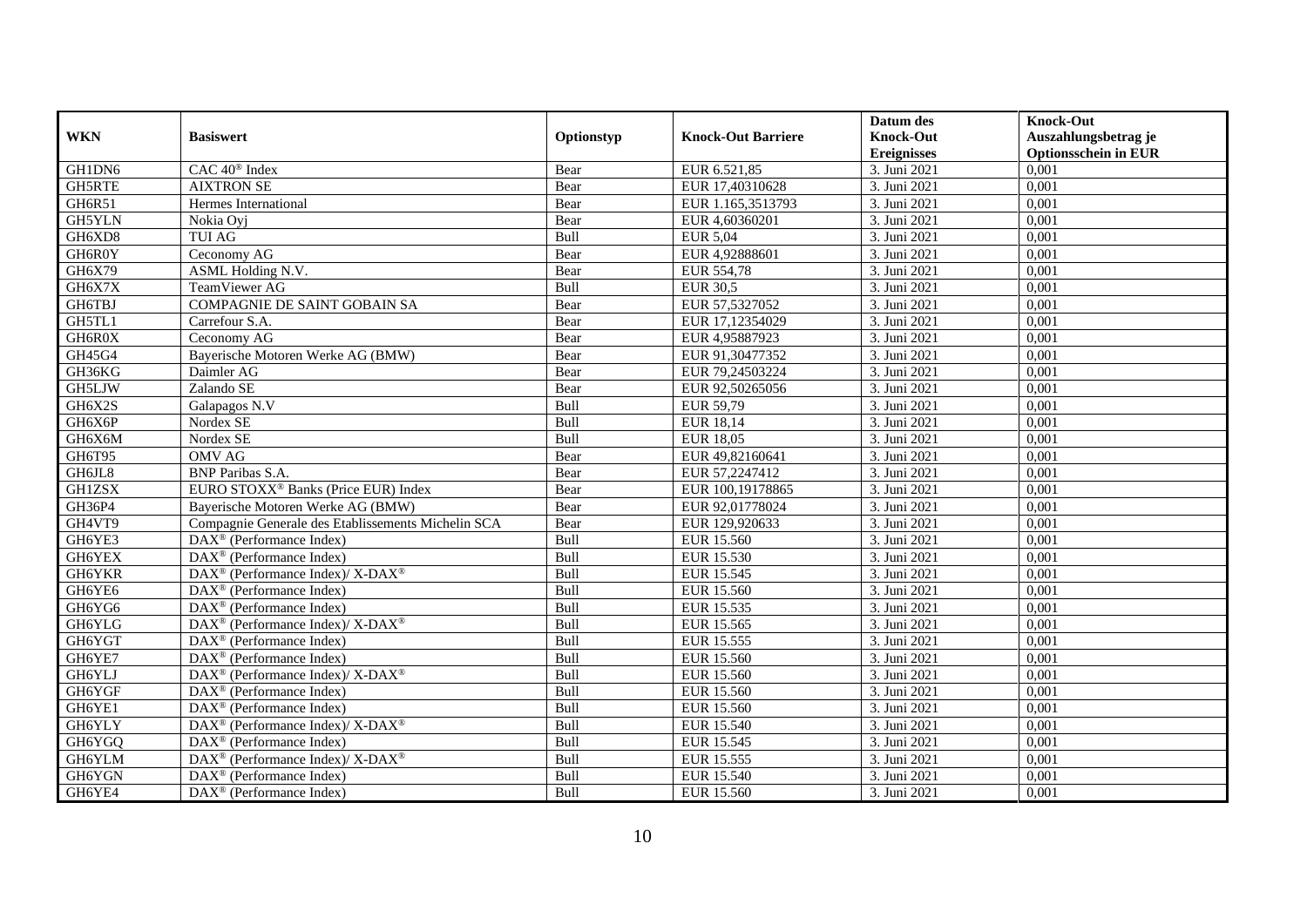|               |                                                                    |            |                           | Datum des          | <b>Knock-Out</b>            |
|---------------|--------------------------------------------------------------------|------------|---------------------------|--------------------|-----------------------------|
| <b>WKN</b>    | <b>Basiswert</b>                                                   | Optionstyp | <b>Knock-Out Barriere</b> | <b>Knock-Out</b>   | Auszahlungsbetrag je        |
|               |                                                                    |            |                           | <b>Ereignisses</b> | <b>Optionsschein in EUR</b> |
| <b>GH6YLN</b> | DAX <sup>®</sup> (Performance Index)/ X-DAX <sup>®</sup>           | Bull       | EUR 15.550                | 3. Juni 2021       | 0,001                       |
| GH6UDZ        | $DAX^{\circledR}$ (Performance Index)                              | Bull       | <b>EUR 15.540</b>         | 3. Juni 2021       | 0,001                       |
| GH6YG2        | DAX <sup>®</sup> (Performance Index)                               | Bull       | <b>EUR 15.550</b>         | 3. Juni 2021       | 0,001                       |
| GH6YE5        | $\text{DAX}^{\circledast}$ (Performance Index)                     | Bull       | EUR 15.560                | 3. Juni 2021       | 0,001                       |
| GH6YKY        | $\text{DAX}^{\circledR}$ (Performance Index)/ X-DAX <sup>®</sup>   | Bull       | EUR 15.535                | 3. Juni 2021       | 0,001                       |
| GH6UE0        | $\text{DAX}^{\textcircled{n}}$ (Performance Index)                 | Bull       | EUR 15.540                | 3. Juni 2021       | 0,001                       |
| GH6YHT        | $\text{DAX}^{\textcircled{n}}$ (Performance Index)                 | Bull       | EUR 15.565                | 3. Juni 2021       | 0,001                       |
| GH6UE1        | $\text{DAX}^{\textcircled{}}$ (Performance Index)                  | Bull       | <b>EUR 15.540</b>         | 3. Juni 2021       | 0,001                       |
| GH6UDT        | $\text{DAX}^{\textcircled{p}}$ (Performance Index)                 | Bull       | <b>EUR 15.550</b>         | 3. Juni 2021       | 0,001                       |
| GH6UE4        | $DAX^{\otimes}$ (Performance Index)                                | Bull       | <b>EUR 15.540</b>         | 3. Juni 2021       | 0,001                       |
| <b>GH6UDU</b> | DAX <sup>®</sup> (Performance Index)                               | Bull       | EUR 15.550                | 3. Juni 2021       | 0,001                       |
| <b>GH6UDV</b> | $\overline{\text{DAX}^{\otimes}}$ (Performance Index)              | Bull       | EUR 15.550                | 3. Juni 2021       | 0,001                       |
| GH6UDW        | $\text{DAX}^{\circledast}$ (Performance Index)                     | Bull       | <b>EUR 15.550</b>         | 3. Juni 2021       | 0,001                       |
| GH6UDX        | DAX <sup>®</sup> (Performance Index)                               | Bull       | EUR 15.550                | 3. Juni 2021       | 0,001                       |
| GH6UDY        | DAX <sup>®</sup> (Performance Index)                               | Bull       | EUR 15.550                | 3. Juni 2021       | 0,001                       |
| GH6UE2        | DAX <sup>®</sup> (Performance Index)                               | Bull       | EUR 15.540                | 3. Juni 2021       | 0,001                       |
| GH6UE3        | DAX <sup>®</sup> (Performance Index)                               | Bull       | EUR 15.540                | 3. Juni 2021       | 0,001                       |
| GH6UE6        | $DAX^{\circledR}$ (Performance Index)                              | Bull       | EUR 15.530                | 3. Juni 2021       | 0,001                       |
| GH6UE7        | $\overline{\text{DAX}}^{\textcircled{}}$ (Performance Index)       | Bull       | EUR 15.530                | 3. Juni 2021       | 0,001                       |
| GH6UE5        | $\overline{\text{DAX}^{\otimes}}$ (Performance Index)              | Bull       | EUR 15.530                | 3. Juni 2021       | 0,001                       |
| GH6YKV        | $\text{DAX}^{\circledR}$ (Performance Index)/ X-DAX <sup>®</sup>   | Bull       | EUR 15.530                | 3. Juni $2021$     | 0,001                       |
| <b>GH6UEG</b> | $\overline{\text{DAX}^{\otimes}}$ (Performance Index)              | Bull       | <b>EUR 15.520</b>         | 3. Juni 2021       | 0,001                       |
| <b>GH6UEH</b> | $\text{DAX}^{\circledast}$ (Performance Index)                     | Bull       | <b>EUR 15.520</b>         | 3. Juni 2021       | 0,001                       |
| GH6UJN        | $\text{DAX}^{\circledR}$ (Performance Index)/ X-DAX <sup>®</sup>   | Bull       | <b>EUR 15.500</b>         | 3. Juni 2021       | 0,001                       |
| GH6UEJ        | $\text{DAX}^{\circledast}$ (Performance Index)                     | Bull       | EUR 15.520                | 3. Juni 2021       | 0,001                       |
| GH6UJP        | DAX <sup>®</sup> (Performance Index)/ X-DAX <sup>®</sup>           | Bull       | <b>EUR 15.500</b>         | 3. Juni 2021       | 0,001                       |
| GH6YL3        | $\text{DAX}^{\circledast}$ (Performance Index)/ X-DAX <sup>®</sup> | Bull       | EUR 15.490                | 3. Juni 2021       | 0,001                       |
| <b>GH6UEK</b> | $\text{DAX}^{\textcircled{p}}$ (Performance Index)                 | Bull       | <b>EUR 15.520</b>         | 3. Juni 2021       | 0.001                       |
| GH6ULJ        | $\text{DAX}^{\textcircled{p}}$ (Performance Index)                 | Bull       | EUR 15.490                | 3. Juni 2021       | 0,001                       |
| <b>GH6UEE</b> | $DAX^{\circledR}$ (Performance Index)                              | Bull       | <b>EUR 15.520</b>         | 3. Juni 2021       | 0,001                       |
| GH6YKZ        | $\text{DAX}^{\circledR}$ (Performance Index)/ X-DAX <sup>®</sup>   | Bull       | EUR 15.520                | 3. Juni 2021       | 0,001                       |
| <b>GH6ULK</b> | $\text{DAX}^{\textcircled{n}}$ (Performance Index)                 | Bull       | EUR 15.495                | 3. Juni 2021       | 0.001                       |
| <b>GH6UEF</b> | $\overline{\text{DAX}^{\otimes}}$ (Performance Index)              | Bull       | <b>EUR 15.520</b>         | 3. Juni 2021       | 0,001                       |
| GH6YL0        | $\text{DAX}^{\circledR}$ (Performance Index)/ X-DAX <sup>®</sup>   | Bull       | EUR 15.525                | 3. Juni 2021       | 0,001                       |
| GH6YGJ        | $\text{DAX}^{\circledast}$ (Performance Index)                     | Bull       | EUR 15.515                | 3. Juni 2021       | 0,001                       |
| GH6UEA        | $\text{DAX}^{\circledast}$ (Performance Index)                     | Bull       | EUR 15.525                | 3. Juni 2021       | 0,001                       |
| GH6YL7        | DAX <sup>®</sup> (Performance Index)/ X-DAX <sup>®</sup>           | Bull       | EUR 15.510                | 3. Juni 2021       | 0,001                       |
| <b>GH6UEB</b> | $\text{DAX}^{\textcircled{n}}$ (Performance Index)                 | Bull       | EUR 15.525                | 3. Juni 2021       | 0,001                       |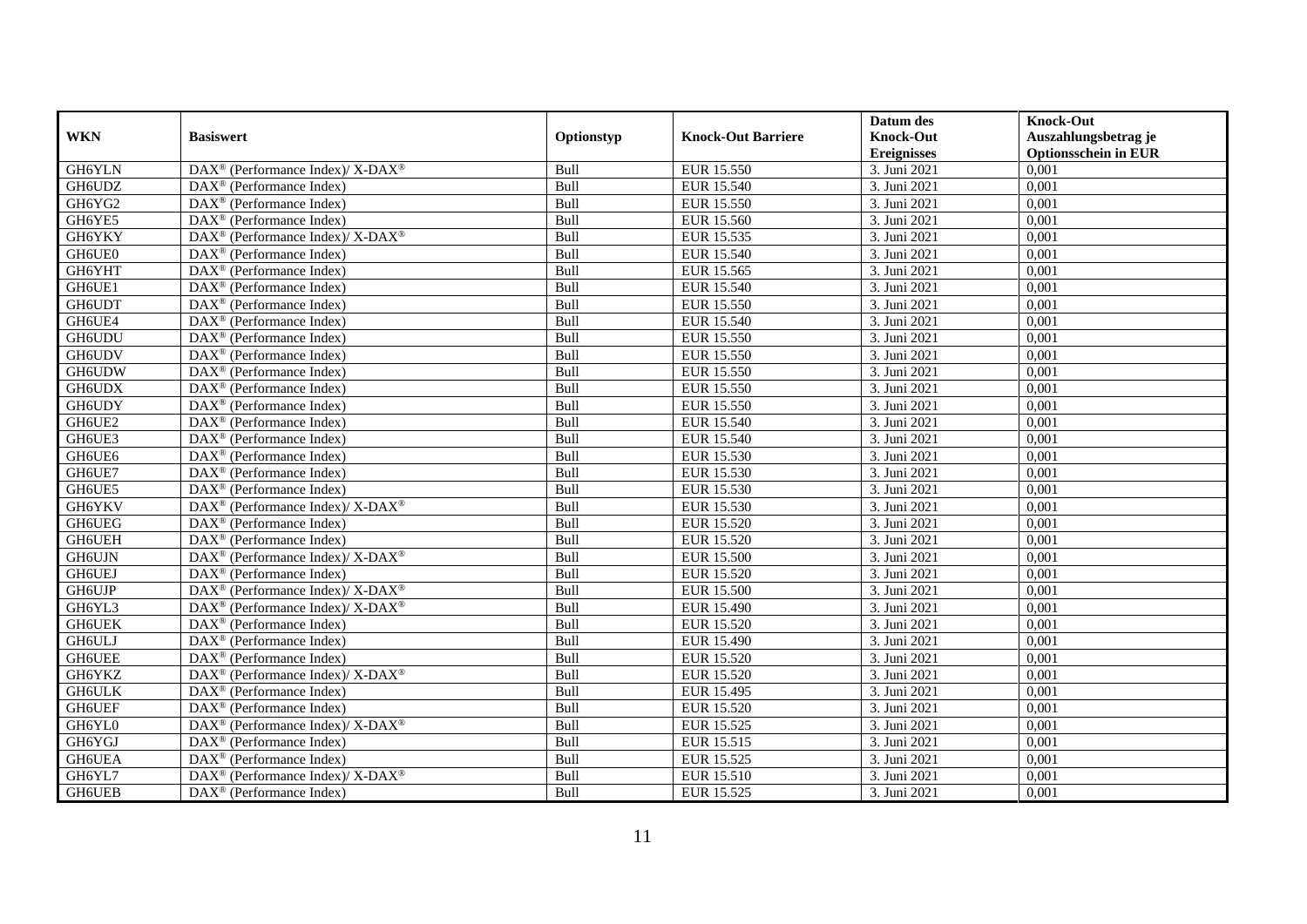|               |                                                                    |            |                           | Datum des          | <b>Knock-Out</b>            |
|---------------|--------------------------------------------------------------------|------------|---------------------------|--------------------|-----------------------------|
| <b>WKN</b>    | <b>Basiswert</b>                                                   | Optionstyp | <b>Knock-Out Barriere</b> | <b>Knock-Out</b>   | Auszahlungsbetrag je        |
|               |                                                                    |            |                           | <b>Ereignisses</b> | <b>Optionsschein in EUR</b> |
| GH6YGX        | DAX <sup>®</sup> (Performance Index)                               | Bull       | EUR 15.520                | 3. Juni 2021       | 0,001                       |
| GH6UE8        | $\text{DAX}^{\textcircled{p}}$ (Performance Index)                 | Bull       | EUR 15.525                | 3. Juni 2021       | 0,001                       |
| GH6YL6        | $\text{DAX}^{\circledast}$ (Performance Index)/ X-DAX <sup>®</sup> | Bull       | EUR 15.505                | 3. Juni 2021       | 0,001                       |
| GH6YHX        | $\text{DAX}^{\circledast}$ (Performance Index)                     | Bull       | EUR 15.525                | 3. Juni 2021       | 0,001                       |
| GH6XAZ        | $K+SAG$                                                            | Bull       | EUR 11,27                 | 3. Juni 2021       | 0,001                       |
| <b>GH6UEN</b> | DAX <sup>®</sup> (Performance Index)                               | Bull       | EUR 15.510                | 3. Juni 2021       | 0,001                       |
| GH6UE9        | $\text{DAX}^{\textcircled{D}}$ (Performance Index)                 | Bull       | EUR 15.525                | 3. Juni 2021       | 0,001                       |
| GH6RZM        | $\text{DAX}^{\textcircled{p}}$ (Performance Index)                 | Bull       | <b>EUR 15.500</b>         | 3. Juni 2021       | 0,001                       |
| GH6YL1        | $\text{DAX}^{\circledR}$ (Performance Index)/ X-DAX <sup>®</sup>   | Bull       | EUR 15.515                | 3. Juni 2021       | 0,001                       |
| <b>GH6UEC</b> | $\text{DAX}^{\textcircled{n}}$ (Performance Index)                 | Bull       | EUR 15.525                | 3. Juni 2021       | 0,001                       |
| GH6UEP        | DAX <sup>®</sup> (Performance Index)                               | Bull       | EUR 15.510                | 3. Juni 2021       | 0,001                       |
| GH6YL2        | $\text{DAX}^{\circledR}$ (Performance Index)/ X-DAX <sup>®</sup>   | Bull       | <b>EUR 15.500</b>         | 3. Juni 2021       | 0,001                       |
| GH6RZX        | $\text{DAX}^{\circledast}$ (Performance Index)                     | Bull       | EUR 15.490                | 3. Juni 2021       | 0,001                       |
| GH6UED        | DAX <sup>®</sup> (Performance Index)                               | Bull       | EUR 15.525                | 3. Juni 2021       | 0,001                       |
| <b>GH6UEU</b> | DAX <sup>®</sup> (Performance Index)                               | Bull       | <b>EUR 15.500</b>         | 3. Juni 2021       | 0,001                       |
| GH6YL9        | DAX <sup>®</sup> (Performance Index)/X-DAX <sup>®</sup>            | Bull       | EUR 15.495                | 3. Juni 2021       | 0,001                       |
| GH6RZY        | $\text{DAX}^{\textcircled{p}}$ (Performance Index)                 | Bull       | EUR 15.490                | 3. Juni 2021       | 0,001                       |
| <b>GH6UEV</b> | $\overline{\text{DAX}^{\otimes}}$ (Performance Index)              | Bull       | <b>EUR 15.500</b>         | 3. Juni 2021       | 0,001                       |
| <b>GH6UEL</b> | $\text{DAX}^{\textcircled{n}}$ (Performance Index)                 | Bull       | EUR 15.510                | 3. Juni 2021       | 0,001                       |
| GH6RZV        | $\text{DAX}^{\textcircled{n}}$ (Performance Index)                 | Bull       | EUR 15.490                | 3. Juni 2021       | 0,001                       |
| GH6UEM        | DAX <sup>®</sup> (Performance Index)                               | Bull       | EUR 15.510                | 3. Juni 2021       | 0,001                       |
| GH6RZW        | $\overline{\text{DAX}}^{\textcirc}$ (Performance Index)            | Bull       | EUR 15.490                | 3. Juni 2021       | 0,001                       |
| <b>GH6UES</b> | $\overline{\text{DAX}^{\otimes}}$ (Performance Index)              | Bull       | <b>EUR 15.500</b>         | 3. Juni 2021       | 0,001                       |
| GH6RZF        | $\text{DAX}^{\textcircled{p}}$ (Performance Index)                 | Bull       | EUR 15.510                | 3. Juni 2021       | 0,001                       |
| <b>GH6UET</b> | $\text{DAX}^{\textcircled{D}}$ (Performance Index)                 | Bull       | <b>EUR 15.500</b>         | 3. Juni 2021       | 0,001                       |
| GH6RZT        | $\text{DAX}^{\textcircled{n}}$ (Performance Index)                 | Bull       | EUR 15.490                | 3. Juni 2021       | 0,001                       |
| <b>GH6UEW</b> | $\overline{\text{DAX}^{\circledast}}$ (Performance Index)          | Bull       | EUR 15.490                | 3. Juni 2021       | 0,001                       |
| GH6R50        | <b>SGS SA</b>                                                      | Bull       | CHF 2.766,16631408        | 3. Juni 2021       | 0,001                       |
| GH6FPF        | TecDAX <sup>®</sup> (Performance Index)                            | Bull       | EUR 3.349,64              | 3. Juni 2021       | 0,001                       |
| <b>GH6UEQ</b> | $DAX^{\circledR}$ (Performance Index)                              | Bull       | EUR 15.510                | 3. Juni 2021       | 0.001                       |
| <b>GH6UER</b> | DAX <sup>®</sup> (Performance Index)                               | Bull       | <b>EUR 15.500</b>         | 3. Juni 2021       | 0,001                       |
| GH3RV0        | <b>RWE AG</b>                                                      | Bull       | EUR 30,30334142           | 3. Juni 2021       | 0,001                       |
| GH6S2U        | $\overline{\text{DAX}^{\otimes}}$ (Performance Index)              | Bull       | EUR 15.503,55917094       | 3. Juni 2021       | 0,001                       |
| GH6S4Z        | DAX <sup>®</sup> (Performance Index)                               | Bull       | EUR 15.508,55984666       | 3. Juni 2021       | 0,001                       |
| GH6S3D        | $\text{DAX}^{\circledast}$ (Performance Index)                     | Bull       | EUR 15.513,56052238       | 3. Juni 2021       | 0,001                       |
| GH6X61        | Nordex SE                                                          | Bull       | <b>EUR 17,86</b>          | 3. Juni 2021       | 0,001                       |
| GH6FPQ        | TecDAX <sup>®</sup> (Performance Index)                            | Bull       | EUR 3.346,25              | 3. Juni 2021       | 0,001                       |
| GH6X5U        | Nordex SE                                                          | Bull       | EUR 17,76                 | 3. Juni 2021       | 0,001                       |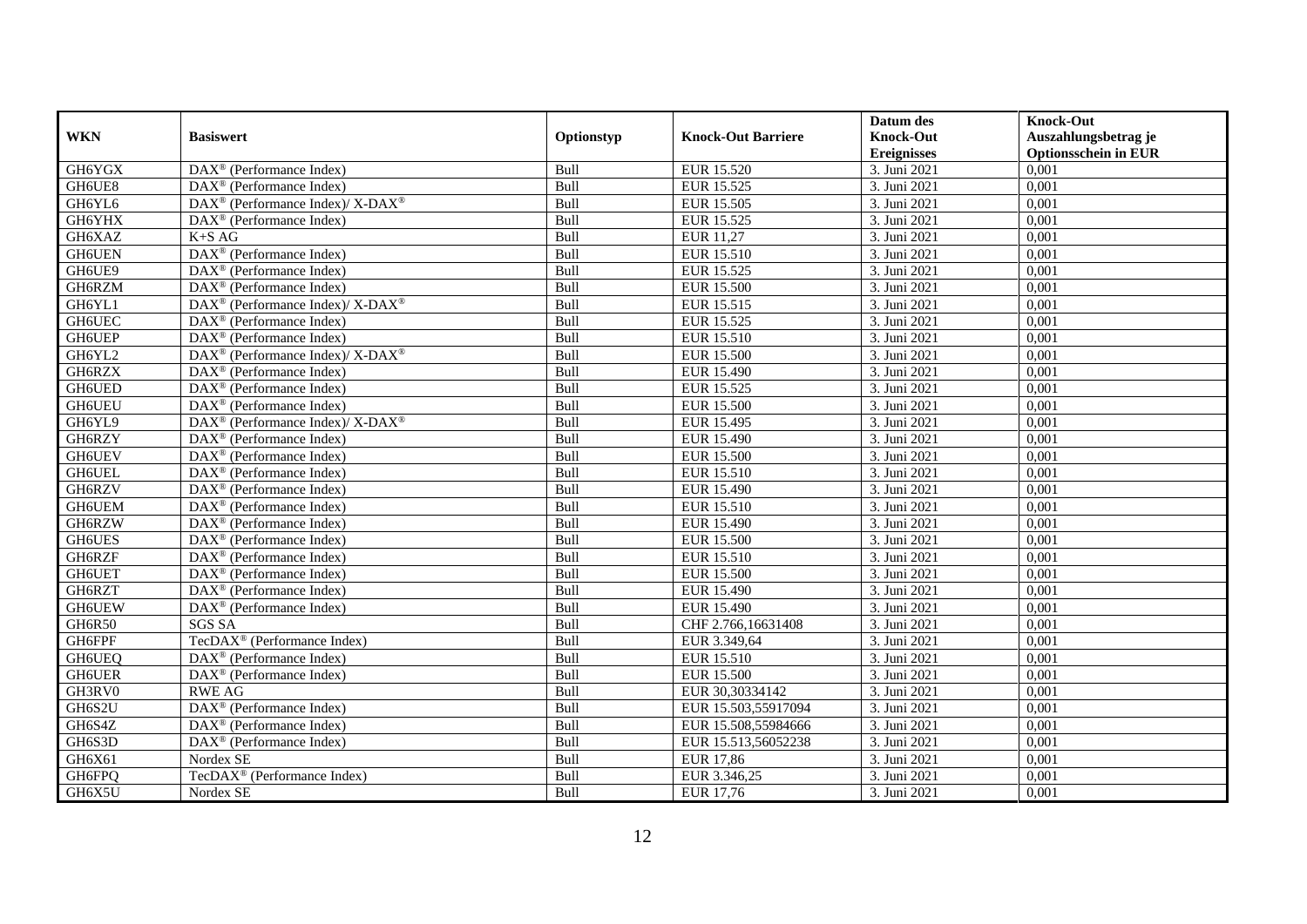|               |                                                                  |             |                           | Datum des          | <b>Knock-Out</b>            |
|---------------|------------------------------------------------------------------|-------------|---------------------------|--------------------|-----------------------------|
| <b>WKN</b>    | <b>Basiswert</b>                                                 | Optionstyp  | <b>Knock-Out Barriere</b> | <b>Knock-Out</b>   | Auszahlungsbetrag je        |
|               |                                                                  |             |                           | <b>Ereignisses</b> | <b>Optionsschein in EUR</b> |
| GH6FQ9        | TecDAX <sup>®</sup> (Performance Index)                          | Bull        | EUR 3.342,87              | 3. Juni 2021       | 0,001                       |
| GH5WJ7        | Sartorius AG                                                     | Bull        | EUR 386,479               | 3. Juni 2021       | 0,001                       |
| GH6XBT        | <b>TUI AG</b>                                                    | Bull        | EUR 5,01                  | 3. Juni 2021       | 0,001                       |
| GH6ULY        | $\text{DAX}^{\textcircled{D}}$ (Performance Index)               | Bull        | EUR 15.485                | 3. Juni 2021       | 0.001                       |
| GH6YL5        | $\text{DAX}^{\circledR}$ (Performance Index)/ X-DAX <sup>®</sup> | Bull        | EUR 15.485                | 3. Juni 2021       | 0,001                       |
| <b>GH6ULU</b> | $\text{DAX}^{\textcircled{p}}$ (Performance Index)               | Bull        | <b>EUR 15.480</b>         | 3. Juni 2021       | 0,001                       |
| GH6YL8        | $DAX^{\circledast}$ (Performance Index)/X-DAX <sup>®</sup>       | Bull        | <b>EUR 15.480</b>         | 3. Juni 2021       | 0,001                       |
| GH6FQE        | TecDAX <sup>®</sup> (Performance Index)                          | Bull        | EUR 3.336,09              | 3. Juni 2021       | 0,001                       |
| GH6FPM        | TecDAX <sup>®</sup> (Performance Index)                          | Bull        | EUR 3.339,48              | 3. Juni 2021       | 0,001                       |
| GH6RZZ        | $\text{DAX}^{\textcircled{n}}$ (Performance Index)               | Bull        | <b>EUR 15.480</b>         | 3. Juni 2021       | 0,001                       |
| <b>GH6S01</b> | $\overline{\text{DAX}^{\otimes}}$ (Performance Index)            | Bull        | <b>EUR 15.480</b>         | 3. Juni 2021       | 0.001                       |
| GH6S02        | $\text{DAX}^{\textcircled{p}}$ (Performance Index)               | Bull        | <b>EUR 15.480</b>         | 3. Juni 2021       | 0,001                       |
| GH6XCS        | <b>TUI AG</b>                                                    | Bull        | <b>EUR 4,99</b>           | 3. Juni 2021       | 0,001                       |
| GH6WZJ        | 1 Feinunze Palladium, Feinheit mind. 0,9995                      | Bull        | USD 2.812,054             | 3. Juni 2021       | 0,001                       |
| GH6X5Y        | Nordex SE                                                        | Bull        | EUR 17,67                 | 3. Juni 2021       | 0,001                       |
| GH6WZL        | 1 Feinunze Palladium, Feinheit mind. 0,9995                      | Bull        | USD 2.804,937             | 3. Juni 2021       | 0,001                       |
| GH6TNE        | 1 Feinunze Gold, Feinheit mind. 0,995, LBMA                      | Bull        | USD 1.884,14211095        | 3. Juni 2021       | 0,001                       |
| GH6TPD        | 1 Feinunze Silber, Feinheit mind. 0.999                          | <b>Bull</b> | USD 27.62762134           | 3. Juni 2021       | 0.001                       |
| GH6TP4        | 1 Feinunze Silber, Feinheit mind. 0,999                          | Bull        | USD 27,55734658           | 3. Juni 2021       | 0,001                       |
| GH6TNP        | 1 Feinunze Silber, Feinheit mind. 0,999                          | Bull        | USD 27,34637119           | 3. Juni 2021       | 0,001                       |
| GH6WZV        | 1 Feinunze Palladium, Feinheit mind. 0,9995                      | Bull        | USD 2.797,814             | 3. Juni 2021       | 0,001                       |
| GH6TNJ        | 1 Feinunze Silber, Feinheit mind. 0,999                          | Bull        | USD 27,48698395           | 3. Juni 2021       | 0,001                       |
| GH6TNT        | 1 Feinunze Silber, Feinheit mind. 0,999                          | Bull        | USD 27,41674788           | 3. Juni 2021       | 0,001                       |
| GH6XBY        | <b>TUI AG</b>                                                    | Bull        | <b>EUR 4,96</b>           | 3. Juni 2021       | 0,001                       |
| GH45G8        | Baverische Motoren Werke AG (BMW)                                | Bear        | EUR 92,61423184           | 3. Juni 2021       | 0.001                       |
| GF0B5Q        | Swisscom AG                                                      | Bear        | CHF 515,70179606          | 3. Juni 2021       | 0,001                       |
| GH5TK9        | Carrefour S.A.                                                   | Bear        | EUR 17,27297157           | 3. Juni 2021       | 0,001                       |
| GH3NU5        | Continental AG                                                   | Bear        | EUR 127,60269865          | 3. Juni 2021       | 0,001                       |
| GH6TNA        | 1 Feinunze Gold, Feinheit mind. 0,995, LBMA                      | Bull        | USD 1.879,37356184        | 3. Juni 2021       | 0,001                       |
| GH4SJ1        | 1 Feinunze Platin, Feinheit mind. 0,9995                         | Bull        | USD 1.163,873             | 3. Juni 2021       | 0,001                       |
| GH6XBV        | <b>TUI AG</b>                                                    | Bull        | <b>EUR 4,94</b>           | 3. Juni 2021       | 0,001                       |
| GH5YLX        | Nokia Ovi                                                        | Bear        | EUR 4,64346005            | 3. Juni 2021       | 0.001                       |
| GH6RE3        | <b>Exelon Corporation</b>                                        | Bull        | <b>USD 43,948</b>         | 3. Juni 2021       | 0,001                       |
| GH6F9P        | NASDAQ-100 Index®                                                | Bull        | <b>USD 13.520</b>         | 3. Juni 2021       | 0,001                       |
| GH5YMY        | Nokia Ovi                                                        | Bear        | EUR 4,67335357            | 3. Juni 2021       | 0,001                       |
| GH6F9H        | NASDAQ-100 Index®                                                | Bull        | <b>USD 13.580</b>         | 3. Juni 2021       | 0,001                       |
| GH6REL        | <b>Exelon Corporation</b>                                        | Bull        | <b>USD 44,568</b>         | 3. Juni 2021       | 0,001                       |
| GH6F9J        | NASDAQ-100 Index®                                                | Bull        | <b>USD 13.570</b>         | 3. Juni 2021       | 0,001                       |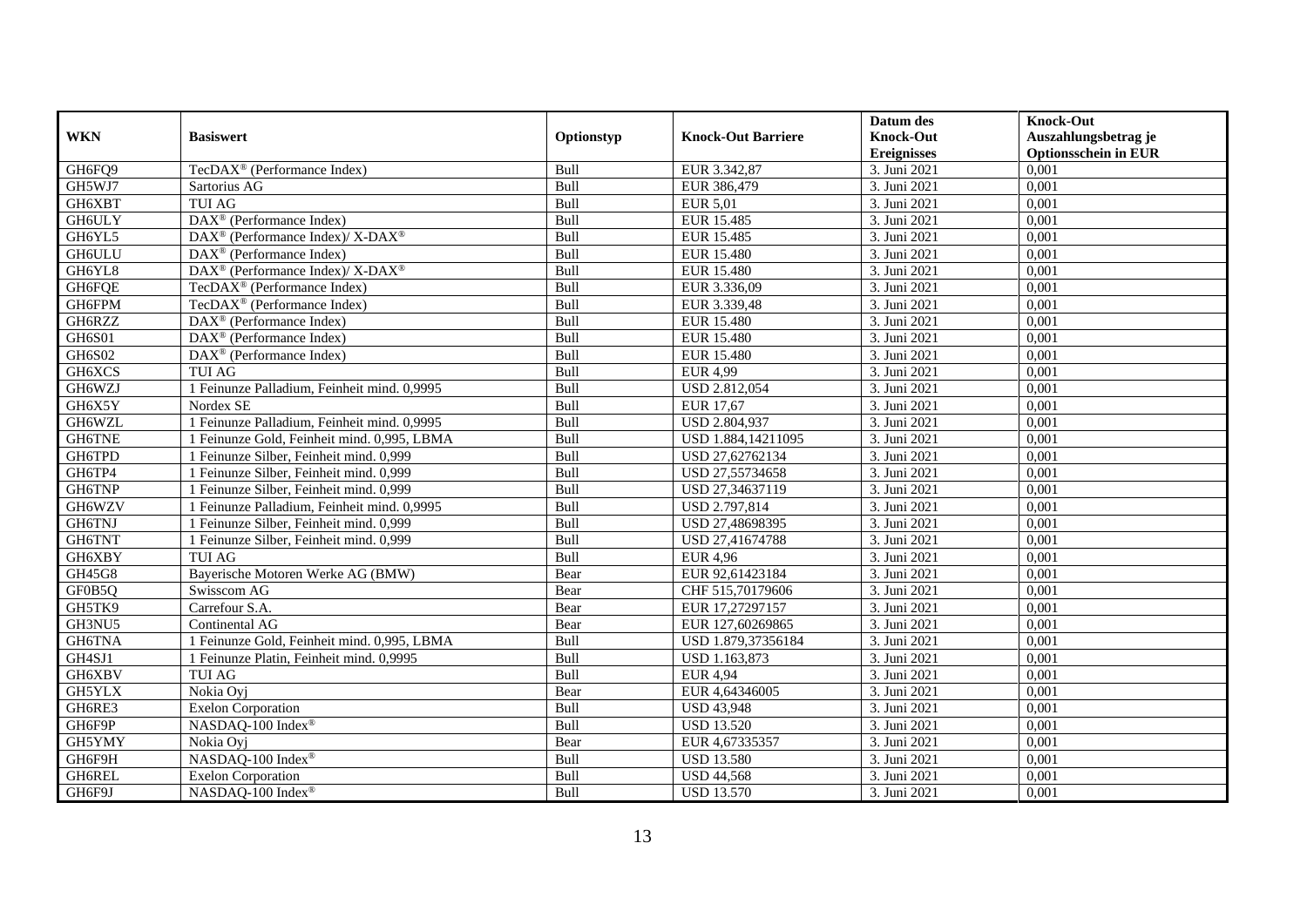|               |                                                 |            |                           | Datum des          | <b>Knock-Out</b>            |
|---------------|-------------------------------------------------|------------|---------------------------|--------------------|-----------------------------|
| <b>WKN</b>    | <b>Basiswert</b>                                | Optionstyp | <b>Knock-Out Barriere</b> | <b>Knock-Out</b>   | Auszahlungsbetrag je        |
|               |                                                 |            |                           | <b>Ereignisses</b> | <b>Optionsschein in EUR</b> |
| GH4SGY        | 1 Feinunze Platin, Feinheit mind. 0,9995        | Bull       | <b>USD 1.157,97</b>       | 3. Juni 2021       | 0,001                       |
| GH6MS3        | S&P 500 <sup>®</sup> Index                      | Bull       | $\overline{USD4.1}95$     | 3. Juni 2021       | 0,001                       |
| GH6F9K        | NASDAQ-100 Index®                               | Bull       | <b>USD 13.560</b>         | 3. Juni 2021       | 0,001                       |
| GH4SGQ        | 1 Feinunze Platin, Feinheit mind. 0,9995        | Bull       | USD 1.160,913             | 3. Juni 2021       | 0,001                       |
| GH45G9        | Bayerische Motoren Werke AG (BMW)               | Bear       | EUR 93,05071794           | 3. Juni 2021       | 0,001                       |
| GH6MS4        | S&P 500 <sup>®</sup> Index                      | Bull       | <b>USD 4.190</b>          | 3. Juni 2021       | 0,001                       |
| GH6F9L        | NASDAQ-100 Index®                               | Bull       | <b>USD 13.550</b>         | 3. Juni 2021       | 0,001                       |
| GH6YFQ        | DAX <sup>®</sup> (Performance Index)            | Bear       | <b>EUR 15.595</b>         | 3. Juni 2021       | 0,001                       |
| GH6UK2        | S&P 500 <sup>®</sup> Index                      | Bull       | <b>USD 4.185</b>          | 3. Juni 2021       | 0,001                       |
| GH6XBW        | <b>TUI AG</b>                                   | Bull       | <b>EUR 4,91</b>           | 3. Juni 2021       | 0,001                       |
| GH6F9M        | NASDAQ-100 Index®                               | Bull       | <b>USD 13.540</b>         | 3. Juni 2021       | 0,001                       |
| GH6UK3        | S&P 500 <sup>®</sup> Index                      | Bull       | <b>USD 4.180</b>          | 3. Juni 2021       | 0,001                       |
| GH6XBX        | <b>TUI AG</b>                                   | Bull       | <b>EUR 4,89</b>           | 3. Juni 2021       | 0,001                       |
| GH6F9N        | NASDAQ-100 Index®                               | Bull       | <b>USD</b> 13.530         | 3. Juni 2021       | 0.001                       |
| GH6FAR        | S&P 500 <sup>®</sup> Index                      | Bull       | <b>USD 4.180</b>          | 3. Juni 2021       | 0,001                       |
| GH6FAS        | S&P 500 <sup>®</sup> Index                      | Bull       | <b>USD 4.177,5</b>        | 3. Juni 2021       | 0,001                       |
| GH6F9F        | NASDAQ-100 Index®                               | Bull       | <b>USD 13.600</b>         | 3. Juni 2021       | 0,001                       |
| GH6UHU        | NASDAQ-100 Index®                               | Bull       | <b>USD 13.580</b>         | 3. Juni 2021       | 0,001                       |
| GH6UK0        | S&P 500 <sup>®</sup> Index                      | Bull       | <b>USD 4.195</b>          | 3. Juni 2021       | 0,001                       |
| GH6F9G        | NASDAQ-100 Index®                               | Bull       | <b>USD 13.590</b>         | 3. Juni 2021       | 0,001                       |
| GH6UK1        | S&P 500 <sup>®</sup> Index                      | Bull       | <b>USD 4.190</b>          | 3. Juni 2021       | 0,001                       |
| <b>GH6UHV</b> | NASDAQ-100 Index®                               | Bull       | <b>USD 13.560</b>         | 3. Juni 2021       | 0,001                       |
| GH6FAQ        | S&P 500 <sup>®</sup> Index                      | Bull       | <b>USD 4.182,5</b>        | 3. Juni 2021       | 0,001                       |
| <b>GH6UHT</b> | NASDAQ-100 Index®                               | Bull       | <b>USD 13.600</b>         | 3. Juni 2021       | 0,001                       |
| GH6TP1        | 1 Feinunze Gold, Feinheit mind. 0,995, LBMA     | Bull       | USD 1.874,60048132        | 3. Juni 2021       | 0,001                       |
| GH6UHW        | NASDAQ-100 Index <sup>®</sup>                   | Bull       | <b>USD 13.540</b>         | 3. Juni 2021       | 0,001                       |
| GH6TE7        | Square Inc                                      | Bull       | USD 217,94032581          | 3. Juni 2021       | 0,001                       |
| <b>GH6UHX</b> | NASDAQ-100 Index®                               | Bull       | <b>USD 13.520</b>         | 3. Juni 2021       | 0,001                       |
| GH6TEP        | Square Inc                                      | Bull       | USD 219,05048029          | 3. Juni 2021       | 0,001                       |
| GH6XC4        | Peloton Interactive Inc.                        | Bull       | <b>USD 108,04</b>         | 3. Juni 2021       | 0,001                       |
| GH6XC9        | Peloton Interactive Inc.                        | Bull       | <b>USD 106,4</b>          | 3. Juni 2021       | 0,001                       |
| GH6U84        | Dow Jones Industrial Average <sup>®</sup> Index | Bull       | <b>USD 34.440</b>         | 3. Juni 2021       | 0,001                       |
| GH6X27        | Schlumberger N.V. (Schlumberger Limited)        | Bear       | <b>USD 33,38</b>          | 3. Juni 2021       | 0,001                       |
| GH6XC7        | Peloton Interactive Inc.                        | Bull       | <b>USD 106,94</b>         | 3. Juni 2021       | 0,001                       |
| GH6U85        | Dow Jones Industrial Average® Index             | Bull       | <b>USD 34.420</b>         | 3. Juni 2021       | 0,001                       |
| GH6X0G        | Schlumberger N.V. (Schlumberger Limited)        | Bear       | <b>USD 33,9</b>           | 3. Juni 2021       | 0,001                       |
| GH6U86        | Dow Jones Industrial Average® Index             | Bull       | <b>USD 34.400</b>         | 3. Juni 2021       | 0,001                       |
| GH6XDH        | Peloton Interactive Inc.                        | Bull       | <b>USD 107,49</b>         | 3. Juni 2021       | 0,001                       |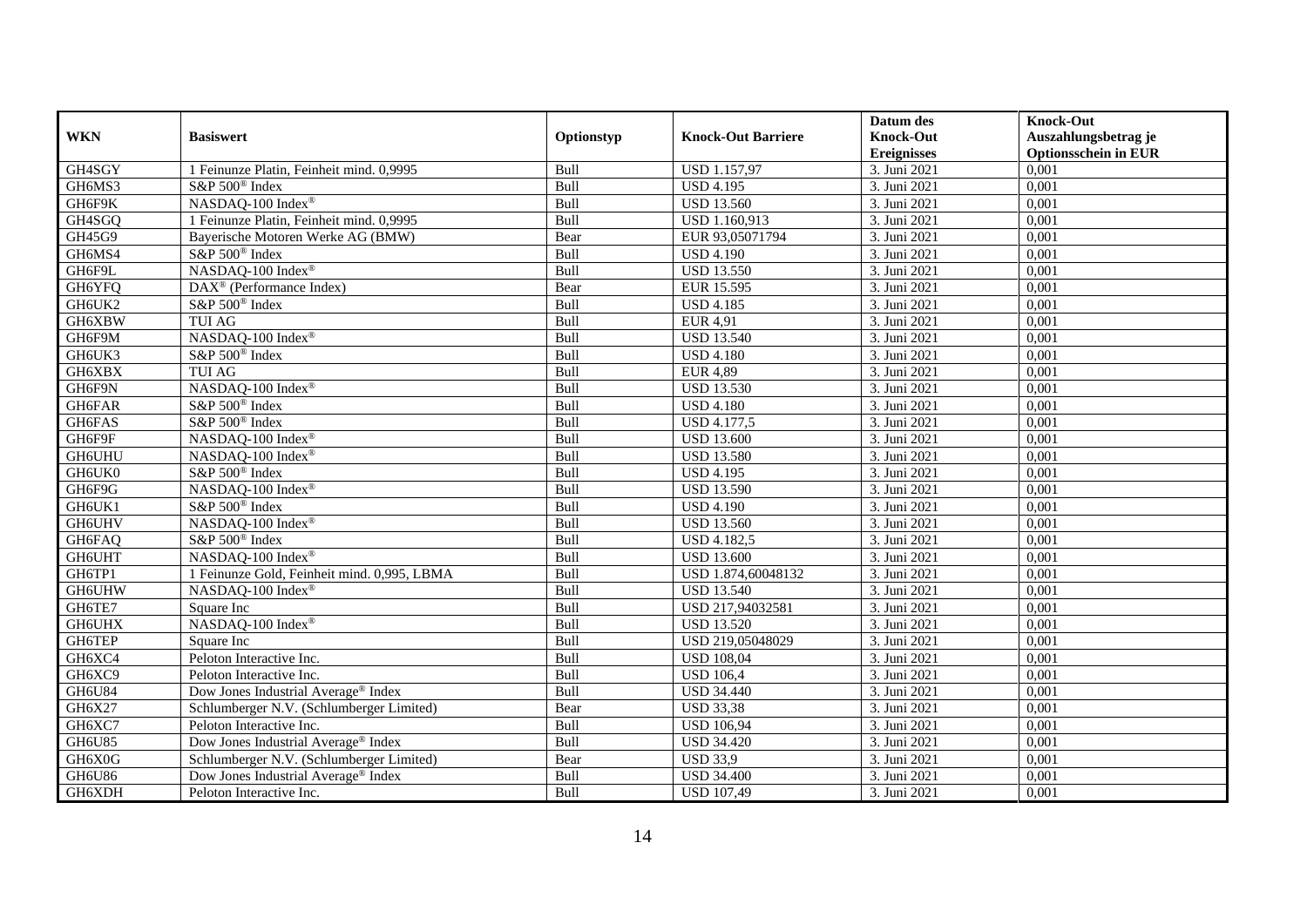|               |                                                 |             |                           | Datum des          | <b>Knock-Out</b>            |
|---------------|-------------------------------------------------|-------------|---------------------------|--------------------|-----------------------------|
| <b>WKN</b>    | <b>Basiswert</b>                                | Optionstyp  | <b>Knock-Out Barriere</b> | <b>Knock-Out</b>   | Auszahlungsbetrag je        |
|               |                                                 |             |                           | <b>Ereignisses</b> | <b>Optionsschein in EUR</b> |
| GH6X1H        | Schlumberger N.V. (Schlumberger Limited)        | Bear        | <b>USD 33,11</b>          | 3. Juni 2021       | 0,001                       |
| <b>GH6U87</b> | Dow Jones Industrial Average® Index             | Bull        | <b>USD 34.380</b>         | 3. Juni 2021       | 0,001                       |
| GH6TMY        | 1 Feinunze Gold, Feinheit mind. 0,995, LBMA     | Bull        | USD 1.869,83217087        | 3. Juni 2021       | 0,001                       |
| GH6X1R        | Schlumberger N.V. (Schlumberger Limited)        | Bear        | <b>USD 33,64</b>          | 3. Juni 2021       | 0,001                       |
| GH6PRZ        | Dow Jones Industrial Average <sup>®</sup> Index | Bull        | <b>USD 34.440</b>         | 3. Juni 2021       | 0,001                       |
| GH6TMX        | 1 Feinunze Silber, Feinheit mind. 0,999         | Bull        | USD 27,2760648            | 3. Juni 2021       | 0,001                       |
| GH6PS0        | Dow Jones Industrial Average® Index             | Bull        | <b>USD 34.420</b>         | 3. Juni 2021       | 0,001                       |
| <b>GH6U82</b> | Dow Jones Industrial Average® Index             | Bull        | <b>USD 34.480</b>         | 3. Juni 2021       | 0,001                       |
| GH6U83        | Dow Jones Industrial Average® Index             | Bull        | <b>USD 34.460</b>         | 3. Juni 2021       | 0,001                       |
| GH6X81        | <b>CSX</b> Corporation                          | Bull        | <b>USD 98,81</b>          | 3. Juni 2021       | 0,001                       |
| GH6R61        | Charter Communications, Inc.                    | Bull        | USD 678,93237246          | 3. Juni 2021       | 0,001                       |
| GH6RX9        | Dow Jones Industrial Average® Index             | Bull        | <b>USD 34.400</b>         | 3. Juni 2021       | 0,001                       |
| GH6RXA        | Dow Jones Industrial Average <sup>®</sup> Index | Bull        | <b>USD 34.380</b>         | 3. Juni 2021       | 0,001                       |
| GH6R7J        | <b>KLA</b> Corporation                          | Bull        | USD 310,76647862          | 3. Juni 2021       | 0,001                       |
| GH6XA9        | <b>CSX</b> Corporation                          | Bull        | <b>USD 99,32</b>          | 3. Juni 2021       | 0,001                       |
| GH6PRY        | Dow Jones Industrial Average® Index             | Bull        | <b>USD 34.460</b>         | 3. Juni 2021       | 0,001                       |
| GH6XD9        | <b>Ballard Power Systems Inc</b>                | Bear        | <b>USD 17,47</b>          | 3. Juni 2021       | 0,001                       |
| GH6R83        | <b>KLA</b> Corporation                          | <b>Bull</b> | USD 313,40721347          | 3. Juni 2021       | 0,001                       |
| <b>GH6U80</b> | Dow Jones Industrial Average® Index             | Bull        | <b>USD 34.520</b>         | 3. Juni 2021       | 0,001                       |
| GH6U81        | Dow Jones Industrial Average® Index             | Bull        | <b>USD 34.500</b>         | 3. Juni 2021       | 0,001                       |
| GH6TAT        | Ford Motor Company                              | Bear        | USD 15,08790835           | 3. Juni 2021       | 0,001                       |
| GH6X3G        | NIO Inc                                         | Bull        | <b>USD 41,03</b>          | 3. Juni 2021       | 0,001                       |
| GH6TGL        | <b>BioNTech SE - ADR</b>                        | Bear        | USD 220,11113671          | 3. Juni 2021       | 0,001                       |
| GH6X3E        | NIO Inc                                         | Bull        | <b>USD 41,24</b>          | 3. Juni 2021       | 0,001                       |
| GH4VR9        | <b>General Motors Company</b>                   | Bear        | USD 60,8914609            | 3. Juni 2021       | 0,001                       |
| GH4VRD        | <b>General Motors Company</b>                   | Bear        | USD 61,42847523           | 3. Juni 2021       | 0,001                       |
| GH6JSD        | Lennar Corporation                              | Bull        | USD 96,17363146           | 3. Juni 2021       | 0,001                       |
| GH4SHG        | 1 Feinunze Platin, Feinheit mind. 0,9995        | Bull        | USD 1.155,019             | 3. Juni 2021       | 0.001                       |
| GH6TND        | 1 Feinunze Silber, Feinheit mind. 0,999         | Bull        | USD 27,0653829            | 3. Juni 2021       | 0,001                       |
| GH36TM        | 1 Feinunze Platin, Feinheit mind. 0,9995        | Bull        | USD 1.151,339             | 3. Juni 2021       | 0,001                       |
| GH6TNW        | 1 Feinunze Silber, Feinheit mind. 0,999         | Bull        | USD 27,20587266           | 3. Juni 2021       | 0,001                       |
| GH6TPG        | 1 Feinunze Silber, Feinheit mind. 0,999         | Bull        | USD 27,13550125           | 3. Juni 2021       | 0.001                       |
| GH6WYZ        | 1 Feinunze Gold, Feinheit mind. 0,995, LBMA     | Bull        | USD 1.865,43196           | 3. Juni 2021       | 0,001                       |
| GH6YGG        | DAX <sup>®</sup> (Performance Index)            | Bear        | <b>EUR 15.600</b>         | 3. Juni 2021       | 0,001                       |
| GH2SSS        | EURO STOXX <sup>®</sup> Banks (Price EUR) Index | Bear        | EUR 100,55818093          | 3. Juni 2021       | 0,001                       |
| GH6YG1        | $DAX^{\circledast}$ (Performance Index)         | Bear        | EUR 15.610                | 3. Juni 2021       | 0,001                       |
| GH29VN        | EURO STOXX <sup>®</sup> Banks (Price EUR) Index | Bear        | EUR 100,39795808          | 3. Juni 2021       | 0,001                       |
| GH6YEN        | $\text{DAX}^{\circledast}$ (Performance Index)  | Bear        | EUR 15.605                | 3. Juni 2021       | 0,001                       |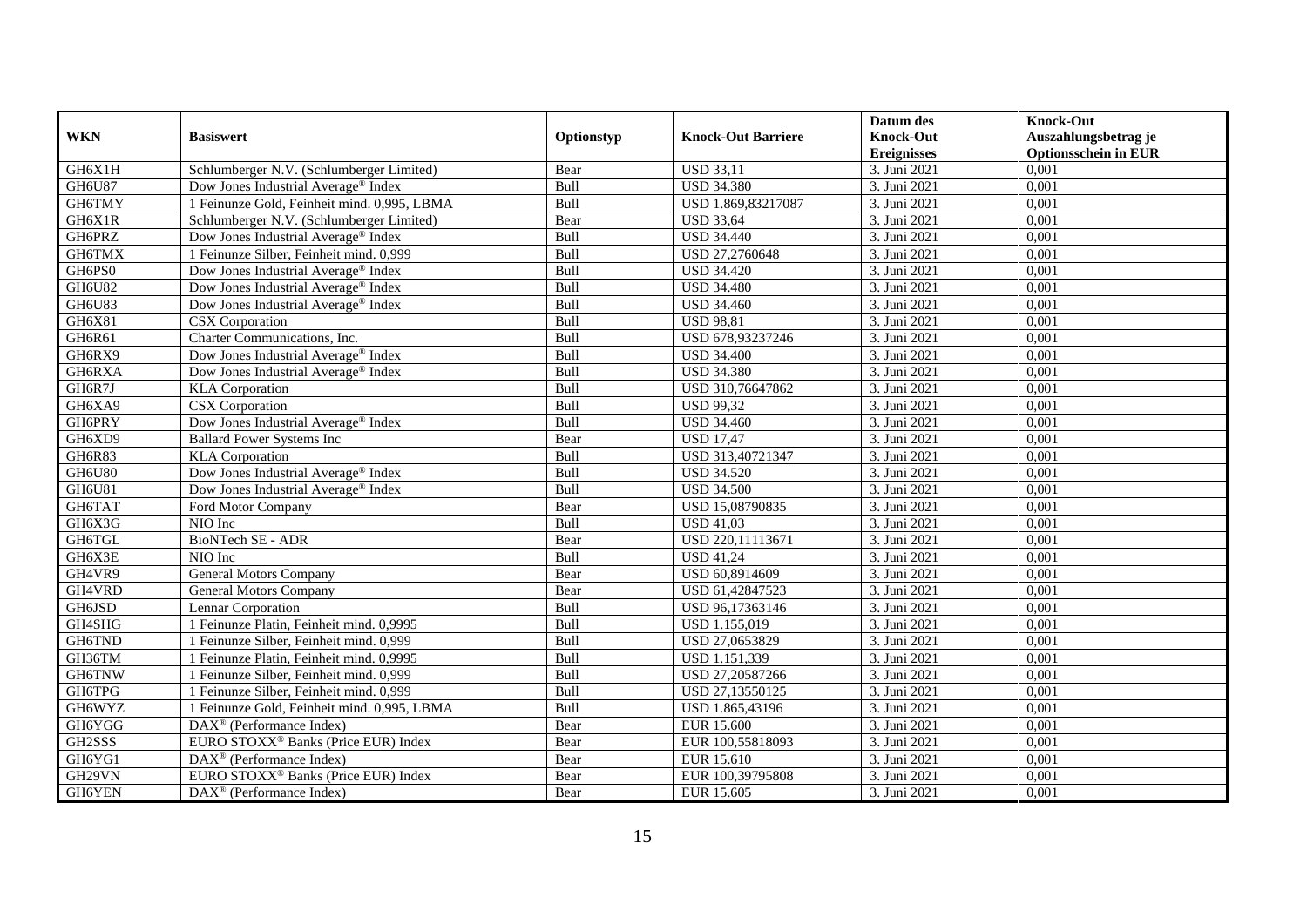|               |                                                       |             |                           | Datum des          | <b>Knock-Out</b>            |
|---------------|-------------------------------------------------------|-------------|---------------------------|--------------------|-----------------------------|
| <b>WKN</b>    | <b>Basiswert</b>                                      | Optionstyp  | <b>Knock-Out Barriere</b> | <b>Knock-Out</b>   | Auszahlungsbetrag je        |
|               |                                                       |             |                           | <b>Ereignisses</b> | <b>Optionsschein in EUR</b> |
| GH6FFY        | NASDAQ-100 Index®                                     | Bull        | USD 13.519,49             | 3. Juni 2021       | 0,001                       |
| GH6YG3        | $\overline{\text{DAX}^{\otimes}}$ (Performance Index) | Bear        | EUR 15.615                | 3. Juni 2021       | 0,001                       |
| GH6U88        | Dow Jones Industrial Average <sup>®</sup> Index       | Bull        | <b>USD 34.360</b>         | 3. Juni 2021       | 0,001                       |
| GH6F9Q        | NASDAQ-100 Index®                                     | Bull        | <b>USD 13.510</b>         | 3. Juni 2021       | 0,001                       |
| GH6FJ2        | NASDAQ-100 Index®                                     | Bull        | <b>USD 13.505,8</b>       | 3. Juni 2021       | 0,001                       |
| <b>GH6UHY</b> | NASDAQ-100 Index®                                     | Bull        | <b>USD 13.500</b>         | 3. Juni 2021       | 0,001                       |
| <b>GH6FAV</b> | S&P 500 <sup>®</sup> Index                            | Bull        | <b>USD 4.170</b>          | 3. Juni 2021       | 0,001                       |
| GH6YD1        | DAX <sup>®</sup> (Performance Index)                  | Bear        | EUR 15.610                | 3. Juni 2021       | 0,001                       |
| GH6YK0        | $DAX^{\circledast}$ (Performance Index)               | Bear        | EUR 15.620                | 3. Juni 2021       | 0,001                       |
| GH6YCR        | DAX <sup>®</sup> (Performance Index)                  | Bear        | EUR 15.620                | 3. Juni 2021       | 0,001                       |
| GH6FKY        | NASDAQ-100 Index®                                     | Bull        | USD 13.492,13             | 3. Juni 2021       | 0,001                       |
| GH6F9R        | NASDAQ-100 Index®                                     | Bull        | <b>USD 13.500</b>         | 3. Juni 2021       | 0,001                       |
| GH6UHZ        | NASDAQ-100 Index®                                     | Bull        | <b>USD 13.480</b>         | 3. Juni 2021       | 0,001                       |
| GH6F9S        | NASDAO-100 Index <sup>®</sup>                         | <b>Bull</b> | <b>USD 13.490</b>         | 3. Juni 2021       | 0.001                       |
| GH6YCS        | $DAX^{\circledast}$ (Performance Index)               | Bear        | EUR 15.620                | 3. Juni 2021       | 0,001                       |
| GH6FG0        | NASDAQ-100 Index®                                     | Bull        | USD 13.478,43             | 3. Juni 2021       | 0,001                       |
| GH6TEM        | Square Inc                                            | Bull        | USD 216,83017134          | 3. Juni 2021       | 0,001                       |
| GH6T9M        | <b>OMV AG</b>                                         | Bear        | EUR 50,10155924           | 3. Juni 2021       | 0,001                       |
| GH6F9T        | NASDAQ-100 Index®                                     | Bull        | <b>USD 13.480</b>         | 3. Juni 2021       | 0,001                       |
| GH6U89        | Dow Jones Industrial Average® Index                   | Bull        | <b>USD 34.340</b>         | 3. Juni 2021       | 0,001                       |
| GH6TG7        | Facebook, Inc.                                        | Bull        | USD 323,55052862          | 3. Juni 2021       | 0,001                       |
| GH6R5Z        | Charter Communications, Inc.                          | Bull        | USD 675,24165288          | 3. Juni 2021       | 0,001                       |
| GH6T92        | Ford Motor Company                                    | Bear        | USD 15,50785014           | 3. Juni 2021       | 0,001                       |
| GH6UK4        | S&P 500 <sup>®</sup> Index                            | Bull        | $USD$ 4.175               | 3. Juni 2021       | 0,001                       |
| GH6R7L        | <b>KLA</b> Corporation                                | Bull        | USD 308,13574656          | 3. Juni 2021       | 0,001                       |
| GH6YCX        | DAX <sup>®</sup> (Performance Index)                  | Bear        | EUR 15.610                | 3. Juni 2021       | 0,001                       |
| GH6TEY        | Square Inc                                            | Bull        | USD 213,49970791          | 3. Juni 2021       | 0,001                       |
| <b>GH6TBR</b> | <b>OMV AG</b>                                         | Bear        | EUR 50,3915104            | 3. Juni 2021       | 0,001                       |
| GH6RXB        | Dow Jones Industrial Average® Index                   | Bull        | <b>USD 34.360</b>         | 3. Juni 2021       | 0,001                       |
| <b>GH6JSK</b> | Lennar Corporation                                    | Bull        | USD 94,75224764           | 3. Juni 2021       | 0,001                       |
| GH6F9U        | NASDAQ-100 Index®                                     | Bull        | <b>USD 13.470</b>         | 3. Juni 2021       | 0,001                       |
| GH6XC8        | Peloton Interactive Inc.                              | Bull        | <b>USD 104,76</b>         | 3. Juni 2021       | 0,001                       |
| GH6X4X        | Coinbase Global Inc                                   | Bull        | <b>USD 236,17</b>         | 3. Juni 2021       | 0,001                       |
| GH6JU0        | EOG Resources Inc.                                    | Bear        | USD 86,34138259           | 3. Juni 2021       | 0,001                       |
| GH6X4J        | NIO Inc                                               | Bull        | <b>USD 40,61</b>          | 3. Juni 2021       | 0,001                       |
| GH6UK5        | S&P 500 <sup>®</sup> Index                            | Bull        | <b>USD 4.170</b>          | 3. Juni 2021       | 0,001                       |
| GH6THN        | Delivery Hero AG                                      | Bull        | EUR 109,04494923          | 3. Juni 2021       | 0,001                       |
| GH3419        | Zalando SE                                            | Bear        | EUR 93,15769259           | 3. Juni 2021       | 0,001                       |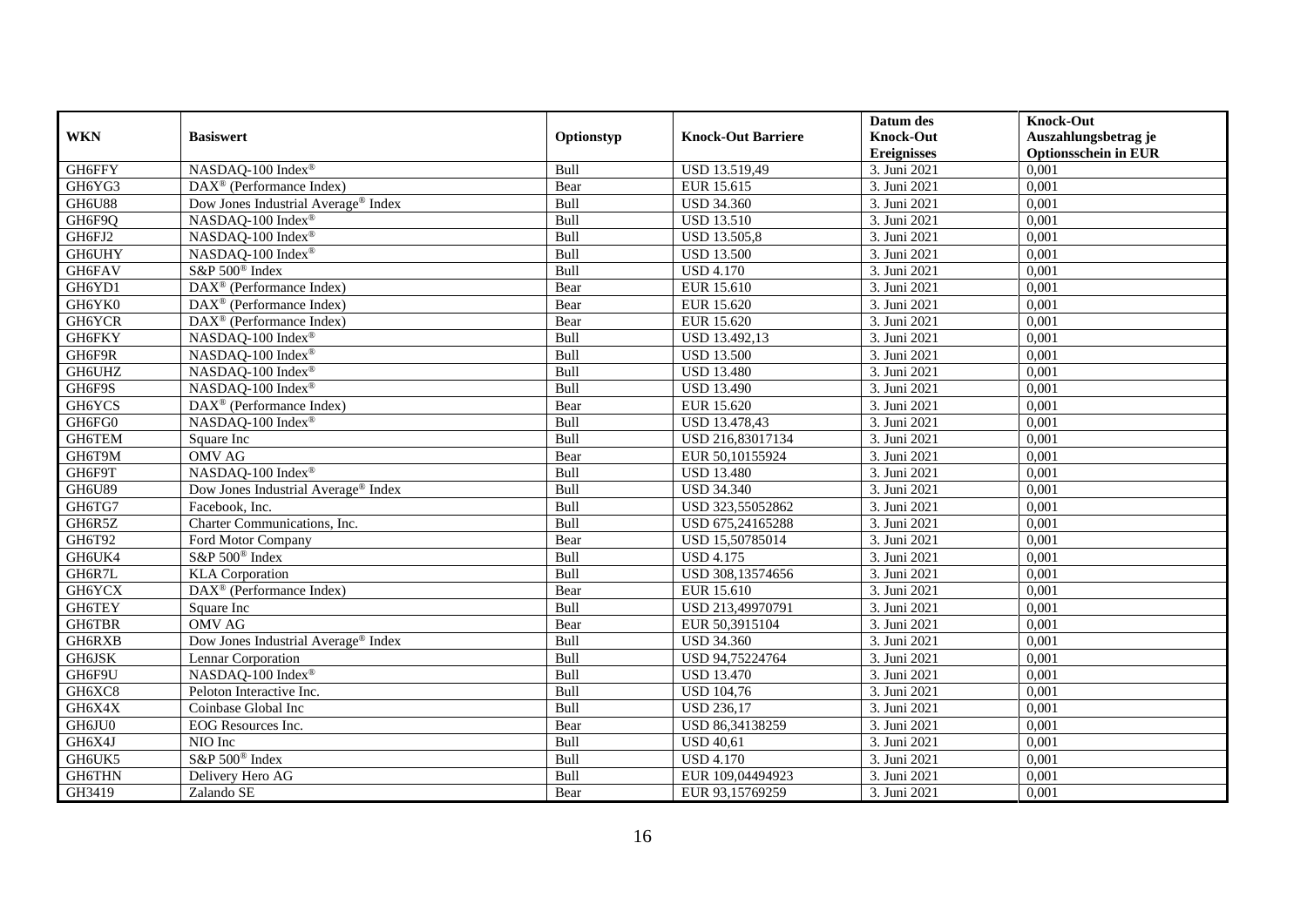|            |                                                         |             |                           | Datum des          | <b>Knock-Out</b>            |
|------------|---------------------------------------------------------|-------------|---------------------------|--------------------|-----------------------------|
| <b>WKN</b> | <b>Basiswert</b>                                        | Optionstyp  | <b>Knock-Out Barriere</b> | <b>Knock-Out</b>   | Auszahlungsbetrag je        |
|            |                                                         |             |                           | <b>Ereignisses</b> | <b>Optionsschein in EUR</b> |
| GH6T98     | Ford Motor Company                                      | Bear        | USD 15,36786954           | 3. Juni 2021       | 0,001                       |
| GH6TG4     | Square Inc                                              | Bull        | USD 215,72001686          | 3. Juni 2021       | 0,001                       |
| GH6X74     | TeamViewer AG                                           | Bull        | EUR 30,34                 | 3. Juni 2021       | 0,001                       |
| GH6XCA     | Peloton Interactive Inc.                                | Bull        | <b>USD 105,3</b>          | 3. Juni 2021       | 0,001                       |
| GH6YCY     | DAX <sup>®</sup> (Performance Index)                    | Bear        | EUR 15.610                | 3. Juni 2021       | 0,001                       |
| GH6X3K     | NIO Inc                                                 | Bull        | <b>USD 40,82</b>          | 3. Juni 2021       | 0.001                       |
| GH3NU6     | Continental AG                                          | Bear        | EUR 128,19841623          | 3. Juni 2021       | 0,001                       |
| GH6X6Q     | Twitter, Inc.                                           | Bull        | <b>USD 56,42</b>          | 3. Juni 2021       | 0,001                       |
| GH4VRC     | <b>General Motors Company</b>                           | Bear        | USD 61,96548958           | 3. Juni 2021       | 0,001                       |
| GH6TE9     | Square Inc                                              | Bull        | USD 214,60986239          | 3. Juni 2021       | 0,001                       |
| GH6XCB     | Peloton Interactive Inc.                                | Bull        | <b>USD 105,85</b>         | 3. Juni 2021       | 0,001                       |
| GH36KD     | Daimler AG                                              | Bear        | EUR 79,80904282           | 3. Juni 2021       | 0,001                       |
| GH6TBF     | Ford Motor Company                                      | Bear        | USD 15,22788895           | 3. Juni 2021       | 0,001                       |
| GH1H9H     | <b>Bank of America Corporation</b>                      | Bear        | USD 43,15415056           | 3. Juni 2021       | 0,001                       |
| GH6XBD     | Twitter, Inc.                                           | Bull        | <b>USD 55,83</b>          | 3. Juni 2021       | 0,001                       |
| GH6YD4     | DAX <sup>®</sup> (Performance Index)                    | Bear        | EUR 15.600                | 3. Juni 2021       | 0,001                       |
| GH6RXC     | Dow Jones Industrial Average® Index                     | Bull        | <b>USD 34.340</b>         | 3. Juni 2021       | 0,001                       |
| GH6TC0     | Tesla Inc                                               | <b>Bull</b> | USD 594.22043392          | 3. Juni 2021       | 0,001                       |
| GH6FAT     | S&P 500 <sup>®</sup> Index                              | Bull        | <b>USD 4.175</b>          | 3. Juni 2021       | 0,001                       |
| GH6X6R     | Twitter, Inc.                                           | Bull        | <b>USD 56,12</b>          | 3. Juni 2021       | 0,001                       |
| GH6FAU     | S&P 500 <sup>®</sup> Index                              | Bull        | <b>USD 4.172,5</b>        | 3. Juni 2021       | 0,001                       |
| GH6TD0     | Tesla Inc                                               | Bull        | USD 597,34117145          | 3. Juni 2021       | 0,001                       |
| GH6YD5     | DAX <sup>®</sup> (Performance Index)                    | Bear        | EUR 15.600                | 3. Juni 2021       | 0,001                       |
| GH6X39     | NIO Inc                                                 | Bull        | <b>USD 40,4</b>           | 3. Juni 2021       | 0,001                       |
| GH6YD6     | DAX <sup>®</sup> (Performance Index)                    | Bear        | EUR 15.600                | 3. Juni 2021       | 0,001                       |
| GH45BU     | BP Plc                                                  | Bear        | GBP 3,24534303            | 3. Juni 2021       | 0,001                       |
| GH6YCZ     | DAX <sup>®</sup> (Performance Index)                    | Bear        | EUR 15.610                | 3. Juni 2021       | 0,001                       |
| GH6YD0     | $\text{DAX}^{\circledast}$ (Performance Index)          | Bear        | EUR 15.610                | 3. Juni 2021       | 0.001                       |
| GH6YCT     | $\overline{\text{DAX}}^{\textcirc}$ (Performance Index) | Bear        | EUR 15.620                | 3. Juni 2021       | 0,001                       |
| GH4VSH     | Medtronic, PLC                                          | Bull        | USD 122,63893498          | 3. Juni 2021       | 0,001                       |
| GH6YCU     | DAX <sup>®</sup> (Performance Index)                    | Bear        | EUR 15.620                | 3. Juni 2021       | 0,001                       |
| GH6R8D     | Ulta Beauty, Inc.                                       | Bull        | USD 332,2208971           | 3. Juni 2021       | 0.001                       |
| GH6RCN     | The Clorox Company                                      | Bear        | USD 179,76514045          | 3. Juni 2021       | 0,001                       |
| GH6YD7     | DAX <sup>®</sup> (Performance Index)                    | Bear        | EUR 15.600                | 3. Juni 2021       | 0,001                       |
| GH6R72     | Ulta Beauty, Inc.                                       | Bull        | USD 328,74973842          | 3. Juni 2021       | 0,001                       |
| GH5CPJ     | Moderna Inc                                             | Bear        | USD 195,92739484          | 3. Juni 2021       | 0,001                       |
| GH6YD8     | DAX <sup>®</sup> (Performance Index)                    | Bear        | EUR 15.600                | 3. Juni 2021       | 0,001                       |
| GH5CPQ     | Moderna Inc                                             | Bear        | USD 195,01624285          | 3. Juni 2021       | 0,001                       |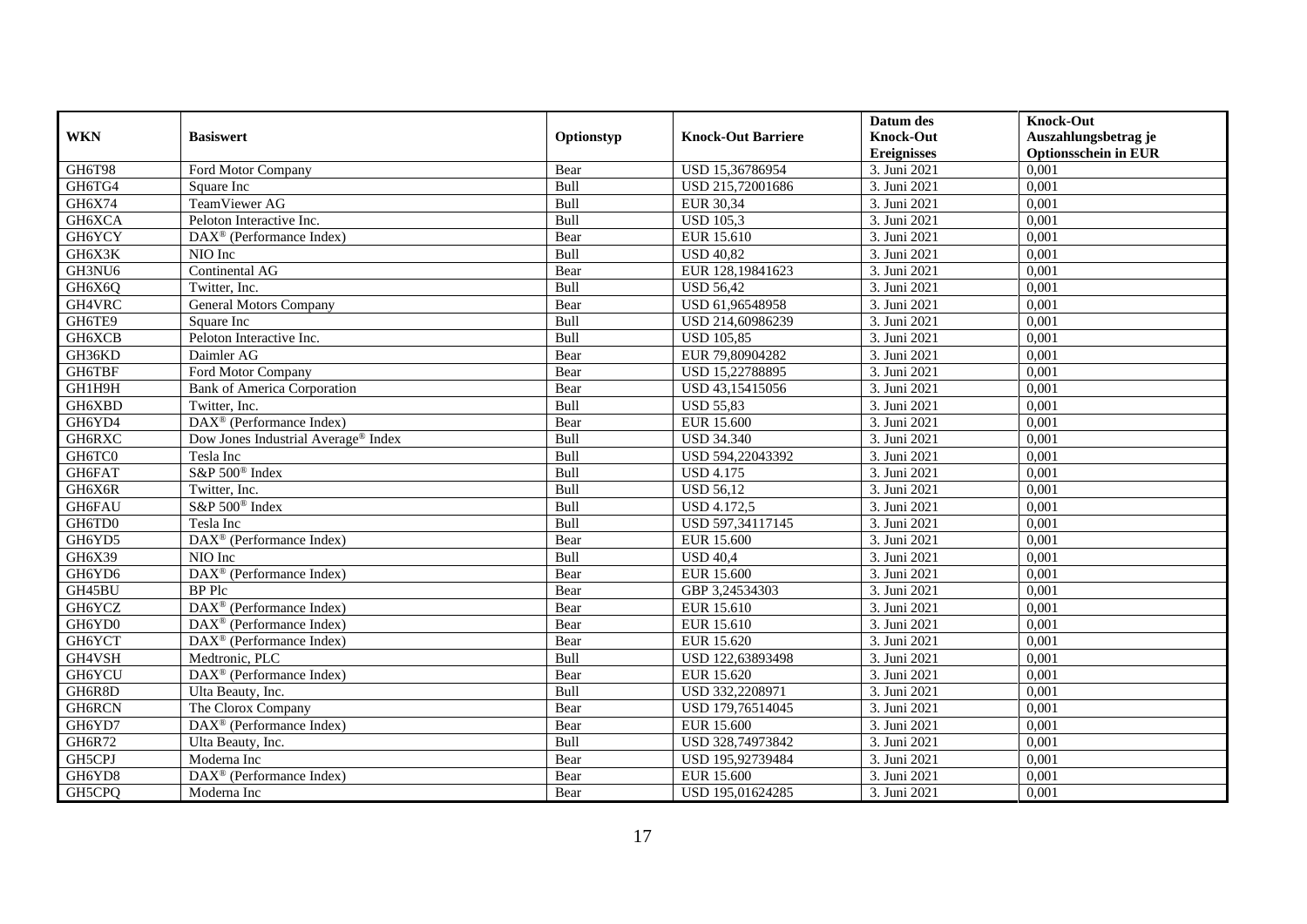|               |                                                                           |            |                           | Datum des          | <b>Knock-Out</b>            |
|---------------|---------------------------------------------------------------------------|------------|---------------------------|--------------------|-----------------------------|
| <b>WKN</b>    | <b>Basiswert</b>                                                          | Optionstyp | <b>Knock-Out Barriere</b> | <b>Knock-Out</b>   | Auszahlungsbetrag je        |
|               |                                                                           |            |                           | <b>Ereignisses</b> | <b>Optionsschein in EUR</b> |
| GH6YD9        | $\overline{\text{DAX}^{\otimes}}$ (Performance Index)                     | Bear       | <b>EUR 15.600</b>         | 3. Juni 2021       | 0,001                       |
| GH6YD2        | $DAX^{\circledR}$ (Performance Index)                                     | Bear       | EUR 15.610                | 3. Juni 2021       | 0,001                       |
| GH5NKH        | <b>EOG</b> Resources Inc.                                                 | Bear       | USD 87,09836511           | 3. Juni 2021       | 0,001                       |
| GH5CPN        | Moderna Inc                                                               | Bear       | USD 196,83854687          | 3. Juni 2021       | 0,001                       |
| GH6YCQ        | DAX <sup>®</sup> (Performance Index)                                      | Bear       | EUR 15.620                | 3. Juni 2021       | 0,001                       |
| GH5NQQ        | Twitter, Inc.                                                             | Bear       | USD 58,52444261           | 3. Juni 2021       | 0.001                       |
| GH4VRA        | General Motors Company                                                    | Bear       | USD 62,49255923           | 3. Juni 2021       | 0,001                       |
| GH6YCV        | $DAX^{\circledR}$ (Performance Index)                                     | Bear       | EUR 15.620                | 3. Juni 2021       | 0,001                       |
| GH6YN2        | $DAX^{\circledast}$ (Performance Index)/X-DAX <sup>®</sup>                | Bear       | EUR 15.620                | 3. Juni 2021       | 0,001                       |
| GC77QC        | Williams Companies Inc.                                                   | Bear       | USD 27,45612181           | 3. Juni 2021       | 0,001                       |
| GH6X5T        | Nordex SE                                                                 | Bull       | EUR 17,57                 | 3. Juni 2021       | 0,001                       |
| GH6T9Z        | Ford Motor Company                                                        | Bear       | USD 15,64783073           | 3. Juni 2021       | 0,001                       |
| GH5CPM        | Moderna Inc                                                               | Bear       | USD 197,73979506          | 3. Juni 2021       | 0,001                       |
| GH51LJ        | L'Oréal S.A.                                                              | Bear       | EUR 373,09890325          | 3. Juni 2021       | 0,001                       |
| <b>GH6UCC</b> | DAX <sup>®</sup> (Performance Index)                                      | Bear       | EUR 15.650                | 3. Juni 2021       | 0,001                       |
| GH6YC9        | $DAX^{\circledast}$ (Performance Index)                                   | Bear       | EUR 15.640                | 3. Juni 2021       | 0,001                       |
| GH6YGK        | DAX <sup>®</sup> (Performance Index)                                      | Bear       | EUR 15.635                | 3. Juni 2021       | 0,001                       |
| GH6UCD        | $\overline{\text{DAX}}^{\textcirc}$ (Performance Index)                   | Bear       | EUR 15.640                | 3. Juni 2021       | 0,001                       |
| GH6YN4        | $DAX^{\circledast}$ (Performance Index)/X-DAX <sup>®</sup>                | Bear       | EUR 15.630                | 3. Juni 2021       | 0,001                       |
| GH6YC8        | $\overline{\text{DAX}^{\otimes}}$ (Performance Index)                     | Bear       | EUR 15.640                | 3. Juni 2021       | 0,001                       |
| GH6YF4        | DAX <sup>®</sup> (Performance Index)                                      | Bear       | EUR 15.640                | 3. Juni 2021       | 0,001                       |
| <b>GH6YNU</b> | $DAX^{\circledast}$ (Performance Index)/ $\overline{X-DAX^{\circledast}}$ | Bear       | EUR 15.625                | 3. Juni 2021       | 0,001                       |
| GH6YCD        | $\overline{\text{DAX}}^{\textcirc}$ (Performance Index)                   | Bear       | EUR 15.630                | 3. Juni 2021       | 0,001                       |
| GH6YF5        | DAX <sup>®</sup> (Performance Index)                                      | Bear       | EUR 15.625                | 3. Juni 2021       | 0,001                       |
| GH6YCE        | DAX <sup>®</sup> (Performance Index)                                      | Bear       | EUR 15.630                | 3. Juni 2021       | 0,001                       |
| GH6YCM        | $DAX^{\circledast}$ (Performance Index)                                   | Bear       | EUR 15.625                | 3. Juni 2021       | 0,001                       |
| GH6YNA        | DAX <sup>®</sup> (Performance Index)/ X-DAX <sup>®</sup>                  | Bear       | EUR 15.640                | 3. Juni 2021       | 0,001                       |
| GH6YCK        | $DAX^{\circledR}$ (Performance Index)                                     | Bear       | EUR 15.625                | 3. Juni 2021       | 0.001                       |
| GH6YCL        | $DAX^{\circledR}$ (Performance Index)                                     | Bear       | EUR 15.625                | 3. Juni 2021       | 0,001                       |
| GH6YCA        | $DAX^{\circledR}$ (Performance Index)                                     | Bear       | EUR 15.640                | 3. Juni 2021       | 0,001                       |
| GH6YFV        | $DAX^{\circledR}$ (Performance Index)                                     | Bear       | EUR 15.645                | 3. Juni 2021       | 0,001                       |
| GH6YN5        | DAX <sup>®</sup> (Performance Index)/ X-DAX <sup>®</sup>                  | Bear       | EUR 15.635                | 3. Juni 2021       | 0.001                       |
| GH6YCB        | $\overline{\text{DAX}^{\otimes}}$ (Performance Index)                     | Bear       | EUR 15.640                | 3. Juni 2021       | 0,001                       |
| GH6YFX        | $\overline{\text{DAX}^{\otimes}}$ (Performance Index)                     | Bear       | EUR 15.630                | 3. Juni 2021       | 0,001                       |
| GH6YNE        | DAX <sup>®</sup> (Performance Index)/ X-DAX <sup>®</sup>                  | Bear       | EUR 15.645                | 3. Juni 2021       | 0,001                       |
| GH6YCC        | $DAX^{\circledast}$ (Performance Index)                                   | Bear       | EUR 15.640                | 3. Juni 2021       | 0,001                       |
| GH6YCF        | DAX <sup>®</sup> (Performance Index)                                      | Bear       | EUR 15.630                | 3. Juni 2021       | 0,001                       |
| GH6YCH        | $\text{DAX}^{\textcircled{}}$ (Performance Index)                         | Bear       | EUR 15.625                | 3. Juni 2021       | 0,001                       |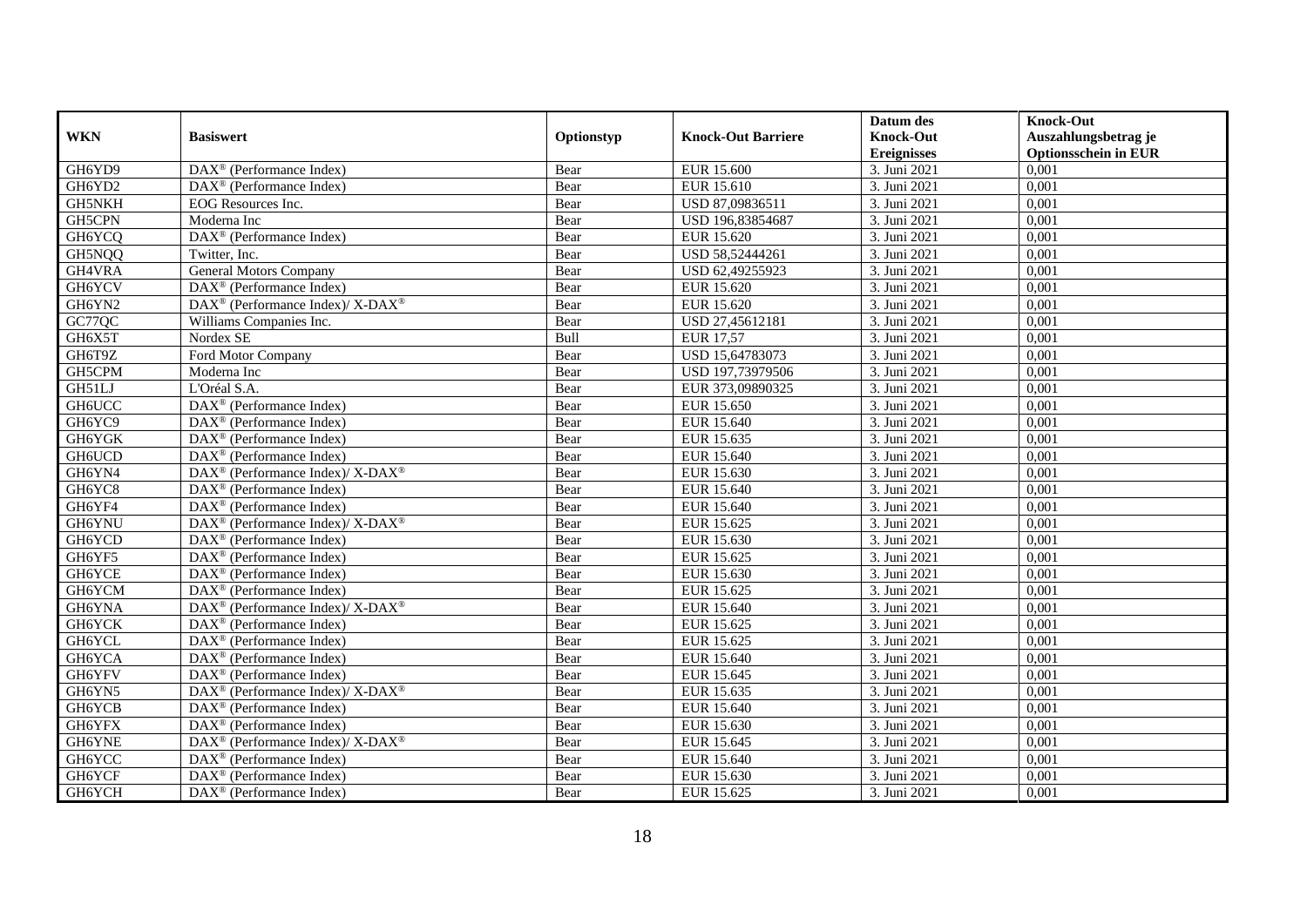|               |                                                          |            |                           | Datum des                          | <b>Knock-Out</b>                     |
|---------------|----------------------------------------------------------|------------|---------------------------|------------------------------------|--------------------------------------|
| <b>WKN</b>    | <b>Basiswert</b>                                         | Optionstyp | <b>Knock-Out Barriere</b> | <b>Knock-Out</b>                   | Auszahlungsbetrag je                 |
| GH6YCJ        | $\overline{\text{DAX}^{\otimes}}$ (Performance Index)    | Bear       | EUR 15.625                | <b>Ereignisses</b><br>3. Juni 2021 | <b>Optionsschein in EUR</b><br>0,001 |
|               |                                                          |            |                           |                                    |                                      |
| GH6YCN        | $DAX^{\circledR}$ (Performance Index)                    | Bear       | EUR 15.625                | 3. Juni 2021                       | 0,001                                |
| GH6TAQ        | Ford Motor Company                                       | Bear       | USD 15,92779192           | 3. Juni 2021                       | 0,001                                |
| GH6R64        | Charter Communications, Inc.                             | Bull       | USD 671,54093134          | 3. Juni 2021                       | 0,001                                |
| GH6TCS        | Bayer AG                                                 | Bear       | EUR 52,48188737           | 3. Juni 2021                       | 0,001                                |
| GH45GB        | Bayerische Motoren Werke AG (BMW)                        | Bear       | EUR 93,48720407           | 3. Juni 2021                       | 0,001                                |
| GH6RAS        | <b>Halliburton Company</b>                               | Bear       | USD 24,91239997           | 3. Juni 2021                       | 0,001                                |
| GH4VRL        | <b>General Motors Company</b>                            | Bear       | USD 63,03951832           | 3. Juni 2021                       | 0,001                                |
| GH3NU8        | Continental AG                                           | Bear       | EUR 128,78420515          | 3. Juni 2021                       | 0,001                                |
| GH6BMF        | <b>Target Corporation</b>                                | Bear       | USD 229,49753793          | 3. Juni 2021                       | 0,001                                |
| <b>GH6TAC</b> | Ford Motor Company                                       | Bear       | USD 15,78781133           | 3. Juni 2021                       | 0,001                                |
| GH01S2        | Moderna Inc                                              | Bear       | USD 198,89743562          | 3. Juni 2021                       | 0,001                                |
| GH6RA9        | <b>Morgan Stanley</b>                                    | Bear       | USD 93,55925757           | 3. Juni 2021                       | 0,001                                |
| GH2V39        | Aptiv PLC                                                | Bear       | USD 156,56335835          | 3. Juni 2021                       | 0,001                                |
| GH6RF8        | <b>Dollar General Corporation</b>                        | Bear       | USD 205,42304031          | 3. Juni 2021                       | 0,001                                |
| GH6YN9        | DAX <sup>®</sup> (Performance Index)/ X-DAX <sup>®</sup> | Bear       | EUR 15.650                | 3. Juni 2021                       | 0,001                                |
| GH6YH0        | DAX <sup>®</sup> (Performance Index)                     | Bear       | EUR 15.650                | 3. Juni 2021                       | 0,001                                |
| GH6YC5        | $DAX^{\circledcirc}$ (Performance Index)                 | Bear       | EUR 15.650                | 3. Juni 2021                       | 0,001                                |
| GH6YC6        | $DAX^{\circledR}$ (Performance Index)                    | Bear       | EUR 15.650                | 3. Juni 2021                       | 0,001                                |
| GH6YC7        | $\overline{\text{DAX}^{\otimes}}$ (Performance Index)    | Bear       | EUR 15.650                | 3. Juni 2021                       | 0,001                                |
| GH6YC3        | $\overline{\text{DAX}^{\otimes}}$ (Performance Index)    | Bear       | EUR 15.650                | 3. Juni 2021                       | 0,001                                |
| GH6YC4        | DAX <sup>®</sup> (Performance Index)                     | Bear       | EUR 15.650                | 3. Juni 2021                       | 0,001                                |
| GH6TAL        | <b>OMV AG</b>                                            | Bear       | EUR 50,67146323           | 3. Juni 2021                       | 0,001                                |
| GH6YBJ        | Dow Jones Industrial Average <sup>®</sup> Index          | Bear       | <b>USD 34.640</b>         | 3. Juni 2021                       | 0,001                                |
| GH5YR6        | The Charles Schwab Corporation                           | Bear       | USD 75,84065596           | 3. Juni 2021                       | 0,001                                |
| GH4FQ5        | Rockwell Automation, Inc.                                | Bear       | USD 272,62250558          | 3. Juni 2021                       | 0,001                                |
| GH4XY8        | Nvidia Corporation                                       | Bear       | USD 678,0898555           | 3. Juni 2021                       | 0,001                                |
| GH5YWR        | Franklin Resources, Inc.                                 | Bear       | USD 35,31117016           | 3. Juni 2021                       | 0.001                                |
| GH6YBH        | Dow Jones Industrial Average <sup>®</sup> Index          | Bear       | <b>USD 34.660</b>         | 3. Juni 2021                       | 0,001                                |
| GH6YH2        | DAX <sup>®</sup> (Performance Index)                     | Bear       | EUR 15.655                | 3. Juni 2021                       | 0,001                                |
| GH5LJY        | Zalando SE                                               | Bear       | EUR 93,79500353           | 3. Juni 2021                       | 0,001                                |
| GH6YNF        | DAX <sup>®</sup> (Performance Index)/X-DAX <sup>®</sup>  | Bear       | EUR 15.655                | 3. Juni 2021                       | 0,001                                |
| GH390P        | ING Groep N.V.                                           | Bear       | EUR 11,6778572            | 3. Juni 2021                       | 0,001                                |
| GH6YB8        | ICE Brent Crude Oil Future (Generic Front Month          | Bull       | <b>USD 70,93</b>          | 3. Juni 2021                       | 0,001                                |
|               | Future)                                                  |            |                           |                                    |                                      |
| GH6XDB        | Peloton Interactive Inc.                                 | Bull       | <b>USD 104,21</b>         | 3. Juni 2021                       | 0,001                                |
| GH47PA        | Caterpillar Inc.                                         | Bear       | USD 245,64731511          | 3. Juni 2021                       | 0,001                                |
| <b>GH1ZLB</b> | Nvidia Corporation                                       | Bear       | USD 681,50375836          | 3. Juni 2021                       | 0,001                                |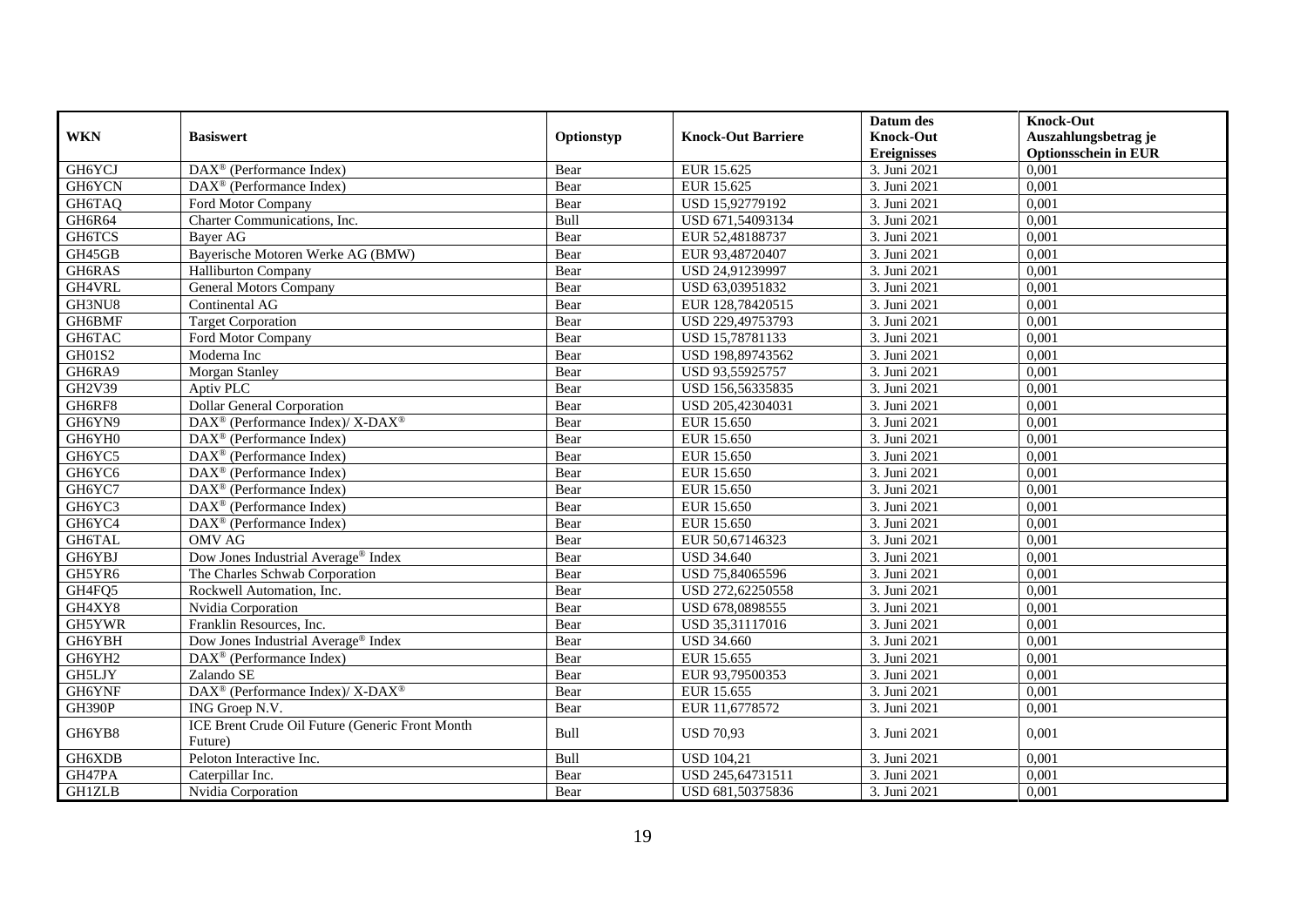|               |                                                                   |            |                           | Datum des          | <b>Knock-Out</b>            |
|---------------|-------------------------------------------------------------------|------------|---------------------------|--------------------|-----------------------------|
| <b>WKN</b>    | <b>Basiswert</b>                                                  | Optionstyp | <b>Knock-Out Barriere</b> | <b>Knock-Out</b>   | Auszahlungsbetrag je        |
|               |                                                                   |            |                           | <b>Ereignisses</b> | <b>Optionsschein in EUR</b> |
| GH6DER        | 10-Year U.S. Treasury Note Future (Generic Front<br>Month Future) | Bull       | <b>USD 131,58</b>         | 3. Juni 2021       | 0,001                       |
| <b>GH6XCC</b> | Peloton Interactive Inc.                                          | Bull       | <b>USD 103,66</b>         | 3. Juni 2021       | 0,001                       |
| GH4XY0        | Nvidia Corporation                                                | Bear       | USD 687,71568978          | 3. Juni 2021       | 0,001                       |
| GH6BNA        | Pioneer Natural Resources Co                                      | Bear       | USD 171,16221299          | 3. Juni 2021       | 0,001                       |
| GH6JTT        | DXC Technology Company                                            | Bear       | USD 40,37080503           | 3. Juni 2021       | 0,001                       |
| GH3H48        | <b>Discover Financial Services</b>                                | Bear       | USD 122,79370313          | 3. Juni 2021       | 0,001                       |
| GH6TC4        | Tesla Inc                                                         | Bull       | USD 581.72748142          | 3. Juni 2021       | 0,001                       |
| GH6TC5        | Tesla Inc                                                         | Bull       | USD 584,86822368          | 3. Juni 2021       | 0,001                       |
| GH6TC2        | Tesla Inc                                                         | Bull       | USD 587,97895885          | 3. Juni 2021       | 0,001                       |
| GH6TC3        | Tesla Inc                                                         | Bull       | USD 591,10969875          | 3. Juni 2021       | 0,001                       |
| GH3H6E        | Marathon Petroleum Corporation                                    | Bear       | USD 63,49886814           | 3. Juni 2021       | 0,001                       |
| GH6TE8        | Square Inc                                                        | Bull       | USD 212,38955344          | 3. Juni 2021       | 0.001                       |
| GH6XDJ        | Peloton Interactive Inc.                                          | Bull       | <b>USD</b> 103,11         | 3. Juni 2021       | 0,001                       |
| GH6TC7        | Tesla Inc                                                         | Bull       | USD 572,38527355          | 3. Juni 2021       | 0,001                       |
| GH6TD5        | Tesla Inc                                                         | Bull       | USD 578,61674625          | 3. Juni 2021       | 0,001                       |
| <b>GH1KWV</b> | Arista Networks, Inc.                                             | Bear       | USD 342,86300506          | 3. Juni 2021       | 0,001                       |
| GH6TCB        | Tesla Inc                                                         | Bull       | USD 575,49600872          | 3. Juni 2021       | 0.001                       |
| GH6BER        | 1 Feinunze Gold, Feinheit mind. 0,995, LBMA                       | Bull       | USD 1.856,21842919        | 4. Juni 2021       | 0,001                       |
| GH6BDM        | 1 Feinunze Gold, Feinheit mind. 0,995, LBMA                       | Bull       | USD 1.860,92822659        | 4. Juni 2021       | 0,001                       |
| GH6TFD        | Square Inc                                                        | Bull       | USD 211,27939896          | 3. Juni 2021       | 0,001                       |
| GH7AWA        | DAX <sup>®</sup> (Performance Index)/X-DAX <sup>®</sup>           | Bear       | <b>EUR 15.600</b>         | 4. Juni 2021       | 0,001                       |
| GH7AV6        | DAX <sup>®</sup> (Performance Index)/ X-DAX <sup>®</sup>          | Bull       | <b>EUR 15.865</b>         | 4. Juni 2021       | 0.001                       |
| GH7AU7        | DAX <sup>®</sup> (Performance Index)/ X-DAX <sup>®</sup>          | Bull       | EUR 15.830                | 4. Juni 2021       | 0,001                       |
| GH7AU6        | DAX <sup>®</sup> (Performance Index)/X-DAX <sup>®</sup>           | Bull       | <b>EUR 15.790</b>         | 4. Juni 2021       | 0,001                       |
| GH7AUU        | DAX <sup>®</sup> (Performance Index)/ X-DAX <sup>®</sup>          | Bull       | <b>EUR 15.880</b>         | 4. Juni 2021       | 0,001                       |
| GH7AU3        | $DAX^{\circledast}$ (Performance Index)/X-DAX <sup>®</sup>        | Bull       | <b>EUR 15.800</b>         | 4. Juni 2021       | 0,001                       |
| GH7AU4        | $DAX^{\circledast}$ (Performance Index)/ X-DAX <sup>®</sup>       | Bull       | <b>EUR 15.875</b>         | 4. Juni 2021       | 0,001                       |
| <b>GH7AUE</b> | $DAX^{\circledast}$ (Performance Index)/ X-DAX <sup>®</sup>       | Bull       | <b>EUR 15.805</b>         | 4. Juni 2021       | 0,001                       |
| GH7AUA        | $DAX^{\circledast}$ (Performance Index)/ X-DAX <sup>®</sup>       | Bull       | EUR 15.870                | 4. Juni 2021       | 0,001                       |
| GH7AV5        | $DAX^{\circledast}$ (Performance Index)/X-DAX <sup>®</sup>        | Bull       | EUR 15.795                | 4. Juni 2021       | 0,001                       |
| GH7AUK        | $DAX^{\circledast}$ (Performance Index)/X-DAX <sup>®</sup>        | Bull       | EUR 15.840                | 4. Juni 2021       | 0,001                       |
| GH7ATZ        | DAX <sup>®</sup> (Performance Index)/ X-DAX <sup>®</sup>          | Bull       | EUR 15.825                | 4. Juni 2021       | 0,001                       |
| GH7AUQ        | DAX <sup>®</sup> (Performance Index)/X-DAX <sup>®</sup>           | Bull       | EUR 15.815                | 4. Juni 2021       | 0,001                       |
| GH7AUJ        | DAX <sup>®</sup> (Performance Index)/X-DAX <sup>®</sup>           | Bull       | EUR 15.890                | 4. Juni 2021       | 0,001                       |
| GH7AUN        | DAX <sup>®</sup> (Performance Index)/ X-DAX <sup>®</sup>          | Bull       | EUR 15.810                | 4. Juni 2021       | 0,001                       |
| GH7AU8        | DAX <sup>®</sup> (Performance Index)/ X-DAX <sup>®</sup>          | Bull       | EUR 15.845                | 4. Juni 2021       | 0,001                       |
| GH7AUW        | $DAX^{\circledast}$ (Performance Index)/ X-DAX <sup>®</sup>       | Bull       | EUR 15.860                | 4. Juni 2021       | 0,001                       |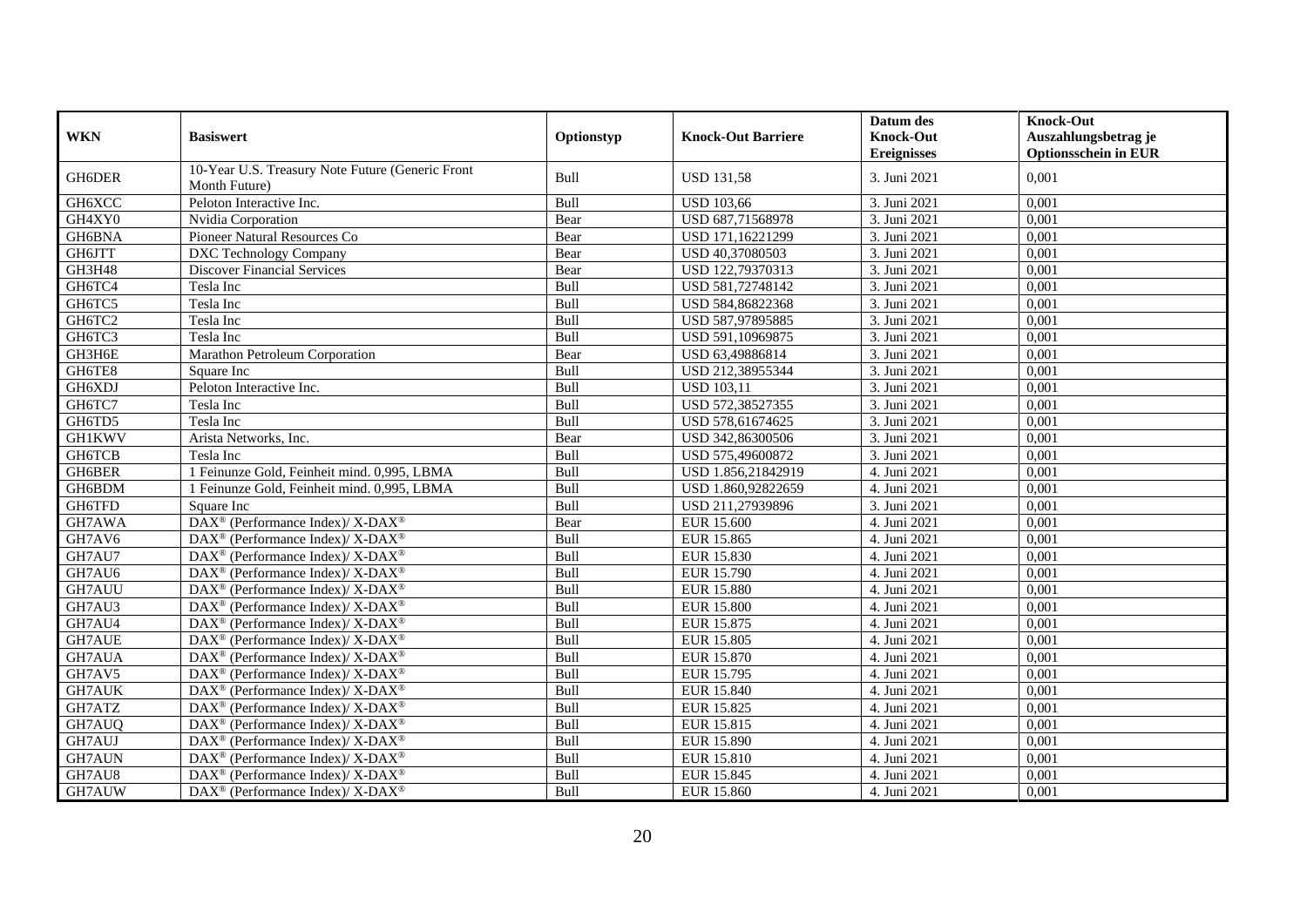|            |                                                                          |            |                           | Datum des          | <b>Knock-Out</b>            |
|------------|--------------------------------------------------------------------------|------------|---------------------------|--------------------|-----------------------------|
| <b>WKN</b> | <b>Basiswert</b>                                                         | Optionstyp | <b>Knock-Out Barriere</b> | <b>Knock-Out</b>   | Auszahlungsbetrag je        |
|            |                                                                          |            |                           | <b>Ereignisses</b> | <b>Optionsschein in EUR</b> |
| GH7AV0     | DAX <sup>®</sup> (Performance Index)/ X-DAX <sup>®</sup>                 | Bull       | <b>EUR 15.850</b>         | 4. Juni 2021       | 0,001                       |
| GH7AUZ     | DAX <sup>®</sup> (Performance Index)/ X-DAX <sup>®</sup>                 | Bull       | <b>EUR 15.885</b>         | 4. Juni 2021       | 0,001                       |
| GH6X4Y     | Coinbase Global Inc                                                      | Bull       | <b>USD 233,78</b>         | 3. Juni 2021       | 0,001                       |
| GH7AUS     | $\overline{\text{DAX}^{\otimes}}$ (Performance Index)/X-DAX <sup>®</sup> | Bull       | EUR 15.835                | 4. Juni 2021       | 0,001                       |
| GH6X5Z     | Coinbase Global Inc                                                      | Bull       | <b>USD 234,97</b>         | 3. Juni 2021       | 0,001                       |
| GH7AUV     | DAX <sup>®</sup> (Performance Index)/ X-DAX <sup>®</sup>                 | Bull       | EUR 15.855                | 4. Juni 2021       | 0,001                       |
| GH7AW9     | DAX <sup>®</sup> (Performance Index)/ X-DAX <sup>®</sup>                 | Bear       | <b>EUR 15.600</b>         | 4. Juni 2021       | 0,001                       |
| GH7AUF     | $\text{DAX}^{\circledast}$ (Performance Index)/ X-DAX <sup>®</sup>       | Bull       | <b>EUR 15.820</b>         | 4. Juni 2021       | 0,001                       |
| GH6YC2     | $\text{DAX}^{\textcircled{n}}$ (Performance Index)                       | Bear       | EUR 15.660                | 4. Juni 2021       | 0,001                       |
| GH7AVS     | $\text{DAX}^{\otimes}$ (Performance Index)                               | Bear       | EUR 15.575                | 4. Juni 2021       | 0,001                       |
| GH6YBZ     | $\overline{\text{DAX}}^{\textcircled{}}$ (Performance Index)             | Bear       | EUR 15.660                | 4. Juni 2021       | 0,001                       |
| GH7AVT     | $\overline{\text{DAX}}^{\textcirc}$ (Performance Index)                  | Bear       | EUR 15.575                | 4. Juni 2021       | 0,001                       |
| GH7AVL     | $\text{DAX}^{\textcircled{n}}$ (Performance Index)                       | Bear       | <b>EUR 15.580</b>         | 4. Juni 2021       | 0,001                       |
| GH6YC0     | $DAX^{\circledR}$ (Performance Index)                                    | Bear       | EUR 15.660                | 4. Juni 2021       | 0,001                       |
| GH6YC1     | $\text{DAX}^{\otimes}$ (Performance Index)                               | Bear       | EUR 15.660                | 4. Juni 2021       | 0,001                       |
| GH7AVQ     | DAX <sup>®</sup> (Performance Index)                                     | Bear       | EUR 15.575                | 4. Juni 2021       | 0,001                       |
| GH6YBY     | DAX <sup>®</sup> (Performance Index)                                     | Bear       | EUR 15.660                | 4. Juni 2021       | 0,001                       |
| GH7AVG     | $DAX^{\circledR}$ (Performance Index)                                    | Bear       | EUR 15.590                | 4. Juni 2021       | 0,001                       |
| GH7AVN     | DAX <sup>®</sup> (Performance Index)                                     | Bear       | <b>EUR 15.580</b>         | 4. Juni 2021       | 0,001                       |
| GH7AVF     | DAX <sup>®</sup> (Performance Index)                                     | Bear       | EUR 15.590                | 4. Juni 2021       | 0,001                       |
| GH7AVH     | DAX <sup>®</sup> (Performance Index)                                     | Bear       | <b>EUR 15.590</b>         | 4. Juni $2021$     | 0,001                       |
| GH7AU1     | $\overline{\text{DAX}^{\otimes}}$ (Performance Index)                    | Bull       | EUR 15.855                | 4. Juni 2021       | 0,001                       |
| GH7AUB     | DAX <sup>®</sup> (Performance Index)                                     | Bull       | <b>EUR 15.860</b>         | 4. Juni 2021       | 0,001                       |
| GH7AUP     | $\text{DAX}^{\circledast}$ (Performance Index)                           | Bull       | EUR 15.865                | 4. Juni 2021       | 0,001                       |
| GH7AUH     | DAX <sup>®</sup> (Performance Index)                                     | Bull       | EUR 15.875                | 4. Juni 2021       | 0.001                       |
| GH7AUY     | DAX <sup>®</sup> (Performance Index)                                     | Bull       | <b>EUR 15.805</b>         | 4. Juni 2021       | 0,001                       |
| GH7AU0     | DAX <sup>®</sup> (Performance Index)                                     | Bull       | <b>EUR 15.830</b>         | 4. Juni 2021       | 0,001                       |
| GH7AV4     | $\text{DAX}^{\textcircled{p}}$ (Performance Index)                       | Bull       | <b>EUR 15.800</b>         | 4. Juni 2021       | 0,001                       |
| GH7AUR     | $\overline{\text{DAX}^{\otimes}}$ (Performance Index)                    | Bull       | <b>EUR 15.880</b>         | 4. Juni 2021       | 0,001                       |
| GH7AUM     | $\text{DAX}^{\circledast}$ (Performance Index)                           | Bull       | EUR 15.825                | 4. Juni 2021       | 0,001                       |
| GH7AUG     | $\text{DAX}^{\textcircled{n}}$ (Performance Index)                       | Bull       | EUR 15.840                | 4. Juni 2021       | 0,001                       |
| GH6YG5     | $DAX^{\circledR}$ (Performance Index)                                    | Bear       | EUR 15.658,450095         | 4. Juni 2021       | 0.001                       |
| GH7AVE     | $\overline{\text{DAX}}^{\textcirc}$ (Performance Index)                  | Bear       | <b>EUR 15.590</b>         | 4. Juni 2021       | 0,001                       |
| GH7AV2     | $\overline{\text{DAX}}^{\textcirc}$ (Performance Index)                  | Bull       | EUR 15.815                | 4. Juni 2021       | 0,001                       |
| GH7AU5     | DAX <sup>®</sup> (Performance Index)                                     | Bull       | EUR 15.835                | 4. Juni 2021       | 0,001                       |
| GH7AV1     | DAX <sup>®</sup> (Performance Index)                                     | Bull       | EUR 15.885                | 4. Juni 2021       | 0,001                       |
| GH7AUX     | DAX <sup>®</sup> (Performance Index)                                     | Bull       | EUR 15.820                | 4. Juni 2021       | 0,001                       |
| GC9U4Q     | Beiersdorf AG                                                            | Bear       | EUR 100,68286029          | 4. Juni 2021       | 0,001                       |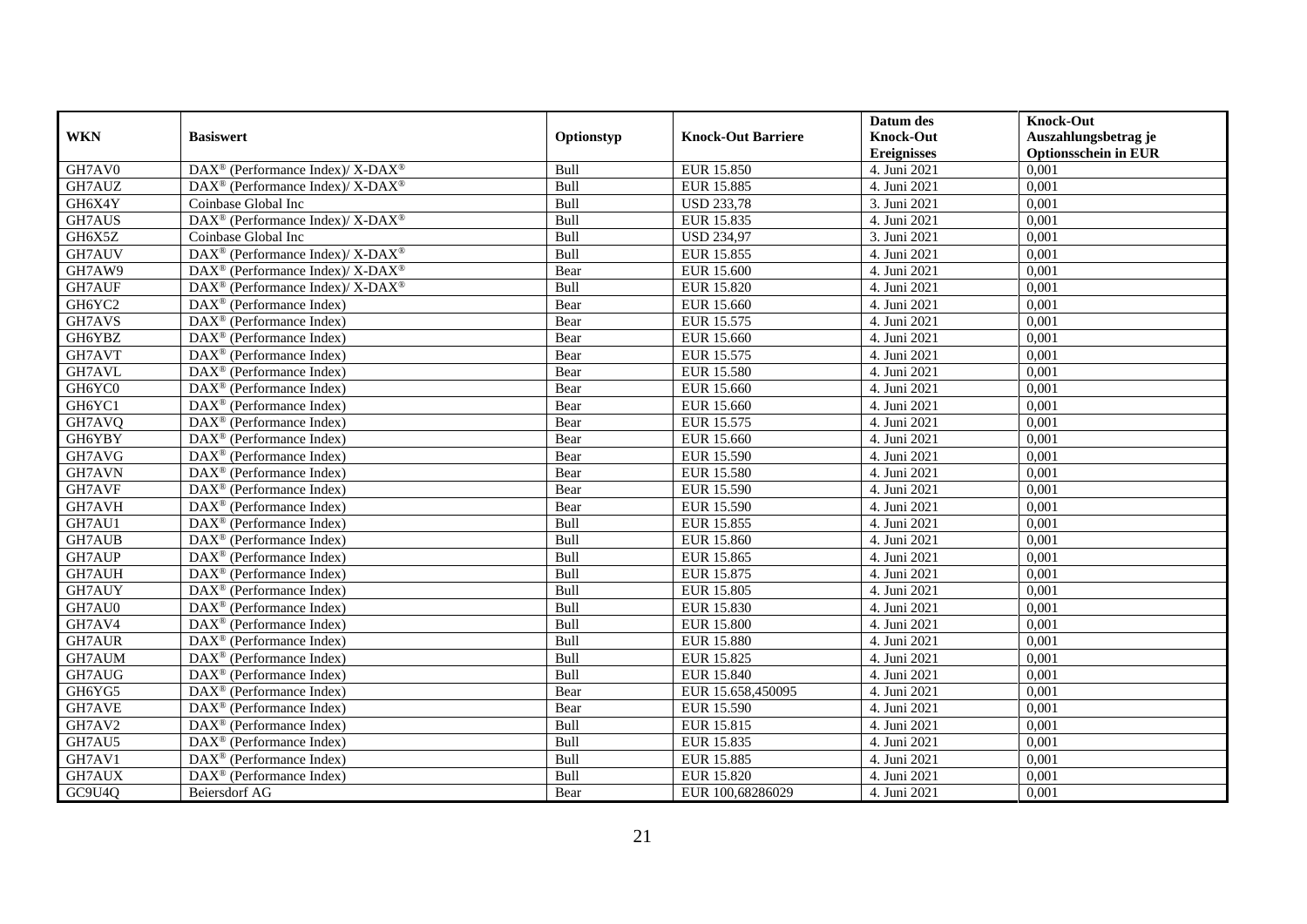|               |                                                                  |            |                           | Datum des          | <b>Knock-Out</b>            |
|---------------|------------------------------------------------------------------|------------|---------------------------|--------------------|-----------------------------|
| <b>WKN</b>    | <b>Basiswert</b>                                                 | Optionstyp | <b>Knock-Out Barriere</b> | <b>Knock-Out</b>   | Auszahlungsbetrag je        |
|               |                                                                  |            |                           | <b>Ereignisses</b> | <b>Optionsschein in EUR</b> |
| GH7AU9        | $\overline{\text{DAX}^{\otimes}}$ (Performance Index)            | Bull       | EUR 15.790                | 4. Juni 2021       | 0,001                       |
| GH7AUC        | $\text{DAX}^{\textcircled{D}}$ (Performance Index)               | Bull       | <b>EUR 15.870</b>         | 4. Juni 2021       | 0,001                       |
| GH7AVU        | DAX <sup>®</sup> (Performance Index)                             | Bear       | EUR 15.575                | 4. Juni 2021       | 0,001                       |
| GH7AVV        | $\text{DAX}^{\circledast}$ (Performance Index)                   | Bear       | EUR 15.575                | 4. Juni 2021       | 0,001                       |
| GH6BRX        | <b>BASF SE</b>                                                   | Bear       | EUR 68,48164609           | 4. Juni 2021       | 0,001                       |
| GH7ADF        | Compagnie Generale des Etablissements Michelin SCA               | Bear       | EUR 131,37                | 4. Juni 2021       | 0,001                       |
| GH7AVX        | $\text{DAX}^{\textcircled{n}}$ (Performance Index)               | Bear       | EUR 15.570                | 4. Juni 2021       | 0,001                       |
| GH7AMJ        | HelloFresh SE                                                    | Bear       | EUR 78,13                 | 4. Juni 2021       | 0,001                       |
| <b>GH6THX</b> | Delivery Hero AG                                                 | Bull       | EUR 108,48974721          | 4. Juni 2021       | 0,001                       |
| GH7AP4        | HelloFresh SE                                                    | Bear       | EUR 77,37                 | 4. Juni 2021       | 0,001                       |
| GH7AFP        | Deutsche Lufthansa AG                                            | Bull       | <b>EUR 10,8</b>           | 4. Juni 2021       | 0,001                       |
| GH7AFL        | Deutsche Lufthansa AG                                            | Bull       | EUR 10,91                 | 4. Juni 2021       | 0,001                       |
| GH7AUD        | DAX <sup>®</sup> (Performance Index)                             | Bull       | EUR 15.795                | 4. Juni 2021       | 0,001                       |
| GH7AFZ        | Deutsche Lufthansa AG                                            | Bull       | EUR 10,96                 | 4. Juni 2021       | 0,001                       |
| GH7AJ4        | MorphoSys AG                                                     | Bear       | EUR 65,46                 | 4. Juni 2021       | 0,001                       |
| GH7AGQ        | Deutsche Lufthansa AG                                            | Bull       | EUR 11,02                 | 4. Juni 2021       | 0,001                       |
| GH7AVJ        | DAX <sup>®</sup> (Performance Index)                             | Bear       | EUR 15.590                | 4. Juni 2021       | 0,001                       |
| GH7AVR        | $DAX^{\circledR}$ (Performance Index)                            | Bear       | EUR 15.575                | 4. Juni 2021       | 0,001                       |
| GH7AJ3        | MorphoSys AG                                                     | Bear       | EUR 64,51                 | 4. Juni 2021       | 0,001                       |
| GH7AJP        | MorphoSys AG                                                     | Bear       | EUR 65,14                 | 4. Juni 2021       | 0,001                       |
| GH7AJ0        | MorphoSys AG                                                     | Bear       | EUR 64,19                 | 4. Juni 2021       | 0,001                       |
| GH7AVD        | DAX <sup>®</sup> (Performance Index)                             | Bear       | <b>EUR 15.590</b>         | 4. Juni 2021       | 0,001                       |
| GH7AVM        | $\overline{\text{DAX}}^{\textcirc}$ (Performance Index)          | Bear       | <b>EUR 15.580</b>         | 4. Juni 2021       | 0,001                       |
| GH6TBU        | Unilever PLC                                                     | Bear       | GBP 42,85416599           | 4. Juni 2021       | 0,001                       |
| GH6YN8        | $\text{DAX}^{\circledR}$ (Performance Index)/ X-DAX <sup>®</sup> | Bear       | EUR 15.658,450095         | 4. Juni 2021       | 0,001                       |
| GH7AFM        | Deutsche Lufthansa AG                                            | Bull       | <b>EUR 10,85</b>          | 4. Juni 2021       | 0,001                       |
| GH7AUT        | DAX <sup>®</sup> (Performance Index)                             | Bull       | <b>EUR 15.890</b>         | 4. Juni 2021       | 0,001                       |
| GH7AU2        | $\overline{\text{DAX}^{\otimes}}$ (Performance Index)            | Bull       | <b>EUR 15.845</b>         | 4. Juni 2021       | 0.001                       |
| GH7AMN        | HelloFresh SE                                                    | Bear       | <b>EUR 77,75</b>          | 4. Juni 2021       | 0,001                       |
| GH7AV3        | DAX <sup>®</sup> (Performance Index)                             | Bull       | <b>EUR 15.810</b>         | 4. Juni 2021       | 0,001                       |
| GH7AUL        | DAX <sup>®</sup> (Performance Index)                             | Bull       | EUR 15.850                | 4. Juni 2021       | 0,001                       |
| GH7AMG        | HelloFresh SE                                                    | Bear       | EUR 76,99                 | 4. Juni 2021       | 0.001                       |
| GH7AME        | HelloFresh SE                                                    | Bear       | EUR 76,62                 | 4. Juni 2021       | 0,001                       |
| GH7AJ5        | MorphoSys AG                                                     | Bear       | EUR 64,83                 | 4. Juni 2021       | 0,001                       |
| <b>GH6UCB</b> | $\text{DAX}^{\circledast}$ (Performance Index)                   | Bear       | EUR 15.660                | 4. Juni 2021       | 0,001                       |
| GH6THY        | Delivery Hero AG                                                 | Bull       | EUR 107,91959087          | 4. Juni 2021       | 0,001                       |
| GF88RV        | Bayerische Motoren Werke AG (BMW)                                | Bear       | EUR 94,2509782            | 4. Juni 2021       | 0,001                       |
| GH7AFT        | Deutsche Lufthansa AG                                            | Bull       | EUR 10,74                 | 4. Juni 2021       | 0,001                       |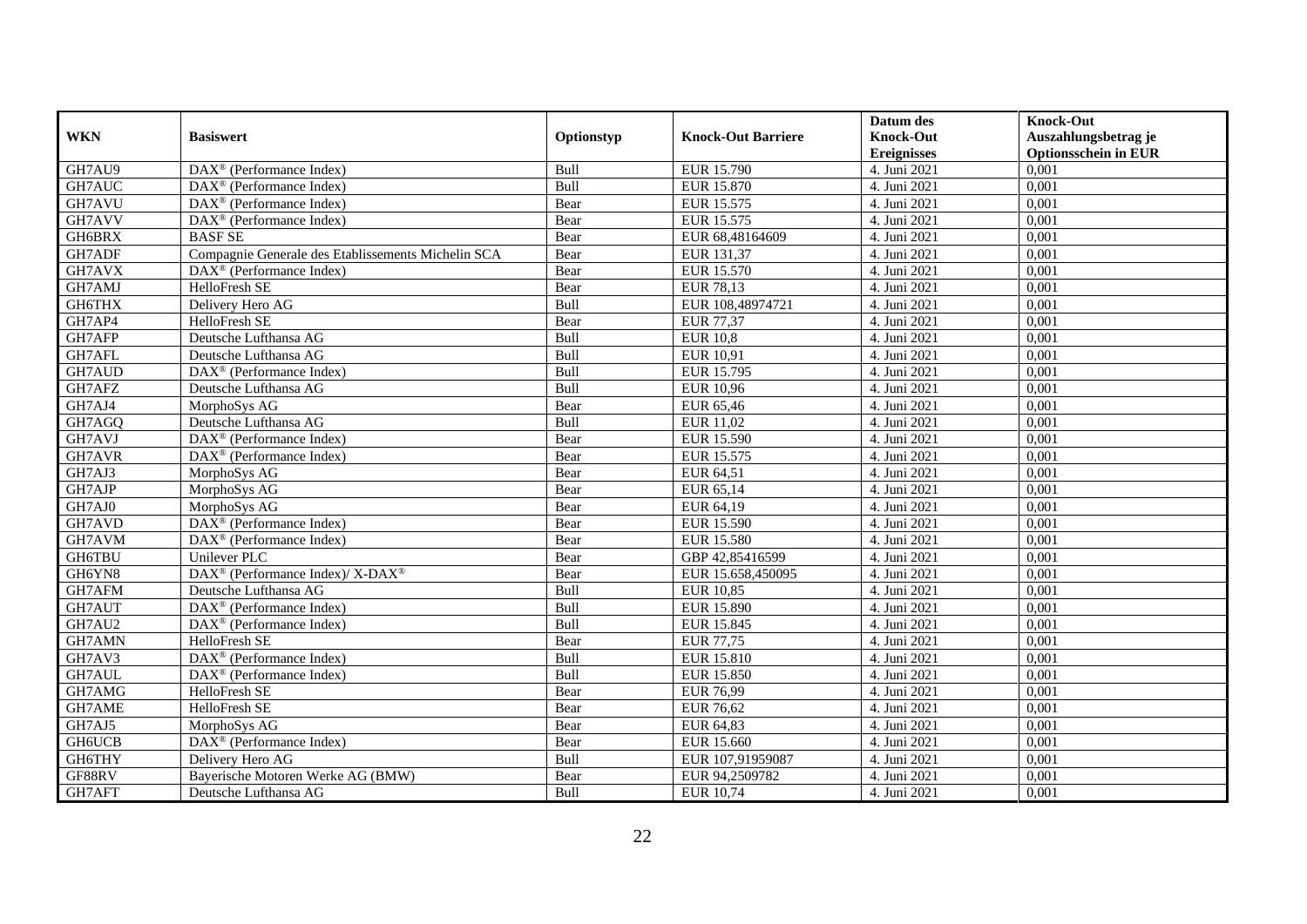|               |                                                                                                 |            |                           | Datum des          | <b>Knock-Out</b>            |
|---------------|-------------------------------------------------------------------------------------------------|------------|---------------------------|--------------------|-----------------------------|
| <b>WKN</b>    | <b>Basiswert</b>                                                                                | Optionstyp | <b>Knock-Out Barriere</b> | <b>Knock-Out</b>   | Auszahlungsbetrag je        |
|               |                                                                                                 |            |                           | <b>Ereignisses</b> | <b>Optionsschein in EUR</b> |
| GH0Y46        | Fresenius Medical Care AG & Co. KGaA                                                            | Bear       | EUR 67,28998152           | 4. Juni 2021       | 0,001                       |
| GH6YND        | $\text{DAX}^{\circledast}$ (Performance Index)/ X-DAX <sup>®</sup>                              | Bear       | EUR 15.663,44960013       | 4. Juni 2021       | 0,001                       |
| GH5W76        | Legrand SA                                                                                      | Bear       | EUR 86,89955072           | 4. Juni 2021       | 0,001                       |
| GF6LG9        | <b>Beiersdorf AG</b>                                                                            | Bear       | EUR 100,92372866          | 4. Juni 2021       | 0.001                       |
| GH1H53        | Mediobanca S.p.A.                                                                               | Bear       | EUR 10,00469036           | 4. Juni 2021       | 0,001                       |
| GH7ADN        | <b>NESTE OYJ</b>                                                                                | Bear       | EUR 55,76                 | 4. Juni 2021       | 0,001                       |
| <b>GH6YBV</b> | DAX <sup>®</sup> (Performance Index)                                                            | Bear       | EUR 15.670                | 4. Juni 2021       | 0,001                       |
| GH6UCA        | $\overline{\text{DAX}^{\otimes}}$ (Performance Index)                                           | Bear       | EUR 15.670                | 4. Juni 2021       | 0,001                       |
| GH6YP2        | $\text{DAX}^{\textcircled{p}}$ (Performance Index)/ $\overline{\text{X-DAX}^{\textcircled{p}}}$ | Bear       | EUR 15.668,44910527       | 4. Juni 2021       | 0,001                       |
| GH6YGL        | $\text{DAX}^{\otimes}$ (Performance Index)                                                      | Bear       | EUR 15.663,44960013       | 4. Juni 2021       | 0,001                       |
| GH6YBW        | $\overline{\text{DAX}}^{\textcirc}$ (Performance Index)                                         | Bear       | EUR 15.670                | 4. Juni 2021       | 0.001                       |
| GH6X3V        | Evotec AG                                                                                       | Bear       | EUR 36,20088413           | 4. Juni 2021       | 0,001                       |
| GH7AJ6        | MorphoSys AG                                                                                    | Bear       | EUR 65,78                 | 4. Juni 2021       | 0,001                       |
| <b>GH341B</b> | Zalando SE                                                                                      | Bear       | EUR 94,29980782           | 4. Juni 2021       | 0,001                       |
| GH6YH6        | DAX <sup>®</sup> (Performance Index)                                                            | Bear       | EUR 15.668,44910527       | 4. Juni 2021       | 0,001                       |
| GH5NT4        | L'Oréal S.A.                                                                                    | Bear       | EUR 375,14961251          | 4. Juni 2021       | 0,001                       |
| GH6YBX        | DAX <sup>®</sup> (Performance Index)                                                            | Bear       | EUR 15.670                | 4. Juni 2021       | 0,001                       |
| GH7AMF        | HelloFresh SE                                                                                   | Bear       | <b>EUR 78.51</b>          | 4. Juni 2021       | 0,001                       |
| GH7AFS        | Deutsche Lufthansa AG                                                                           | Bull       | EUR 10,63                 | 4. Juni 2021       | 0,001                       |
| GH6YBT        | DAX <sup>®</sup> (Performance Index)                                                            | Bear       | EUR 15.670                | 4. Juni 2021       | 0,001                       |
| GF6LGB        | Beiersdorf AG                                                                                   | Bear       | EUR 101,1478584           | 4. Juni 2021       | 0,001                       |
| GH6YBU        | DAX <sup>®</sup> (Performance Index)                                                            | Bear       | EUR 15.670                | 4. Juni 2021       | 0,001                       |
| GH7AGH        | Deutsche Lufthansa AG                                                                           | Bull       | EUR 10,68                 | 4. Juni 2021       | 0,001                       |
| GH3NVH        | Porsche Automobil Holding SE                                                                    | Bear       | EUR 99,51296046           | 4. Juni 2021       | 0,001                       |
| GH5LB0        | Givaudan SA                                                                                     | Bear       | CHF 4.067,67190563        | 4. Juni 2021       | 0.001                       |
| GH5S0V        | Rheinmetall AG                                                                                  | Bear       | EUR 87,55495048           | 4. Juni 2021       | 0,001                       |
| GH6YBR        | DAX <sup>®</sup> (Performance Index)                                                            | Bear       | EUR 15.675                | 4. Juni 2021       | 0,001                       |
| GH6UC9        | $\text{DAX}^{\textcircled{D}}$ (Performance Index)                                              | Bear       | EUR 15.675                | 4. Juni 2021       | 0,001                       |
| GH6YFF        | $\text{DAX}^{\textcircled{D}}$ (Performance Index)                                              | Bear       | EUR 15.673,44861041       | 4. Juni 2021       | 0,001                       |
| GH6YNG        | DAX <sup>®</sup> (Performance Index)/X-DAX <sup>®</sup>                                         | Bear       | EUR 15.673,44861041       | 4. Juni 2021       | 0,001                       |
| GH6YBS        | $\text{DAX}^{\textcircled{n}}$ (Performance Index)                                              | Bear       | EUR 15.675                | 4. Juni 2021       | 0,001                       |
| GH6YBN        | $DAX^{\circledR}$ (Performance Index)                                                           | Bear       | EUR 15.675                | 4. Juni 2021       | 0.001                       |
| GH6YBP        | $\text{DAX}^{\textcircled{p}}$ (Performance Index)                                              | Bear       | EUR 15.675                | 4. Juni 2021       | 0,001                       |
| GH6YBQ        | $\overline{\text{DAX}^{\otimes}}$ (Performance Index)                                           | Bear       | EUR 15.675                | 4. Juni 2021       | 0,001                       |
| <b>GH1DTJ</b> | HelloFresh SE                                                                                   | Bear       | EUR 79,06896038           | 4. Juni 2021       | 0,001                       |
| GH5S0W        | Rheinmetall AG                                                                                  | Bear       | EUR 87,97340428           | 4. Juni 2021       | 0,001                       |
| GH6433        | Credit Suisse Group AG                                                                          | Bear       | CHF 10,07986365           | 4. Juni 2021       | 0,001                       |
| GH5WBB        | Deutsche Post AG                                                                                | Bear       | EUR 56,76974924           | 4. Juni 2021       | 0,001                       |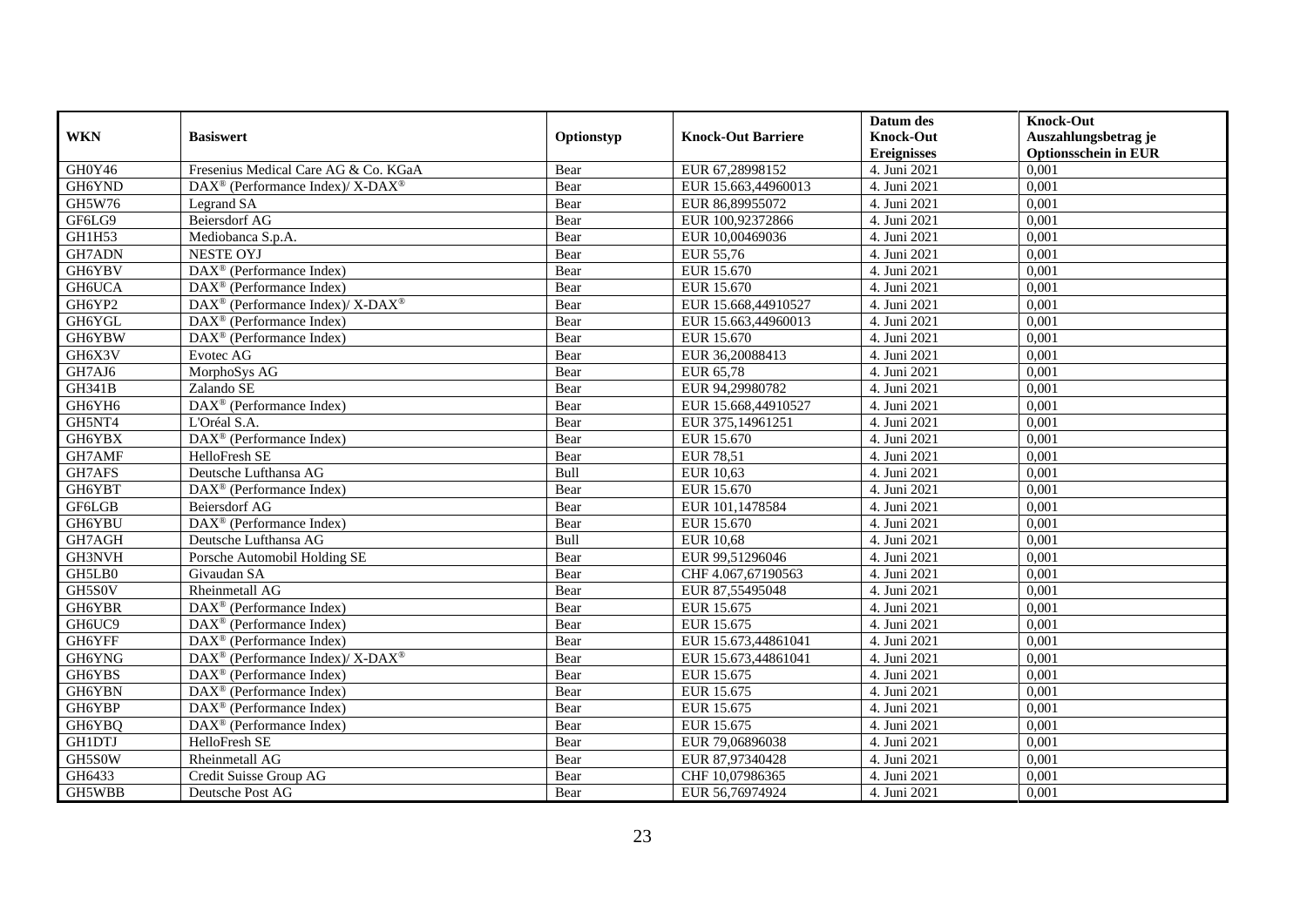|               |                                          |            |                           | Datum des          | <b>Knock-Out</b>            |
|---------------|------------------------------------------|------------|---------------------------|--------------------|-----------------------------|
| <b>WKN</b>    | <b>Basiswert</b>                         | Optionstyp | <b>Knock-Out Barriere</b> | <b>Knock-Out</b>   | Auszahlungsbetrag je        |
|               |                                          |            |                           | <b>Ereignisses</b> | <b>Optionsschein in EUR</b> |
| GH6TB7        | COMPAGNIE DE SAINT GOBAIN SA             | Bear       | EUR 57,98529631           | 4. Juni 2021       | 0,001                       |
| GH5LK4        | Zalando SE                               | Bear       | EUR 95,07860018           | 4. Juni 2021       | 0,001                       |
| GH6JW6        | Experian plc                             | Bull       | GBP 26,443                | 4. Juni 2021       | 0,001                       |
| GH6R22        | Ceconomy AG                              | Bear       | EUR 4,9883094             | 4. Juni 2021       | 0,001                       |
| GH6744        | Sartorius AG                             | Bull       | EUR 378,97                | 4. Juni 2021       | 0,001                       |
| GH6741        | Sartorius AG                             | Bull       | EUR 381,022               | 4. Juni 2021       | 0,001                       |
| GH45GC        | Bayerische Motoren Werke AG (BMW)        | Bear       | EUR 94,82428262           | 4. Juni 2021       | 0,001                       |
| GH5WJJ        | Sartorius AG                             | Bull       | EUR 383,103               | 4. Juni 2021       | 0,001                       |
| GH6X5W        | Nordex SE                                | Bull       | EUR 17,47336638           | 4. Juni 2021       | 0,001                       |
| <b>GH6X78</b> | TeamViewer AG                            | Bull       | EUR 30,184                | 4. Juni 2021       | 0,001                       |
| GH6X62        | Nordex SE                                | Bull       | EUR 17,28332976           | 4. Juni 2021       | 0,001                       |
| GH6X60        | Nordex SE                                | Bull       | EUR 17,38334903           | 4. Juni 2021       | 0,001                       |
| GH6JUD        | Legrand SA                               | Bear       | EUR 87,24180761           | 4. Juni 2021       | 0,001                       |
| GH6X63        | Nordex SE                                | Bull       | EUR 17,19331242           | 4. Juni 2021       | 0.001                       |
| GH3H1U        | NN Group N.V.                            | Bear       | EUR 42,42770802           | 4. Juni 2021       | 0,001                       |
| GH5H5Q        | 1 Feinunze Platin, Feinheit mind. 0,9995 | Bull       | USD 1.146,771             | 4. Juni 2021       | 0,001                       |
| GH6BDY        | 1 Feinunze Platin, Feinheit mind. 0,9995 | Bull       | USD 1.146,481             | 4. Juni 2021       | 0,001                       |
| GH7AJ8        | MorphoSys AG                             | Bear       | EUR 66,41                 | 4. Juni 2021       | 0,001                       |
| GH60WG        | $K+SAG$                                  | Bear       | EUR 11,62739277           | 4. Juni 2021       | 0,001                       |
| GH1DU8        | HelloFresh SE                            | Bear       | EUR 79,55873344           | 4. Juni 2021       | 0,001                       |
| GH7AJA        | MorphoSys AG                             | Bear       | EUR 66,09                 | 4. Juni 2021       | 0,001                       |
| GH7AJC        | MorphoSys AG                             | Bear       | EUR 66,73                 | 4. Juni 2021       | 0.001                       |
| GF4ZFD        | HelloFresh SE                            | Bear       | EUR 80,31014546           | 4. Juni 2021       | 0,001                       |
| GH3RQE        | Roche Holding AG                         | Bear       | CHF 317,79782971          | 4. Juni 2021       | 0,001                       |
| GH7AJ9        | MorphoSys AG                             | Bear       | EUR 67,05                 | 4. Juni 2021       | 0,001                       |
| GH60VE        | $K+SAG$                                  | Bear       | EUR 11,68712254           | 4. Juni 2021       | 0,001                       |
| GH60VM        | $K+SAG$                                  | Bear       | EUR 11,75680724           | 4. Juni 2021       | 0,001                       |
| GH5LJ6        | Zalando SE                               | Bear       | EUR 95,50598672           | 4. Juni 2021       | 0,001                       |
| GH7AGK        | Airbnb, Inc.                             | Bull       | <b>USD 146,32</b>         | 4. Juni 2021       | 0,001                       |
| GH7AGJ        | Airbnb, Inc.                             | Bull       | <b>USD 147,21</b>         | 4. Juni 2021       | 0,001                       |
| GH6X53        | Coinbase Global Inc                      | Bull       | USD 231,43827053          | 4. Juni 2021       | 0,001                       |
| GH6R52        | <b>SGS SA</b>                            | Bull       | CHF 2.752,29621472        | 4. Juni 2021       | 0,001                       |
| GH6X55        | Coinbase Global Inc                      | Bull       | USD 230,2380202           | 4. Juni 2021       | 0,001                       |
| GH7AGF        | $A$ irbnb, Inc.                          | Bull       | <b>USD 148,11</b>         | 4. Juni 2021       | 0,001                       |
| GH7ALD        | Baidu, Inc.                              | Bull       | <b>USD 193,85</b>         | 4. Juni 2021       | 0,001                       |
| GH7AKB        | Baidu, Inc.                              | Bull       | <b>USD 192,87</b>         | 4. Juni 2021       | 0,001                       |
| GH7AJN        | Zoom Video Communications, Inc.          | Bull       | <b>USD 321,25</b>         | 4. Juni 2021       | 0,001                       |
| GH7ANQ        | Applied Materials, Inc.                  | Bull       | <b>USD 137,95</b>         | 4. Juni 2021       | 0,001                       |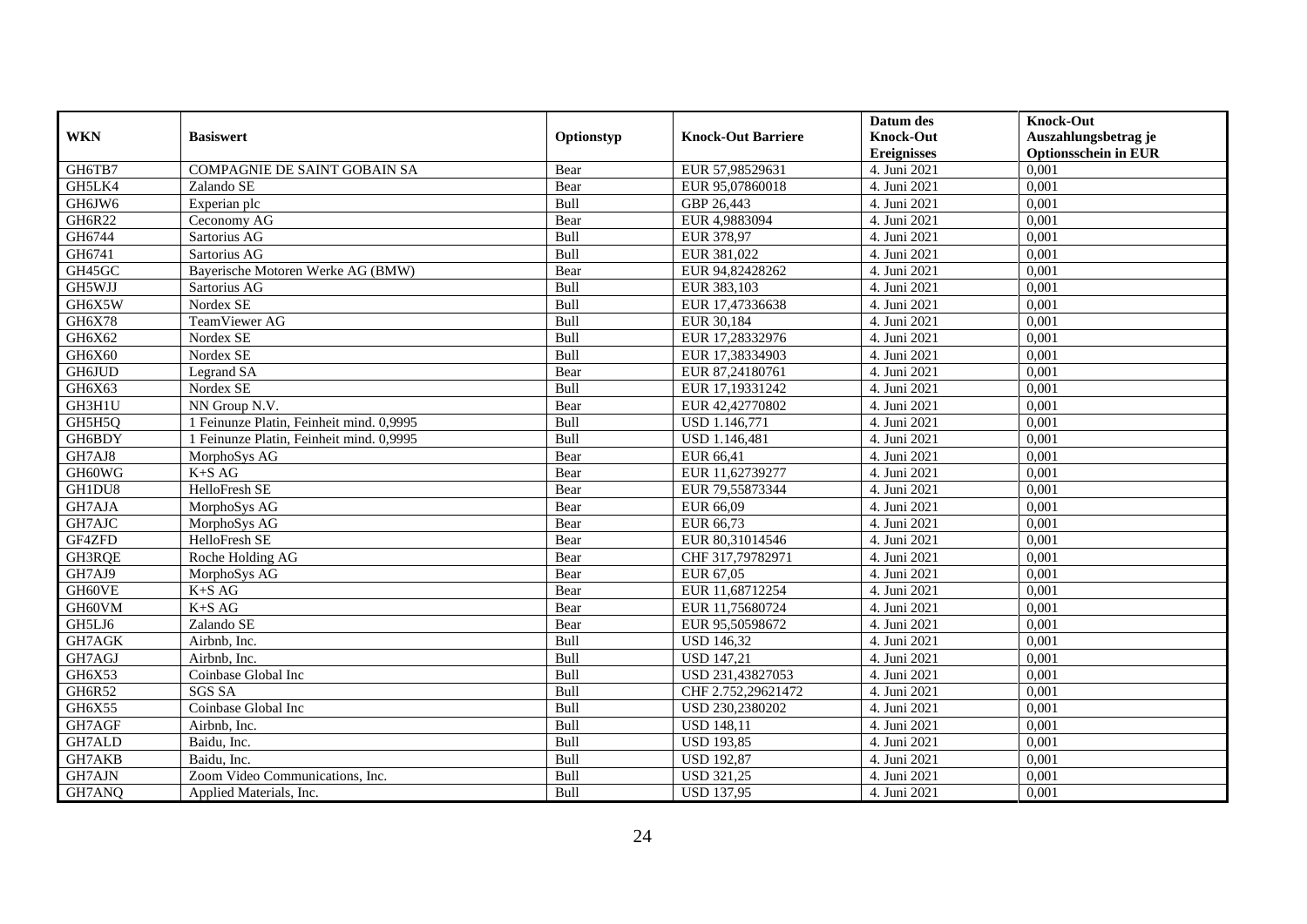|               |                                                 |            |                           | Datum des          | <b>Knock-Out</b>            |
|---------------|-------------------------------------------------|------------|---------------------------|--------------------|-----------------------------|
| <b>WKN</b>    | <b>Basiswert</b>                                | Optionstyp | <b>Knock-Out Barriere</b> | <b>Knock-Out</b>   | Auszahlungsbetrag je        |
|               |                                                 |            |                           | <b>Ereignisses</b> | <b>Optionsschein in EUR</b> |
| GH7AJR        | Baidu, Inc.                                     | Bull       | <b>USD 190,91</b>         | 4. Juni 2021       | 0,001                       |
| GH7AJD        | Baidu, Inc.                                     | Bull       | <b>USD 191,89</b>         | 4. Juni 2021       | 0,001                       |
| GH7AHE        | PayPal Holdings, Inc.                           | Bull       | <b>USD 260,67</b>         | 4. Juni 2021       | 0,001                       |
| GH7ALH        | The Boeing Company                              | Bull       | <b>USD 253,24</b>         | 4. Juni 2021       | 0,001                       |
| GH4XYD        | Nvidia Corporation                              | Bear       | USD 690,81979178          | 4. Juni 2021       | 0,001                       |
| GH6X5X        | Coinbase Global Inc                             | Bull       | USD 232,62851878          | 4. Juni 2021       | 0,001                       |
| GH7AKM        | The Boeing Company                              | Bull       | <b>USD 251,95</b>         | 4. Juni 2021       | 0,001                       |
| GH7AKL        | The Boeing Company                              | Bull       | <b>USD 254,53</b>         | 4. Juni 2021       | 0,001                       |
| GH5NM9        | <b>BioNTech SE - ADR</b>                        | Bear       | USD 221,26098812          | 4. Juni 2021       | 0,001                       |
| GH7ACJ        | BioNTech SE - ADR                               | Bear       | <b>USD 218,24</b>         | 4. Juni 2021       | 0,001                       |
| GH7ACP        | <b>Halliburton Company</b>                      | Bear       | <b>USD 24,53</b>          | 4. Juni 2021       | 0,001                       |
| GH7AHW        | Airbnb, Inc.                                    | Bull       | <b>USD 145,42</b>         | 4. Juni 2021       | 0,001                       |
| GH54B4        | The Coca-Cola Company                           | Bear       | USD 56,03029691           | 4. Juni 2021       | 0,001                       |
| GH7AJG        | Baidu, Inc.                                     | Bull       | <b>USD 189,93</b>         | 4. Juni 2021       | 0,001                       |
| GH7AKK        | The Boeing Company                              | Bull       | <b>USD 250,67</b>         | 4. Juni 2021       | 0,001                       |
| GH7AGT        | PayPal Holdings, Inc.                           | Bull       | <b>USD 259,35</b>         | 4. Juni 2021       | 0,001                       |
| GC9U62        | PepsiCo, Inc.                                   | Bear       | USD 147,88315693          | 4. Juni 2021       | 0,001                       |
| GH7AJ1        | Zoom Video Communications, Inc.                 | Bull       | <b>USD 323,58</b>         | 4. Juni 2021       | 0,001                       |
| GH5CPL        | Moderna Inc                                     | Bear       | USD 200,40796723          | 4. Juni 2021       | 0,001                       |
| GH66SP        | Capital One Financial Corporation               | Bear       | USD 167,67236208          | 4. Juni 2021       | 0,001                       |
| GH7AW5        | NASDAQ-100 Index®                               | Bull       | <b>USD 13.660</b>         | 4. Juni 2021       | 0,001                       |
| GH7AW6        | NASDAQ-100 Index®                               | Bull       | <b>USD 13.640</b>         | 4. Juni 2021       | 0.001                       |
| GH7AWE        | S&P 500 <sup>®</sup> Index                      | Bear       | <b>USD 4.210</b>          | 4. Juni 2021       | 0,001                       |
| GH7AV7        | Dow Jones Industrial Average® Index             | Bear       | <b>USD 34.620</b>         | 4. Juni 2021       | 0,001                       |
| GH6YBF        | Dow Jones Industrial Average <sup>®</sup> Index | Bear       | <b>USD 34.700</b>         | 4. Juni 2021       | 0,001                       |
| GH7AW7        | NASDAQ-100 Index®                               | Bull       | <b>USD 13.620</b>         | 4. Juni 2021       | 0,001                       |
| GH6YBG        | Dow Jones Industrial Average <sup>®</sup> Index | Bear       | <b>USD 34.680</b>         | 4. Juni 2021       | 0,001                       |
| GH6YBE        | Dow Jones Industrial Average <sup>®</sup> Index | Bear       | <b>USD 34.720</b>         | 4. Juni 2021       | 0,001                       |
| GH7AWD        | S&P 500 <sup>®</sup> Index                      | Bear       | <b>USD 4.215</b>          | 4. Juni 2021       | 0,001                       |
| GH6X52        | Coinbase Global Inc                             | Bull       | USD 229,04777195          | 4. Juni 2021       | 0.001                       |
| GH7AW4        | NASDAO-100 Index®                               | Bear       | <b>USD 13.680</b>         | 4. Juni 2021       | 0,001                       |
| <b>GH5TLB</b> | American Water Works Co Inc                     | Bear       | USD 156,74349903          | 4. Juni 2021       | 0,001                       |
| GH7ADX        | Intuitive Surgical, Inc.                        | Bear       | <b>USD 830,93</b>         | 4. Juni 2021       | 0,001                       |
| <b>GH1TUK</b> | Moderna Inc                                     | Bear       | USD 202,25581797          | 4. Juni 2021       | 0,001                       |
| GH7AJZ        | MorphoSys AG                                    | Bear       | EUR 67,36                 | 4. Juni 2021       | 0,001                       |
| GF3Q0T        | Roche Holding AG                                | Bear       | CHF 319,63064461          | 4. Juni 2021       | 0,001                       |
| GH5LGW        | Zalando SE                                      | Bear       | EUR 95,98306939           | 4. Juni 2021       | 0,001                       |
| GH6TB4        | American Express Company                        | Bear       | USD 165,67326964          | 4. Juni 2021       | 0,001                       |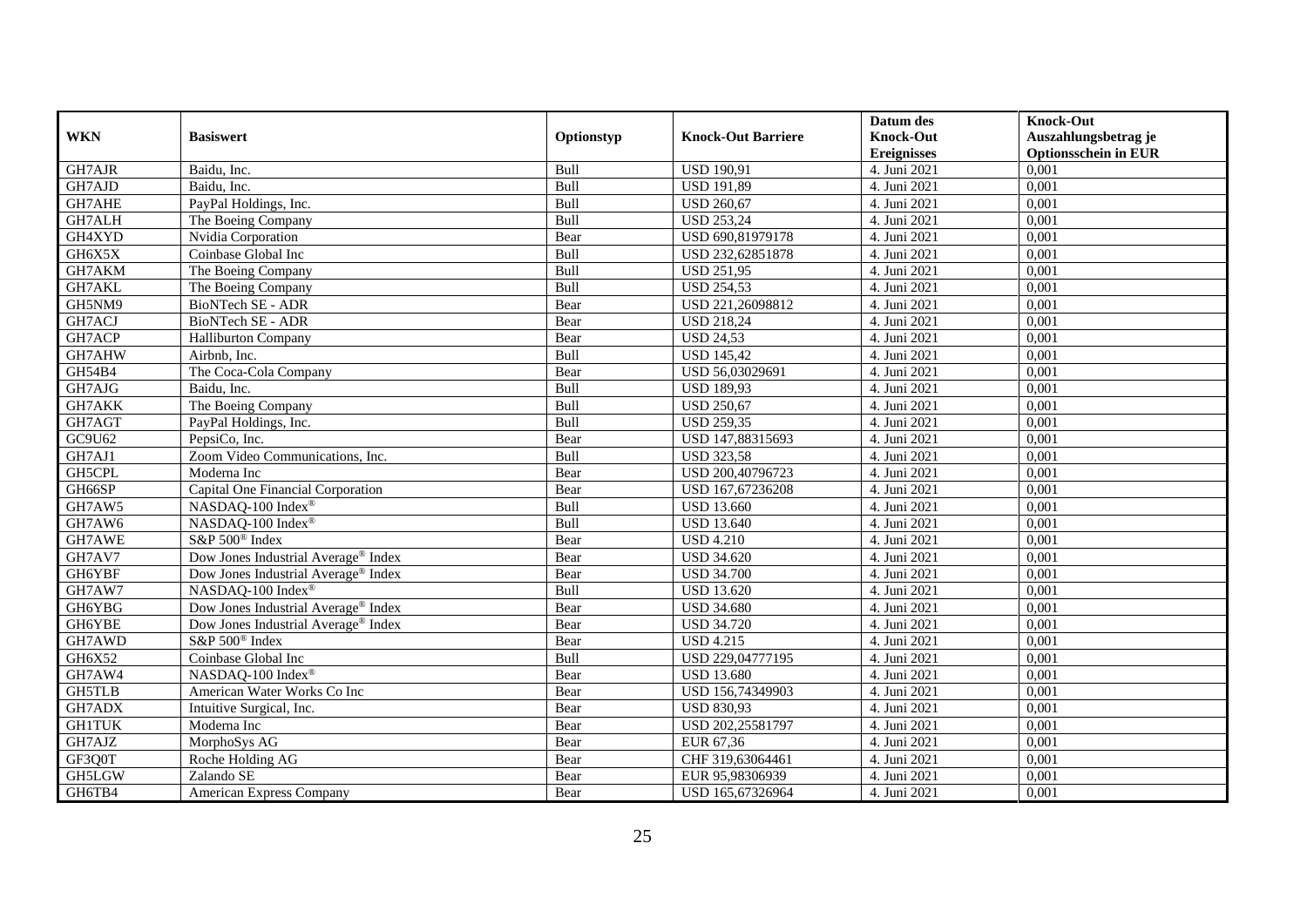|               |                                                            |            |                           | Datum des          | <b>Knock-Out</b>            |
|---------------|------------------------------------------------------------|------------|---------------------------|--------------------|-----------------------------|
| <b>WKN</b>    | <b>Basiswert</b>                                           | Optionstyp | <b>Knock-Out Barriere</b> | <b>Knock-Out</b>   | Auszahlungsbetrag je        |
|               |                                                            |            |                           | <b>Ereignisses</b> | <b>Optionsschein in EUR</b> |
| GH7AHG        | MorphoSys AG                                               | Bear       | EUR 67,68                 | 4. Juni 2021       | 0,001                       |
| GH5NMG        | <b>BioNTech SE - ADR</b>                                   | Bear       | USD 224,53922303          | 4. Juni 2021       | 0,001                       |
| GH5YNC        | O'Reilly Automotive Inc.                                   | Bull       | USD 526,35508723          | 4. Juni 2021       | 0,001                       |
| GF6B7P        | Nvidia Corporation                                         | Bear       | USD 694,23374639          | 4. Juni 2021       | 0,001                       |
| GH5NMB        | BioNTech SE - ADR                                          | Bear       | USD 223,44647805          | 4. Juni 2021       | 0,001                       |
| GH5NMD        | <b>BioNTech SE - ADR</b>                                   | Bear       | USD 222,35373308          | 4. Juni 2021       | 0,001                       |
| <b>GH6UHL</b> | NASDAQ-100 Index®                                          | Bear       | <b>USD 13.740</b>         | 4. Juni 2021       | 0,001                       |
| GH7AW3        | NASDAQ-100 Index®                                          | Bear       | <b>USD 13.700</b>         | 4. Juni 2021       | 0,001                       |
| GH5NRV        | Twitter, Inc.                                              | Bear       | USD 58,78967925           | 4. Juni 2021       | 0,001                       |
| GH4T46        | eBav Inc.                                                  | Bear       | USD 64,93046495           | 4. Juni 2021       | 0,001                       |
| <b>GH6XCF</b> | Peloton Interactive Inc.                                   | Bull       | USD 102,04269945          | 4. Juni 2021       | 0,001                       |
| GH6UHM        | NASDAQ-100 Index®                                          | Bear       | <b>USD 13.720</b>         | 4. Juni 2021       | 0,001                       |
| GH6T9Y        | HP Inc.                                                    | Bear       | USD 30,25245227           | 4. Juni 2021       | 0,001                       |
| GH5NMH        | <b>BioNTech SE - ADR</b>                                   | Bear       | USD 225,631968            | 4. Juni 2021       | 0.001                       |
| GH6YEF        | S&P 500 <sup>®</sup> Index                                 | Bear       | <b>USD 4.220</b>          | 4. Juni 2021       | 0,001                       |
| GH6XDC        | Peloton Interactive Inc.                                   | Bull       | USD 102,59282183          | 4. Juni 2021       | 0,001                       |
| GH6X7D        | ASML Holding N.V.                                          | Bear       | EUR 557,441591            | 4. Juni 2021       | 0,001                       |
| GH7AHR        | MorphoSys AG                                               | Bear       | <b>EUR 68</b>             | 4. Juni 2021       | 0,001                       |
| GH7AKN        | The Boeing Company                                         | Bull       | <b>USD 249,38</b>         | 4. Juni 2021       | 0,001                       |
| GH5YNA        | O'Reilly Automotive Inc.                                   | Bull       | USD 523,26684324          | 4. Juni 2021       | 0,001                       |
| GH645F        | S&P Global Inc                                             | Bear       | USD 384,26655938          | 4. Juni 2021       | 0,001                       |
| GH4XY1        | Nvidia Corporation                                         | Bear       | USD 700,42430541          | 4. Juni 2021       | 0,001                       |
| GH6YFN        | $\overline{\text{DAX}}^{\textcirc}$ (Performance Index)    | Bear       | EUR 15.683,44762069       | 4. Juni 2021       | 0,001                       |
| <b>GH5TNS</b> | $\text{DAX}^{\textcircled{p}}$ (Performance Index)         | Bear       | EUR 15.683,37565751       | 4. Juni 2021       | 0,001                       |
| GH6YBM        | $\text{DAX}^{\textcircled{p}}$ (Performance Index)         | Bear       | EUR 15.680                | 4. Juni 2021       | 0,001                       |
| GH6YNC        | $DAX^{\circledast}$ (Performance Index)/X-DAX <sup>®</sup> | Bear       | EUR 15.678,44811555       | 4. Juni 2021       | 0,001                       |
| GH4BU1        | $\overline{\text{DAX}^{\otimes}}$ (Performance Index)      | Bear       | EUR 15.686,35796444       | 4. Juni 2021       | 0,001                       |
| GH6X56        | Coinbase Global Inc                                        | Bull       | USD 227,84752162          | 4. Juni 2021       | 0,001                       |
| GH4T49        | eBay Inc.                                                  | Bear       | USD 65,78587099           | 4. Juni 2021       | 0,001                       |
| GH5W5P        | Legrand SA                                                 | Bear       | EUR 87,68650345           | 4. Juni 2021       | 0,001                       |
| GH5NQN        | Twitter, Inc.                                              | Bear       | USD 59,05789847           | 4. Juni 2021       | 0,001                       |
| GH6YGB        | DAX <sup>®</sup> (Performance Index)                       | Bear       | EUR 15.678,44811555       | 4. Juni 2021       | 0,001                       |
| GH5NR7        | L'Oréal S.A.                                               | Bear       | EUR 376,88443142          | 4. Juni 2021       | 0,001                       |
| GH6R71        | Ulta Beauty, Inc.                                          | Bull       | USD 325,33288318          | 4. Juni 2021       | 0,001                       |
| GH6YBK        | $\text{DAX}^{\circledast}$ (Performance Index)             | Bear       | EUR 15.680                | 4. Juni 2021       | 0,001                       |
| GH7AHP        | MorphoSys AG                                               | Bear       | EUR 68,31                 | 4. Juni 2021       | 0,001                       |
| GH7ALY        | Wacker Chemie AG                                           | Bear       | EUR 137,78                | 4. Juni 2021       | 0,001                       |
| GH4T47        | eBay Inc.                                                  | Bear       | USD 65,35816793           | 4. Juni 2021       | 0,001                       |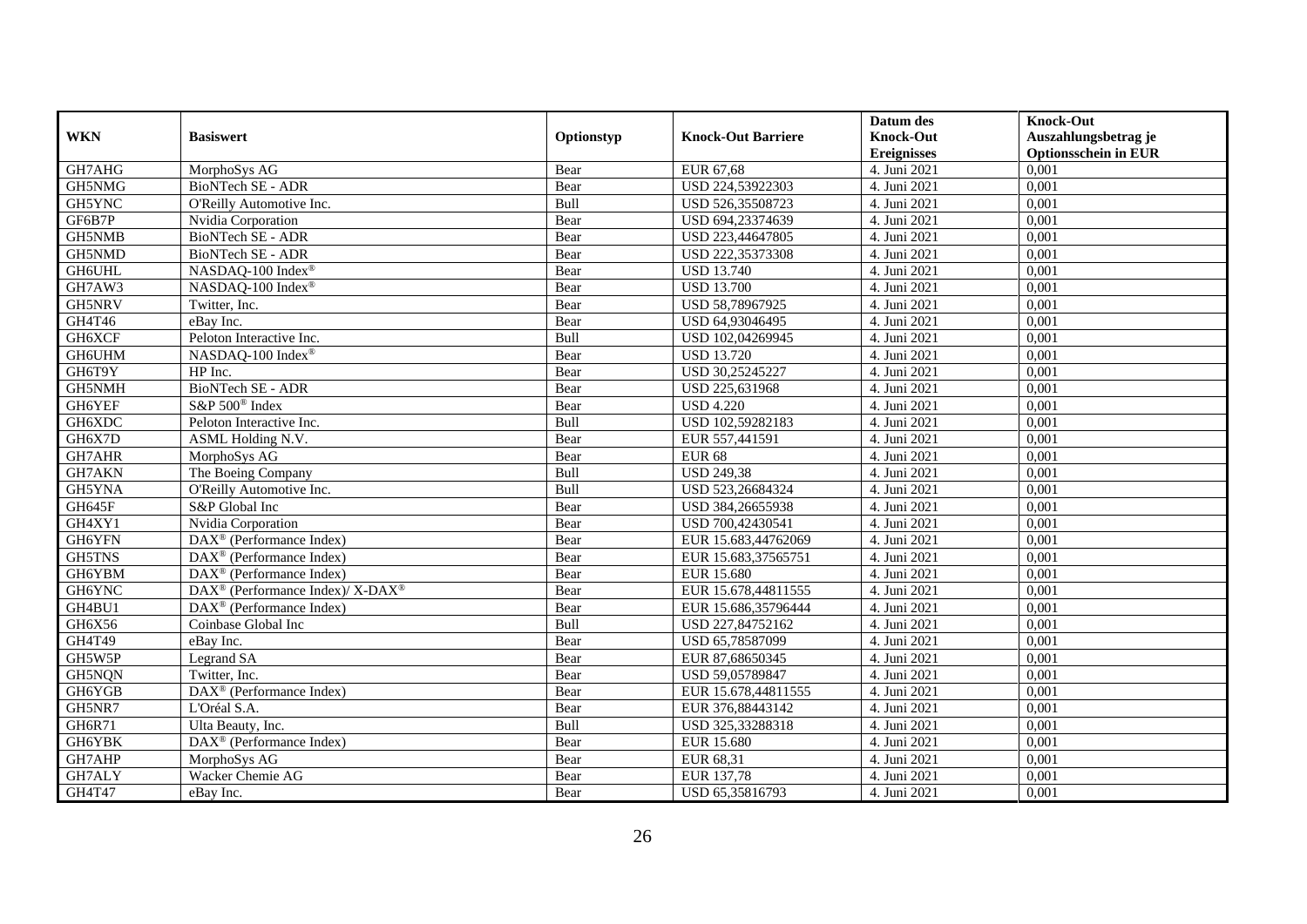|               |                                                                  |            |                           | Datum des          | <b>Knock-Out</b>            |
|---------------|------------------------------------------------------------------|------------|---------------------------|--------------------|-----------------------------|
| <b>WKN</b>    | <b>Basiswert</b>                                                 | Optionstyp | <b>Knock-Out Barriere</b> | <b>Knock-Out</b>   | Auszahlungsbetrag je        |
|               |                                                                  |            |                           | <b>Ereignisses</b> | <b>Optionsschein in EUR</b> |
| GH3A48        | Paychex Inc.                                                     | Bear       | <b>USD 102,69</b>         | 4. Juni 2021       | 0,001                       |
| GH6TGH        | <b>BioNTech SE - ADR</b>                                         | Bear       | USD 227,3390531           | 4. Juni 2021       | 0,001                       |
| GH6YBL        | $\text{DAX}^{\circledast}$ (Performance Index)                   | Bear       | EUR 15.680                | 4. Juni 2021       | 0,001                       |
| GH6YNJ        | $DAX^{\circledcirc}$ (Performance Index)/X-DAX <sup>®</sup>      | Bear       | EUR 15.683,44762069       | 4. Juni 2021       | 0.001                       |
| GL9ZLM        | DAX <sup>®</sup> (Performance Index)                             | Bear       | EUR 15.684,23554005       | 4. Juni 2021       | 0,001                       |
| GH68VE        | $\text{DAX}^{\textcircled{p}}$ (Performance Index)               | Bear       | <b>EUR 15.700</b>         | 4. Juni 2021       | 0,001                       |
| GH6RY9        | $DAX^{\otimes}$ (Performance Index)                              | Bear       | <b>EUR 15.700</b>         | 4. Juni 2021       | 0,001                       |
| GH6UC8        | $\text{DAX}^{\textcircled{n}}$ (Performance Index)               | Bear       | EUR 15.690                | 4. Juni 2021       | 0,001                       |
| GH6F2D        | $\text{DAX}^{\textcircled{n}}$ (Performance Index)               | Bear       | EUR 15.690                | 4. Juni 2021       | 0,001                       |
| GH67J0        | DAX <sup>®</sup> (Performance Index)/ X-DAX <sup>®</sup>         | Bear       | <b>EUR 15.700</b>         | 4. Juni 2021       | 0,001                       |
| GH2KNA        | $\overline{\text{DAX}}^{\textcirc}$ (Performance Index)          | Bear       | <b>EUR 15.700</b>         | 4. Juni 2021       | 0,001                       |
| GH4KKM        | DAX <sup>®</sup> (Performance Index)                             | Bear       | <b>EUR 15.700</b>         | 4. Juni 2021       | 0,001                       |
| GH6RYA        | DAX <sup>®</sup> (Performance Index)                             | Bear       | EUR 15.690                | 4. Juni 2021       | 0,001                       |
| GH6UC7        | $DAX^{\circledR}$ (Performance Index)                            | Bear       | <b>EUR 15.700</b>         | 4. Juni 2021       | 0,001                       |
| GH6YNK        | $DAX^{\circledast}$ (Performance Index)/X-DAX <sup>®</sup>       | Bear       | EUR 15.688,44712583       | 4. Juni 2021       | 0,001                       |
| GH64D6        | $\text{DAX}^{\circledast}$ (Performance Index)                   | Bear       | EUR 15.695,2269379        | 4. Juni 2021       | 0,001                       |
| GH6F2E        | DAX <sup>®</sup> (Performance Index)                             | Bear       | EUR 15.690                | 4. Juni 2021       | 0,001                       |
| GH5WA1        | $DAX^{\circledcirc}$ (Performance Index)/X-DAX <sup>®</sup>      | Bear       | EUR 15.692,47530934       | 4. Juni 2021       | 0,001                       |
| GH5UDW        | DAX <sup>®</sup> (Performance Index)                             | Bear       | <b>EUR 15.700</b>         | 4. Juni 2021       | 0,001                       |
| <b>GH698N</b> | $\text{DAX}^{\circledR}$ (Performance Index)/ X-DAX <sup>®</sup> | Bear       | <b>EUR 15.700</b>         | 4. Juni 2021       | 0,001                       |
| GH6F2C        | $\overline{\text{DAX}^{\otimes}}$ (Performance Index)            | Bear       | EUR 15.690                | 4. Juni 2021       | 0,001                       |
| GH6YNL        | $\text{DAX}^{\circledR}$ (Performance Index)/ X-DAX <sup>®</sup> | Bear       | EUR 15.693,44663097       | 4. Juni 2021       | 0,001                       |
| GH4XDN        | DAX <sup>®</sup> (Performance Index)                             | Bear       | EUR 15.690                | 4. Juni 2021       | 0,001                       |
| GH4G9F        | $\text{DAX}^{\circledR}$ (Performance Index)/ X-DAX <sup>®</sup> | Bear       | <b>EUR 15.700</b>         | 4. Juni 2021       | 0,001                       |
| GH1B25        | $\overline{\text{DAX}^{\otimes}}$ (Performance Index)            | Bear       | EUR 15.697.9236018        | 4. Juni 2021       | 0.001                       |
| GH4XDM        | DAX <sup>®</sup> (Performance Index)                             | Bear       | EUR 15.690                | 4. Juni 2021       | 0,001                       |
| <b>GH6UJK</b> | DAX <sup>®</sup> (Performance Index)/ X-DAX <sup>®</sup>         | Bear       | <b>EUR 15.700</b>         | 4. Juni 2021       | 0,001                       |
| GH3XDH        | $\text{DAX}^{\circledR}$ (Performance Index)/ X-DAX <sup>®</sup> | Bear       | EUR 15.695,80271845       | 4. Juni 2021       | 0,001                       |
| GH5M4F        | $\text{DAX}^{\circledR}$ (Performance Index)/ X-DAX <sup>®</sup> | Bear       | <b>EUR 15.700</b>         | 4. Juni 2021       | 0,001                       |
| GH5CKZ        | BioNTech SE - ADR                                                | Bear       | USD 229,30227202          | 4. Juni 2021       | 0,001                       |
| GH5CH1        | Lockheed Martin Corporation                                      | Bear       | USD 393,65849554          | 4. Juni 2021       | 0,001                       |
| GH5CPP        | Moderna Inc                                                      | Bear       | USD 203,79414008          | 4. Juni 2021       | 0.001                       |
| GH5ZBF        | DAX <sup>®</sup> (Performance Index)                             | Bear       | <b>EUR 15.700</b>         | 4. Juni 2021       | 0,001                       |
| GH42FP        | Cisco Systems, Inc.                                              | Bear       | USD 54,12330474           | 4. Juni 2021       | 0,001                       |
| GH6X7E        | ASML Holding N.V.                                                | Bear       | EUR 560,18120565          | 4. Juni 2021       | 0,001                       |
| GH4XY3        | Nvidia Corporation                                               | Bear       | USD 703,60263465          | 4. Juni 2021       | 0,001                       |
| GH4BYK        | Alphabet Inc. - Class C                                          | Bear       | USD 2.445,26594646        | 4. Juni 2021       | 0,001                       |
| GH4MHR        | <b>BIOGEN INC.</b>                                               | Bear       | USD 290,49247807          | 4. Juni 2021       | 0,001                       |